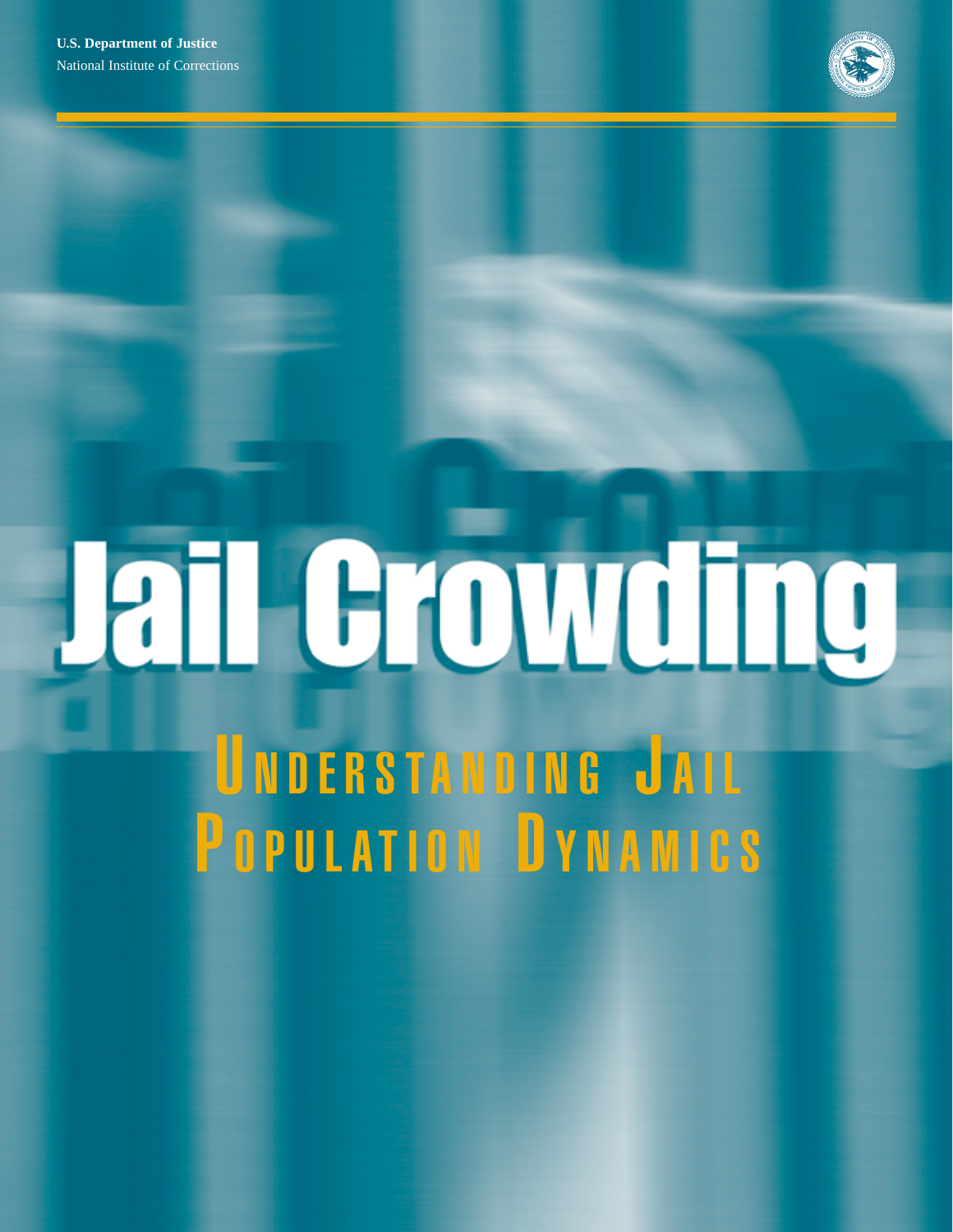**U.S. Department of Justice National Institute of Corrections** 320 First Street N.W. Washington, DC 20534

Morris L. Thigpen, Director Virginia A. Hutchinson, Chief, Jails Division Richard E. Geaither, Project Manager

> **National Institute of Corrections World Wide Web Site** *http://www.nicic.org*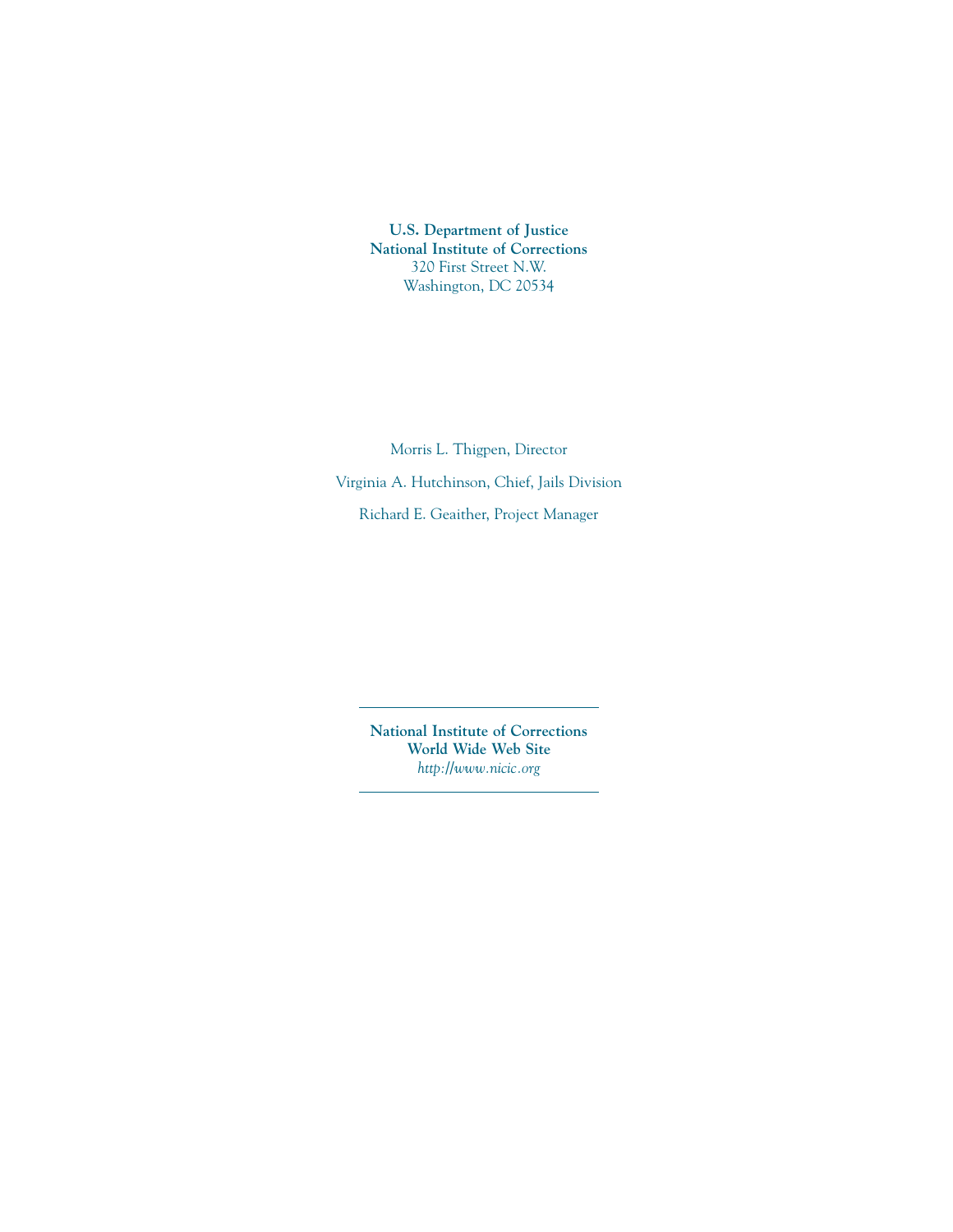# Jail Crowding: Understanding Jail Population Dynamics

Mark A. Cunniff National Association of Criminal Justice Planners

> January 2002 NIC Accession Number 017209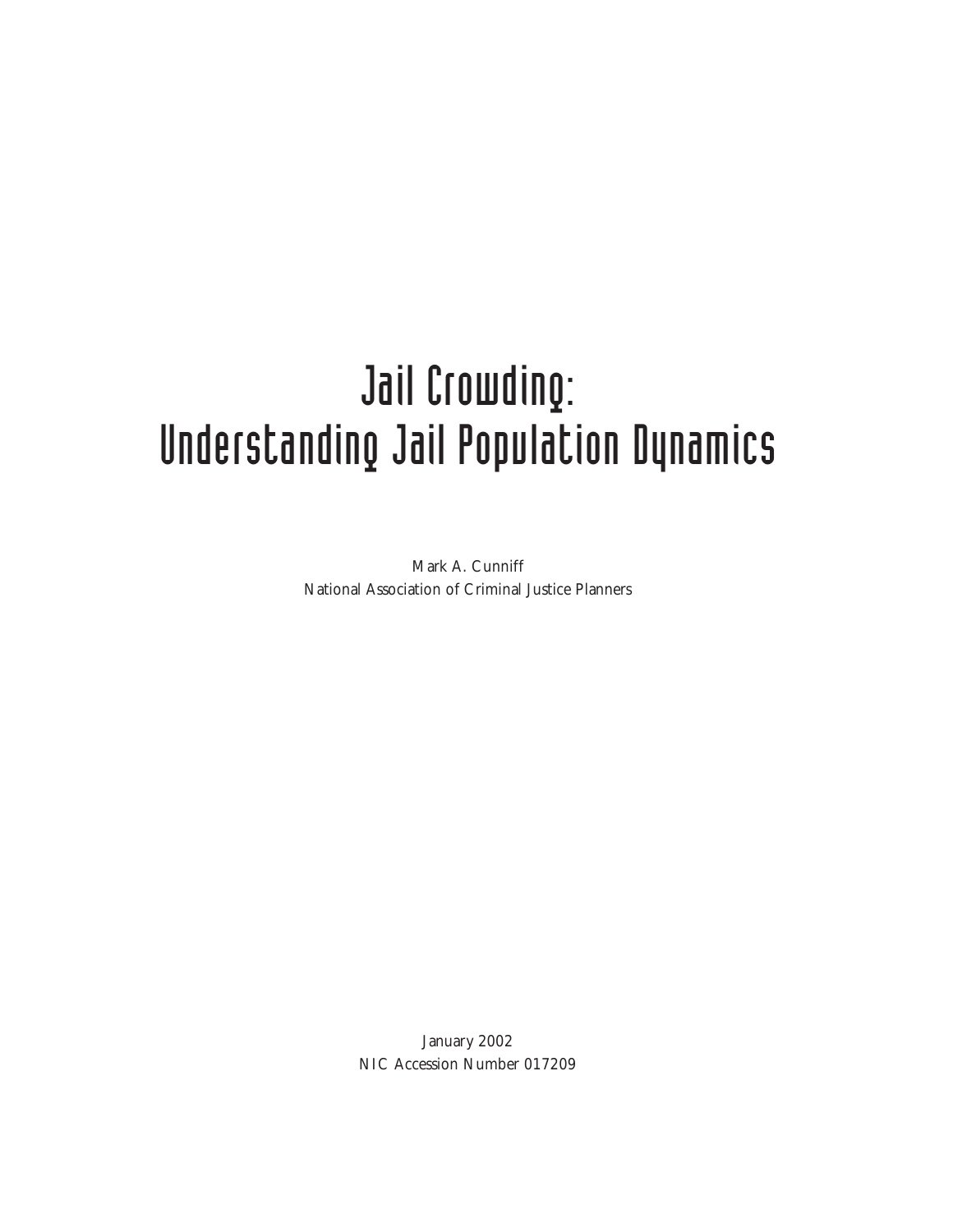This document was prepared under NIC technical assistance event number 99J1225 from the National Institute of Corrections, U.S. Department of Justice. Points of view or opinions stated in this document are those of the author and do not necessarily represent the official position or policies of the U.S. Department of Justice.

The National Institute of Corrections reserves the right to reproduce, publish, translate, or otherwise use and authorize others to publish and use all or part of the copyrighted material contained in this publication.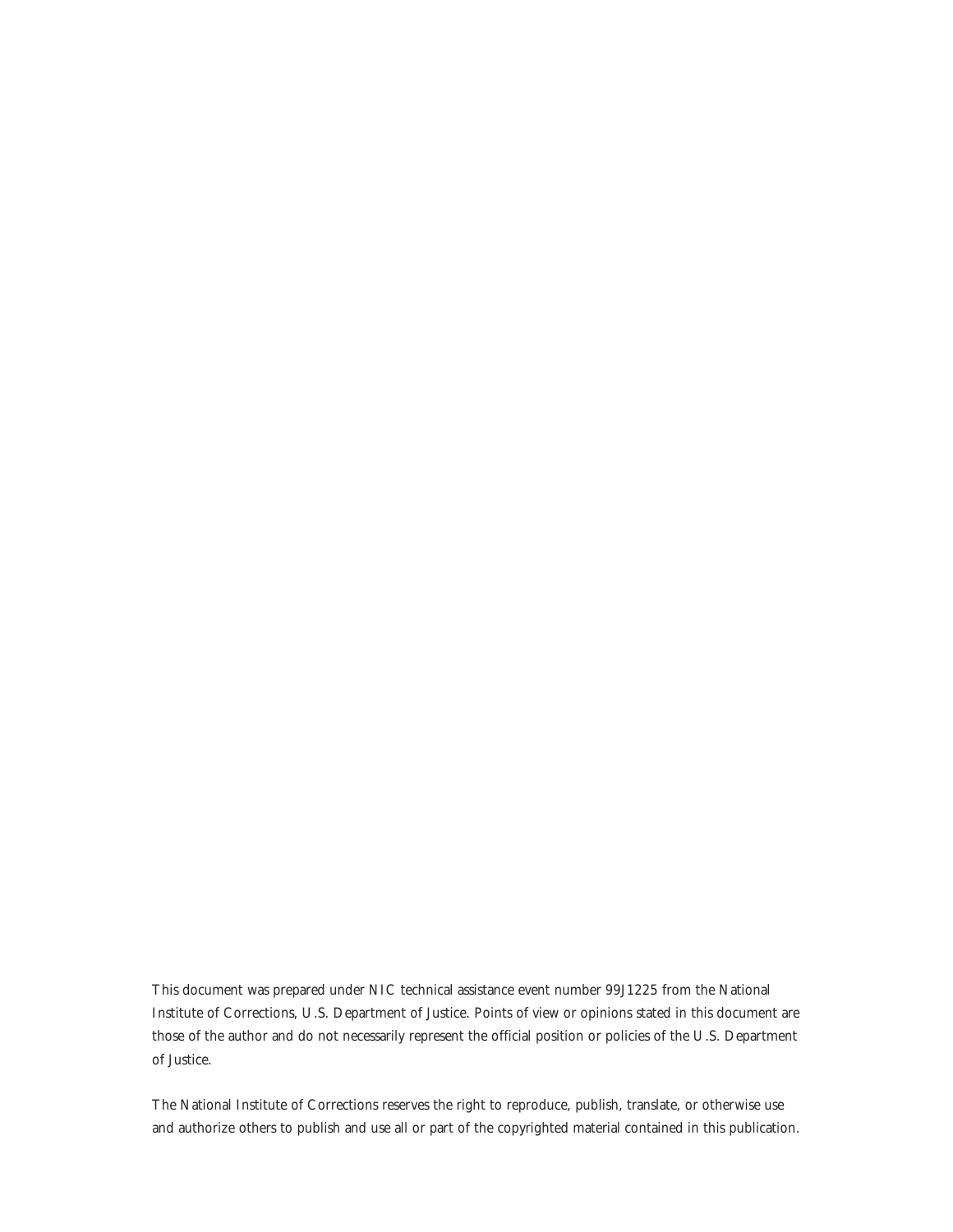# Foreword

**T** his document, de<br>justice system over<br>with jails and the<br>government services. **his document, developed to assist local government officials in conducting effective criminal** justice system oversight, assumes the premise that citizens, although generally unfamiliar with jails and the criminal justice system, are entitled to efficient, effective, and responsive

The extent of jail crowding may be determined in a number of ways. Whatever the context, the combination of jail population increases and limited funding resources has required many communities to face this unwelcome dilemma. Whether jail crowding is an infrequent occurrence or a chronic problem, it should be recognized as an indication that a thorough examination of criminal justice policies, procedures, and practices is warranted.

The National Institute of Corrections (NIC) strives to promote community involvement with the local criminal justice system and enhance the knowledge, competence, and credibility of criminal justice system practitioners. It is NIC's intent to assist local jurisdictions in planning systemwide strategies that emphasize the role of each local criminal justice agency and how those agencies influence the use of jail space to ensure public safety.

NIC will continue to address jail crowding issues by developing information and providing technical assistance through the NIC Jails Division. We hope this document will assist those who wish to explore improvements in the coordination of criminal justice practices within their communities and that it will complement the efforts of local officials by providing a framework for analysis and planning. We invite all criminal justice practitioners and government officials involved in this work to contact the NIC Jails Division for additional assistance if needed.

> **Morris L. Thigpen** *Director* National Institute of Corrections

> > – iii –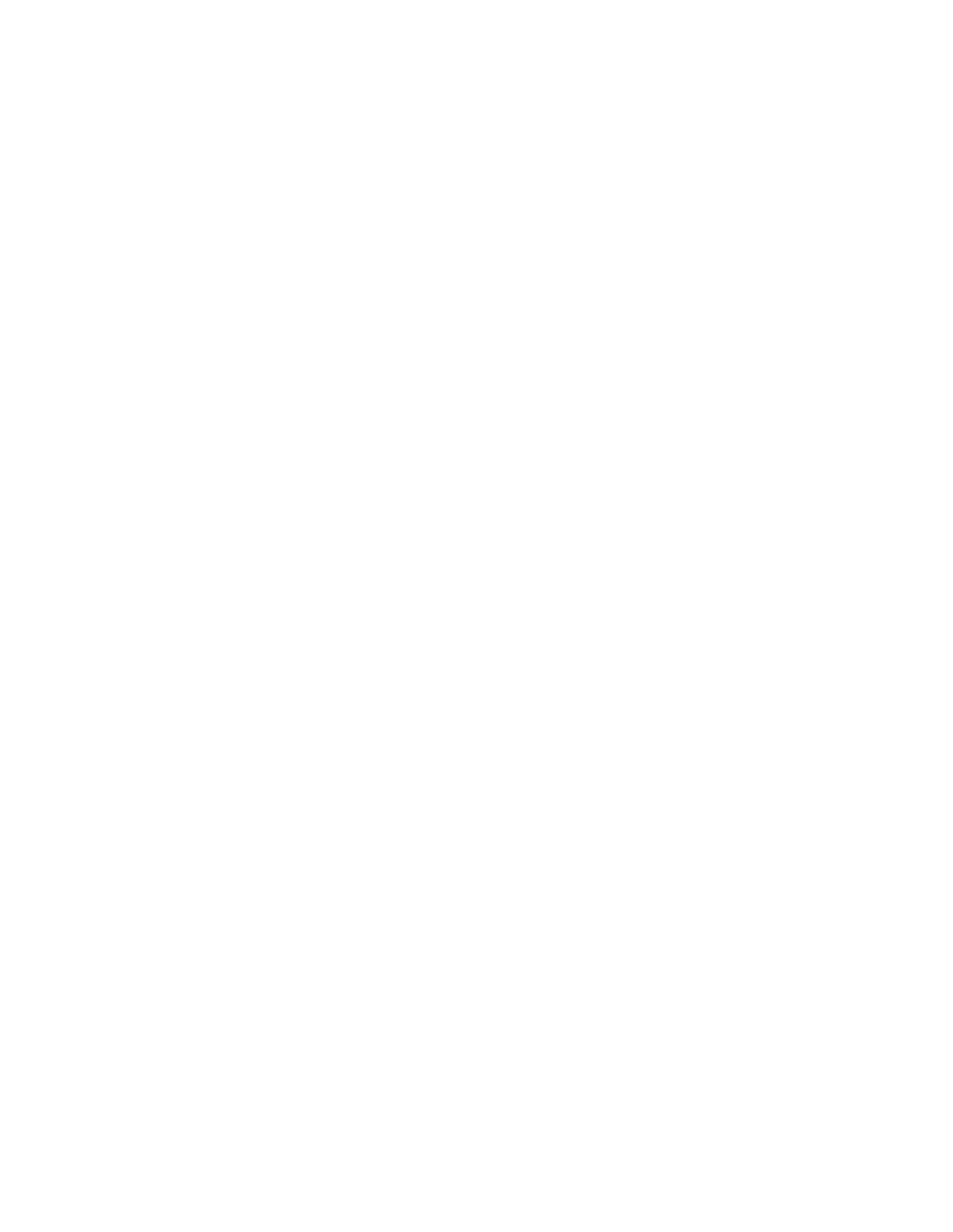# Contents

| What Key Questions Must We Ask To Understand Jail Population Dynamics?3 |
|-------------------------------------------------------------------------|
|                                                                         |
|                                                                         |
|                                                                         |
|                                                                         |
|                                                                         |
|                                                                         |
|                                                                         |
|                                                                         |
|                                                                         |
|                                                                         |
|                                                                         |
|                                                                         |
|                                                                         |
|                                                                         |
|                                                                         |
|                                                                         |
|                                                                         |
|                                                                         |
|                                                                         |
| What Are the Benefits and Elements of an Effective Analytic Process? 19 |
|                                                                         |
|                                                                         |
|                                                                         |
|                                                                         |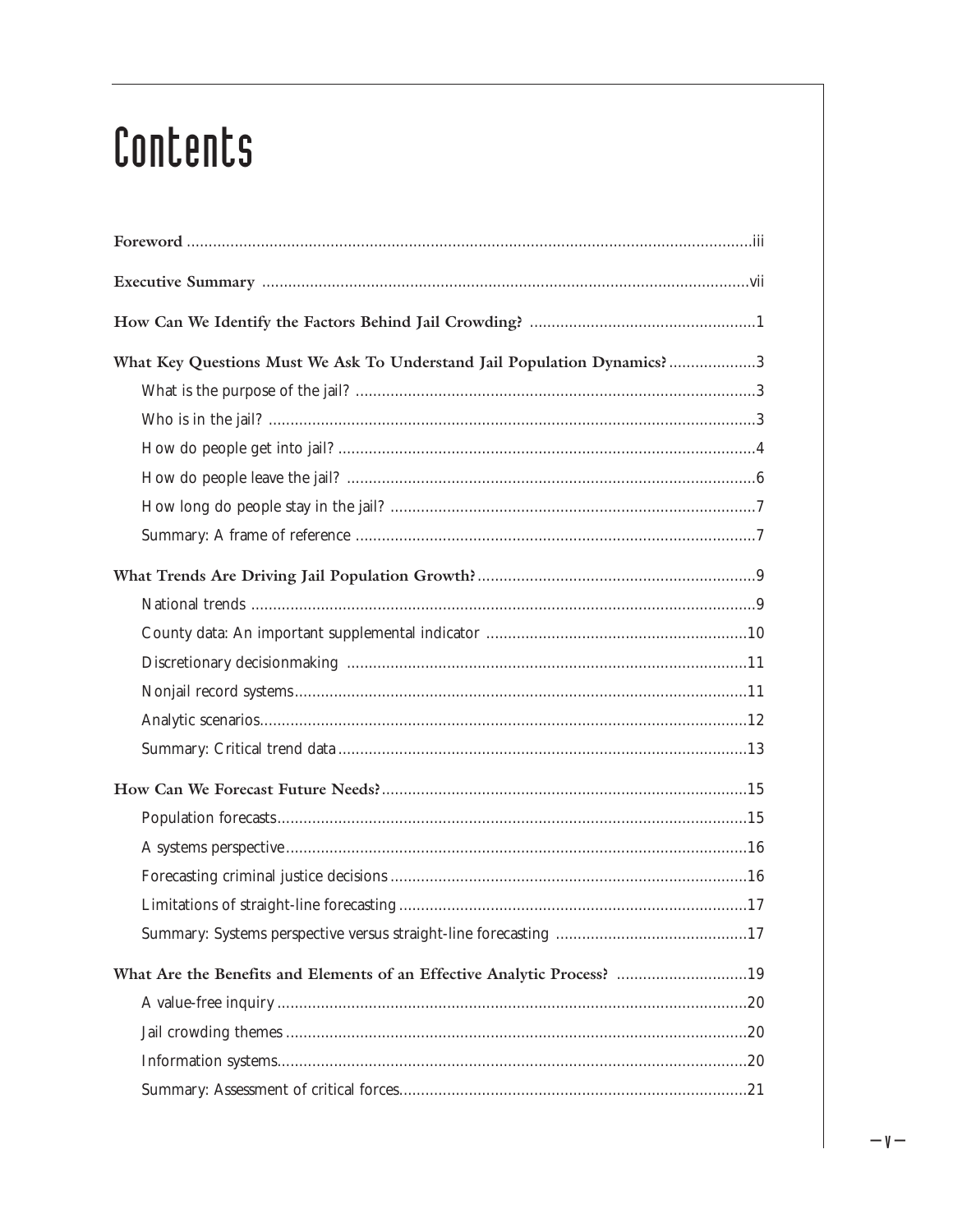### Appendixes

| Understanding the dynamics that create changes in jail occupancy levels 29 |  |
|----------------------------------------------------------------------------|--|
|                                                                            |  |
|                                                                            |  |
|                                                                            |  |
|                                                                            |  |
|                                                                            |  |
|                                                                            |  |
|                                                                            |  |
|                                                                            |  |
|                                                                            |  |
|                                                                            |  |
|                                                                            |  |
|                                                                            |  |
|                                                                            |  |
|                                                                            |  |
|                                                                            |  |
|                                                                            |  |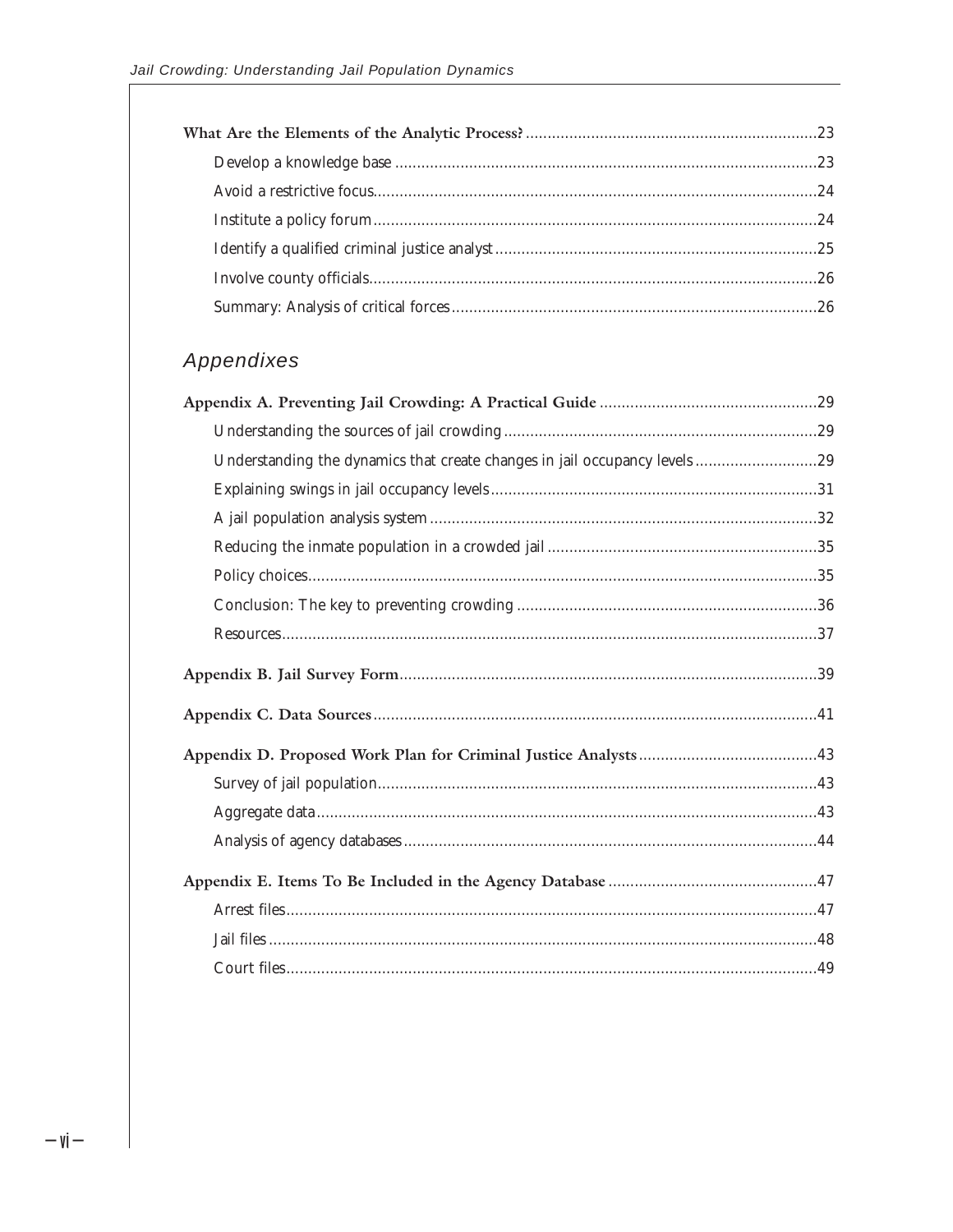# Executive Summary

The ever-increasing demand for jail space has contribute counties move to construct new jail beds. County office elected officials, are searching for indicators that will have the demand for jail space in a timely and effe he ever-increasing demand for jail space has contributed to persistent jail crowding, even as counties move to construct new jail beds. County officials, especially general government elected officials, are searching for indicators that will help explain this phenomenon and meet

Three indicators are available for analysis nationally: serious crime, adult arrests, and county resident population. Trends in serious crime shed little light, however, on jail population growth. Serious crime has been declining while jail populations have been increasing substantially. Adult arrests, on the other hand, do offer some insight into the growth pressures on local jail systems. Data show that drug offenses, especially drug possession, are a major factor in the increase of adult arrests.

Changes in a county's resident population, especially in counties experiencing growth, can also affect the demand for jail space. Trends in total population, however, are not as informative as trends among age groups within the population. Young adults (18 to 35 years of age) have a much higher risk of being sentenced to a jail term than other segments of the population. Although the number of young adults has recently declined, this population will exhibit steady, but modest, growth during the first two decades of the new millennium.

Other indicators are available only locally. These include trends in jail bookings, average length of jail stay, court case filings, and court sentences to jail. Such trends can help to identify increasing demands for jail bed space and give context to the jail crowding dynamic, but they cannot adequately discern the specific forces behind the demand for jail space. Only a detailed analysis of the data contained in a jail's information system can provide information on the populations that disproportionately increase jail space demands.

Such detailed analyses are a prerequisite to forecasting future jail needs. Although criminal behavior is an integral component of the jail crowding dynamic, criminal justice policies also play an important role in this process. A criminal justice perspective on such analyses is important because jail crowding is both a criminal justice issue and a jail issue.

A solid knowledge base that explains how a jail population can grow despite decreases in both serious crime and the most criminogenic portion of the population (young adults) is a prerequisite for assessing future jail needs. County general government elected officials can help generate the demand for such information, support processes for gathering that information, and foster a criminal justice system perspective for examining this information in the presence of not only the sheriff but also *all* principal criminal justice agency leaders.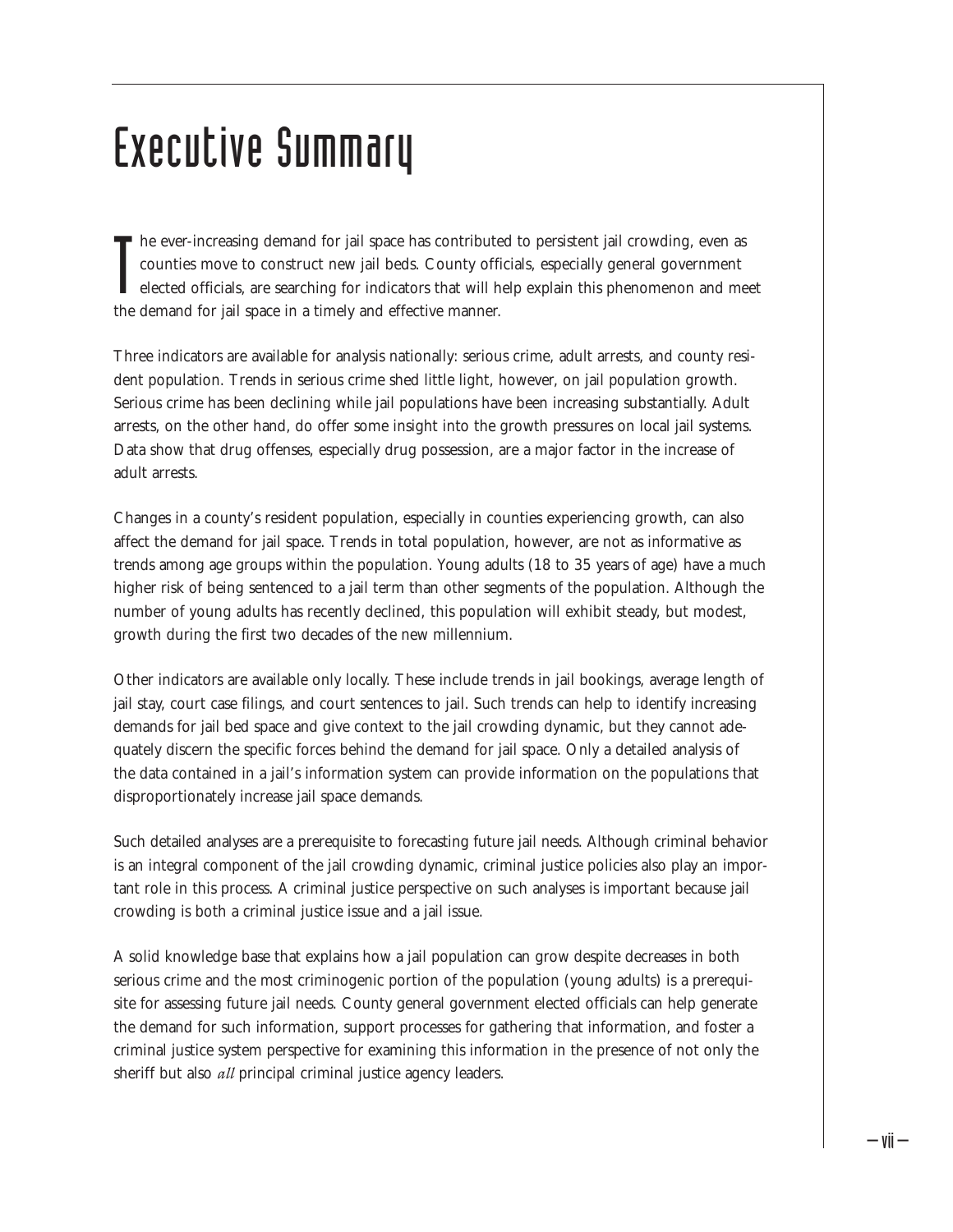This report is organized as outlined below:

- Section 1 explores how we can identify the factors behind jail crowding.
- Section 2 presents key questions that will clarify the evolution of jail bed space demands.
- Section 3 examines the trends that are driving jail population growth.
- Section 4 discusses forecasting to meet future needs.
- Section 5 explores the benefits and elements of an effective analytic process.
- Section 6 describes roles in the analytic process.

In addition, this report includes five appendix sections. Robert C. Cushman's article "Preventing Jail Crowding: A Practical Guide" is presented as appendix A. (The National Institute of Corrections videoconference "Alleviating Jail Crowding: A Systemic Approach," broadcast on April 18, 2001, included this article on its list of recommended reading; the videoconference may be accessed at *www.nicic.org.*) A sample jail survey is included as appendix B. Available data sources are outlined in appendix C. A proposed work plan for criminal justice analysts is provided as appendix D. Finally, appendix E lists items to be included in the agency database.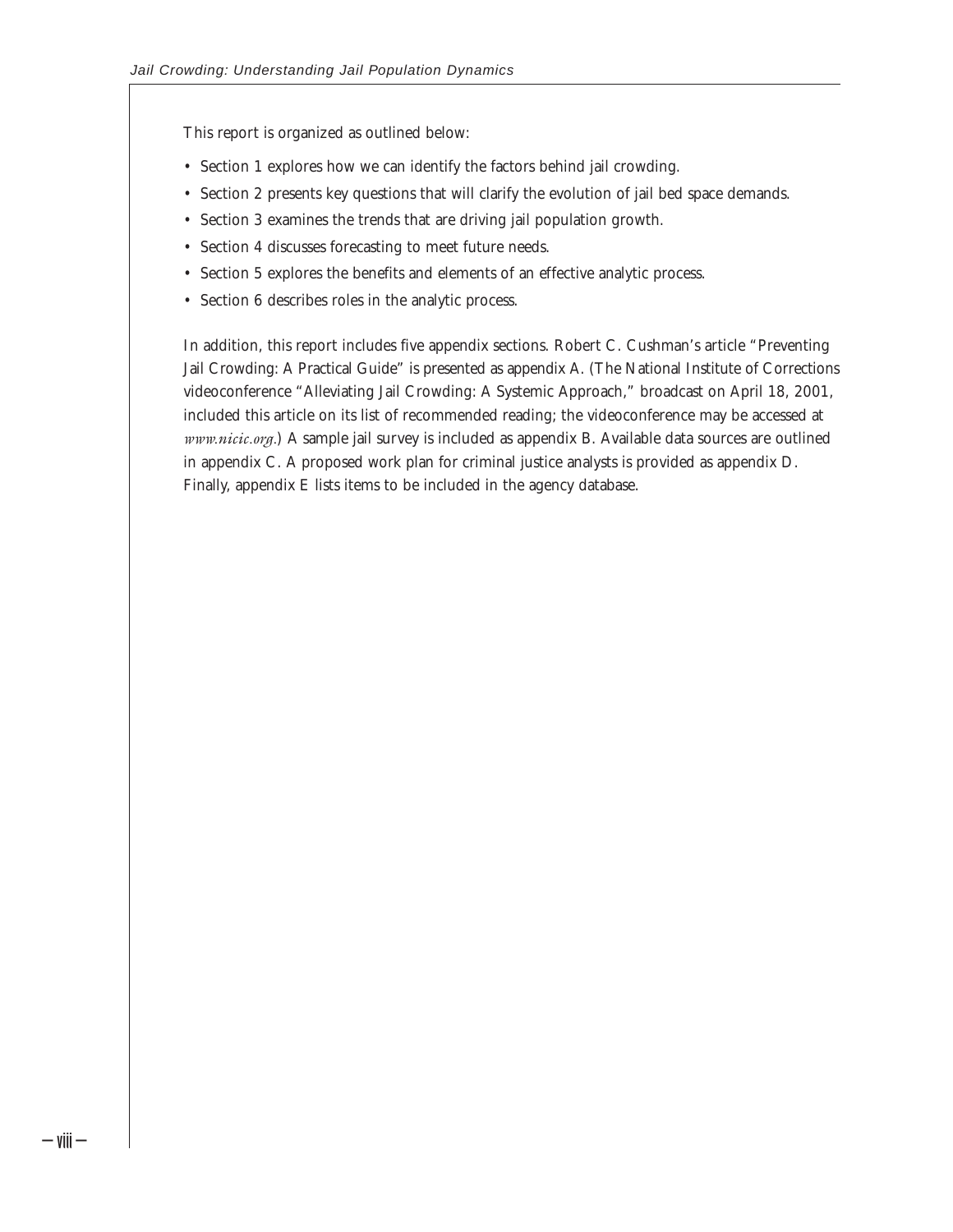# How Can We Identify the Factors Behind Jail Crowding?

It is report is designed to lead county officials through a series of questions they may ask to obtain a basic understanding of their own jail population dynamics and the factors behind journal crowding. The answers to the his report is designed to lead county officials through a series of questions they may ask to obtain a basic understanding of their own jail population dynamics and the factors behind jail crowding. The answers to these questions will provide a foundation for a county's deliberations future jail bed demands.

During the past two decades, many counties have experienced jail crowding (defined as more inmates than jail beds), generating substantial litigation that has made the courts a major arbiter as to what constitutes acceptable conditions of confinement. In meeting court orders and accommodating the ever-increasing demand for jail beds, counties have tried to expand jail bed capacity. This process has been frustrating for many county officials because as soon as new capacity becomes available, jails once again are hovering at, or exceeding, their capacity limits. Failure to perceive who is in the jail and how the population may be changing thwarts communication and action regarding jail crowding and impedes a county's ability to forecast future needs. Obtaining a clear picture of who is in the jail is a challenging but achievable task.

Jails are complex operations that experience constant population turnover. They hold persons whose cases have not yet been adjudicated (pretrial detainees) and convicted persons. Convicted inmates may be awaiting completion of their presentence reports or transport to the state prison; they also may have been sentenced to serve a jail term. Some inmates sentenced to a jail term may have only a misdemeanor conviction; others may have been

**Jails handle a wide spectrum of criminal offenders for short stays; prisons handle a narrow spectrum of criminal offenders for extended stays.**

– 1 –

convicted of a felony. Whether the conviction is for a misdemeanor or a felony, an individual sentenced to a jail term tends to have a much shorter period of incarceration than one sent to the state prison system for a felony conviction.<sup>1</sup>

Jails are also used to hold persons who have violated conditions of their probation or parole and are awaiting the disposition of their disciplinary hearings. In addition, a jail may house individuals wanted in another county who are awaiting transfer back to that county or persons detained as a result of a contract with another law enforcement agency (such as the U.S. Marshals Service). The average jail stays for this wide variety of offenders are measured in days, and these short stays generate rapid jail population turnover.

<sup>1.</sup> The average term for persons sentenced to state prison was 39 months, and the average term for convicted felons sentenced to county jail was 6 months; see Brown, J.M., P.A. Langan, and D.J. Levin, *Felony Sentences in State Courts, 1996,* Washington, DC: U.S. Department of Justice, Bureau of Justice Statistics, May 1999.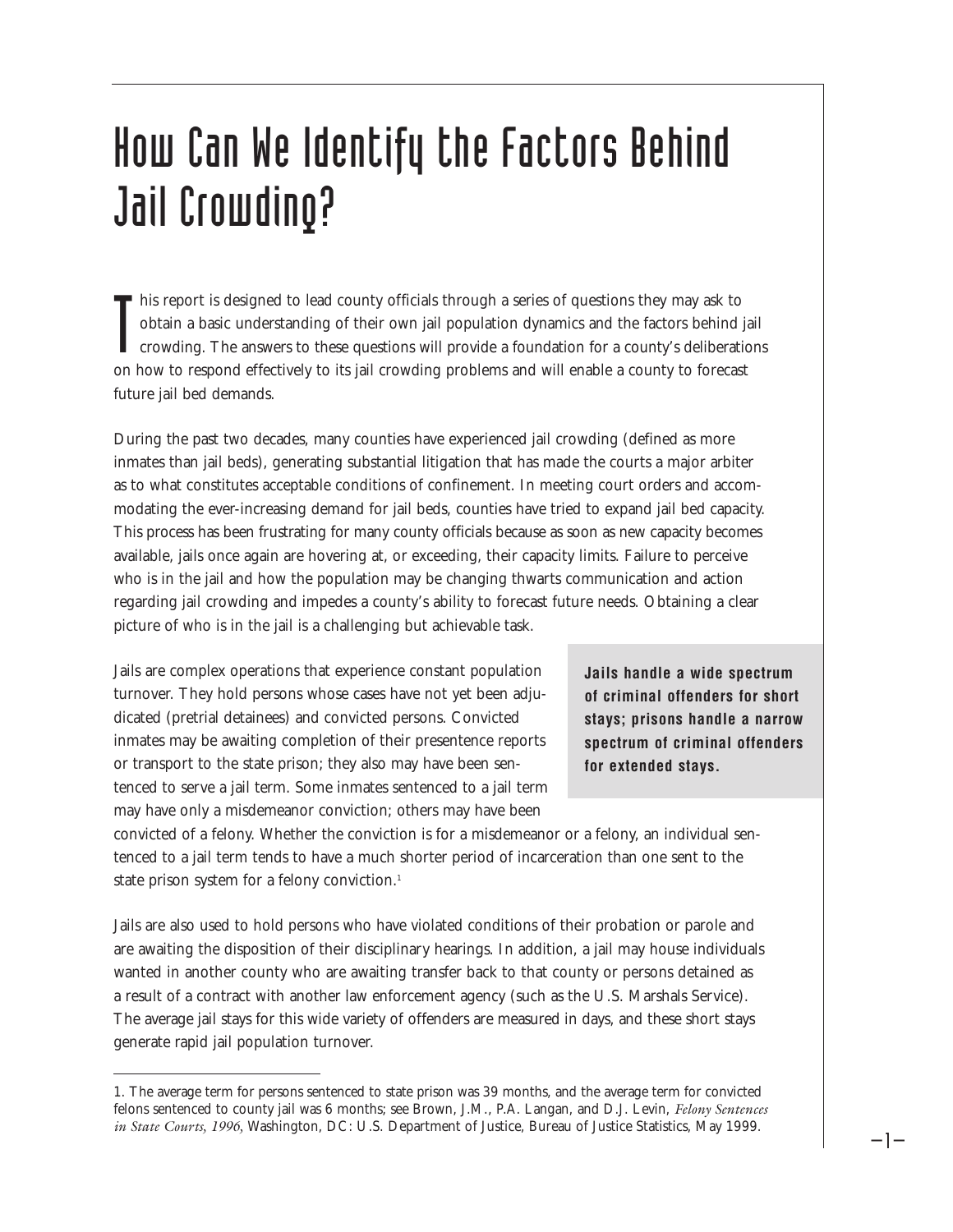State prisons, on the other hand, hold a less varied population: persons convicted of a felony who have been sentenced directly to prison upon conviction or who have been sent there because they have violated the terms of their probation or parole. The average prison stay is measured in months, and longer stays result in a slow turnover rate in prison populations.

The jail's broader offender clientele and more rapid population turnover underscore the complexity of its operations compared with the complexity of prison operations. This complexity thwarts county officials' efforts to comprehend the dynamics behind jail crowding. The methods described in the following sections of this report will help make the complexities of jail operations comprehensible and the forces driving the demand for jail beds discernible.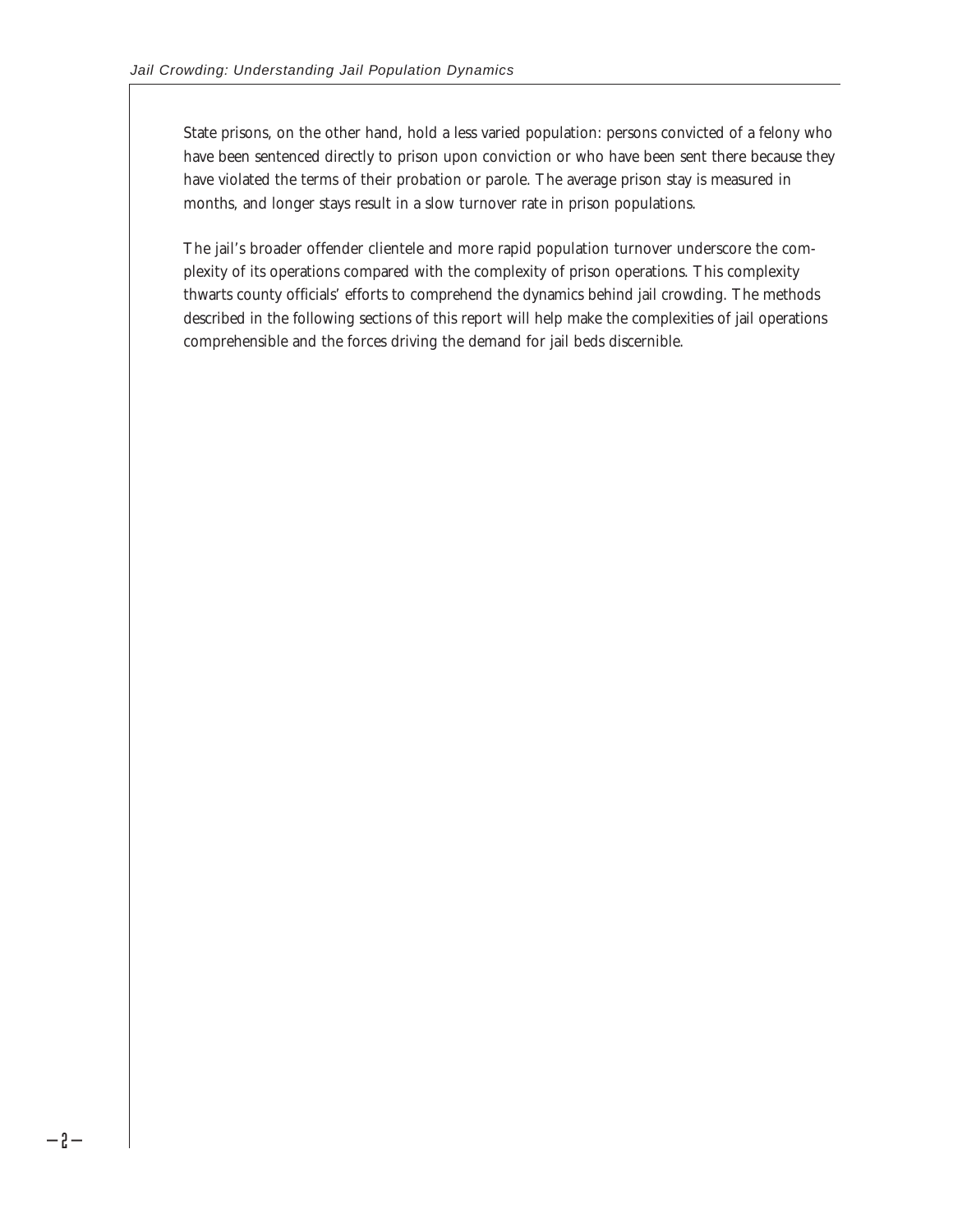# What Key Questions Must We Ask To Understand Jail Population Dynamics?

The first step in understanding jail population dynamics is to develop a descriptive analysis of jail operations that extends beyond the gross aggregate statistics routinely generated on jail bookings, average daily popula he first step in understanding jail population dynamics is to develop a descriptive analysis of jail operations that extends beyond the gross aggregate statistics routinely generated on jail bookings, average daily population counts, and average stays. Although such statistics are necof the entire jail crowding problem.

The following questions can help clarify the evolution of jail bed demands. Only the first question exploring the purpose of the jail touches on a county's values. The remaining questions can be answered empirically with data from the jail and other criminal justice information systems. These empirically based questions can help a county formulate its answer to the first question and provide a frame of reference for understanding the forces that create

jail bed space demands.

### **What is the purpose of the jail?**

Local decisions about the purpose of the jail affect the composition of the jail population and the demand for jail beds. For example, a county that declines to contract out a portion of its jail beds to a third party would have no contract inmates in its jail facility. Some states permit judges to sentence convicted felons to the county jail, and other states limit incarceration to the state prison. Consequently, felons sentenced to a term of jail incarceration may

#### **Key Questions**

- **What is the purpose of the jail?**
- **Who is in the jail?**
- **How do people get into jail?**
- **How do people leave the jail?**
- **How long do people stay in the jail?**

represent a significant portion of the jail population in one county but may not be present in another county.

Few counties have a detailed statement on the purpose of their jails. Such a statement would, however, provide county officials with a basic blueprint for understanding their jail operations and serve as a point of reference for assessing whether jail operations are meeting their expectations.

#### **Who is in the jail?**

Perception of who is in the jail is heavily affected by media coverage, which tends to focus on violent crime (thereby creating a public perception that jails primarily hold violent persons) and extraordinary events. Although the media coverage generally may be accurate, it is not generally representative of all the events occurring within the community or the criminal justice system.  $\begin{array}{c} \n -3 \rightarrow \n \end{array}$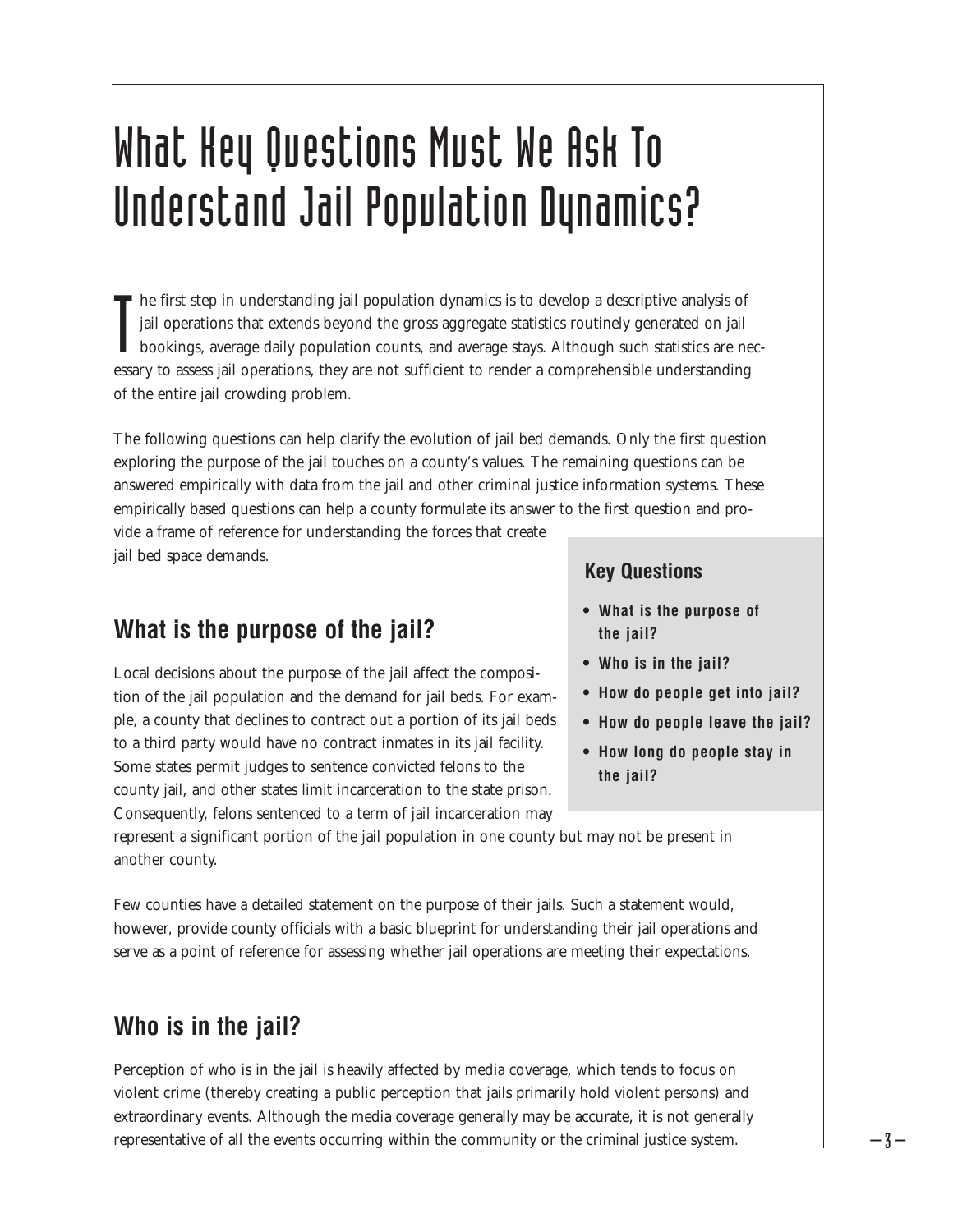Jails do hold dangerous and predatory criminals, but these offenders rarely make up a majority of the jail population; a sizable number of offenders are in jail for property and public order offenses. Putting a "face" on the jail population is critical to understand the nature of the risks that jail inmates pose to the community. For example, to what extent do they represent a threat to the public's physical well-being as opposed to a threat to property or public order? Knowing the nature of the risk posed enables communities to better plan the types (maximum, medium, or minimum security) of jail beds needed and assess the viability of community supervision options in handling some segments of the jail population.

To underscore this observation, a county would find it instructive to ask criminal justice principals (such as police chiefs, prosecutors, and judges) who they think is in the jail. A survey form might list seven or eight major crime categories and allow respondents to indicate whether these are felony or nonfelony offenses (see appendix B for a sample jail survey form). Respondents' perceptions of who is in the jail probably would vary considerably. If the public were also surveyed, the range of variation probably would be even wider. Vague knowledge about who is in a jail impairs meaningful discussion about appropriate actions to take when responding to jail crowding and when forecasting future needs.

Age is also an important element to consider in profiling a jail's population. An offender's age is one of the most salient demographic characteristics associated with criminal justice operations. Examination of the relationship of age to jail incarceration rates reveals that young adults have much higher rates than other population segments.<sup>2</sup>

As shown in the exhibit, jail incarceration rates for young adults (ages 18 to 34 years) are more than twice the rates for middle-age adults (ages 35 to 49 years). The disparity between young adults and senior citizens (ages 50 and older) is even greater; the rate for young adults is 13 times higher than that for senior citizens.

A county's population distribution across age groups is, therefore, a key element underlying the demand for jail space. A county with a high proportion of young adults in its general population will experience higher demands for jail space than a county with a low proportion of young adults.

### **How do people get into jail?**

 $-4-$ 

After obtaining a general picture of the offenses that bring people to the jail and the portion of the county's population that consists of young adults, county officials need to determine how offenders get into the jail. Arrests and sentencing are the two principal points of entry, but these can occur under a variety of circumstances.

<sup>2.</sup> The arrest and jail rates per 10,000 population are derived from data compiled by the National Association of Criminal Justice Planners for the city and county of Denver. Although these arrest and incarceration rates represent only one jurisdiction, the pattern that appears between these rates and the various age groups will be repeated in any jurisdiction that can compile the requisite data.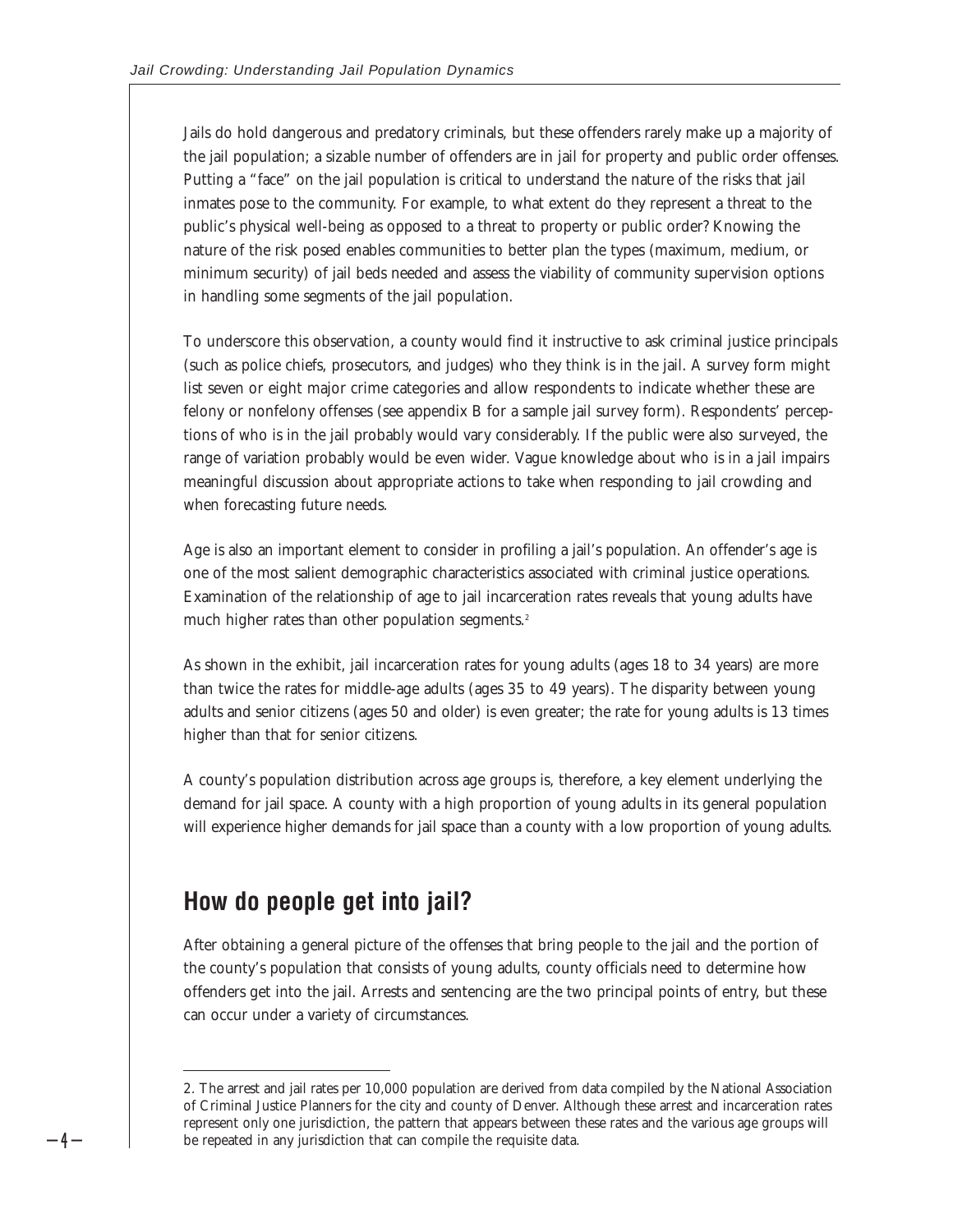#### Arrests

Although the general public impression is that all arrested individuals are booked into jail, police officers actually exercise considerable discretion in responding to nonfelony arrest situations. Nonfelony arrests represent the vast majority of arrests; officers may either cite and release offenders on such arrests or book arrestees into the jail. Information on how police officers exercise this discretion is important in understanding jail population dynamics.

Another important aspect of an arrest is whether a warrant is involved. Police discretion to cite and release offenders evaporates when arrested persons have outstanding warrants. For example, most vehicular traffic violations, such as running a red light, result in the officer writing a summons that requires the offender to appear in court on a specified date for adjudication. However, the presence of a warrant precludes the exercise of such police officer discretion. If the person has an outstanding warrant, such as for failing to appear in court for another offense, the officer must book the offender into the jail. Although some individuals who are stopped for minor offenses have outstanding warrants that involve serious offenses, most outstanding warrants involve minor offenses.

Outstanding warrants may originate either inside or outside the county in which the arrest is made. These arrests are generally identified as "holds" in the jail. The significance of a hold is that these persons tend to have longer jail stays than arrestees without a hold. The arrestee has

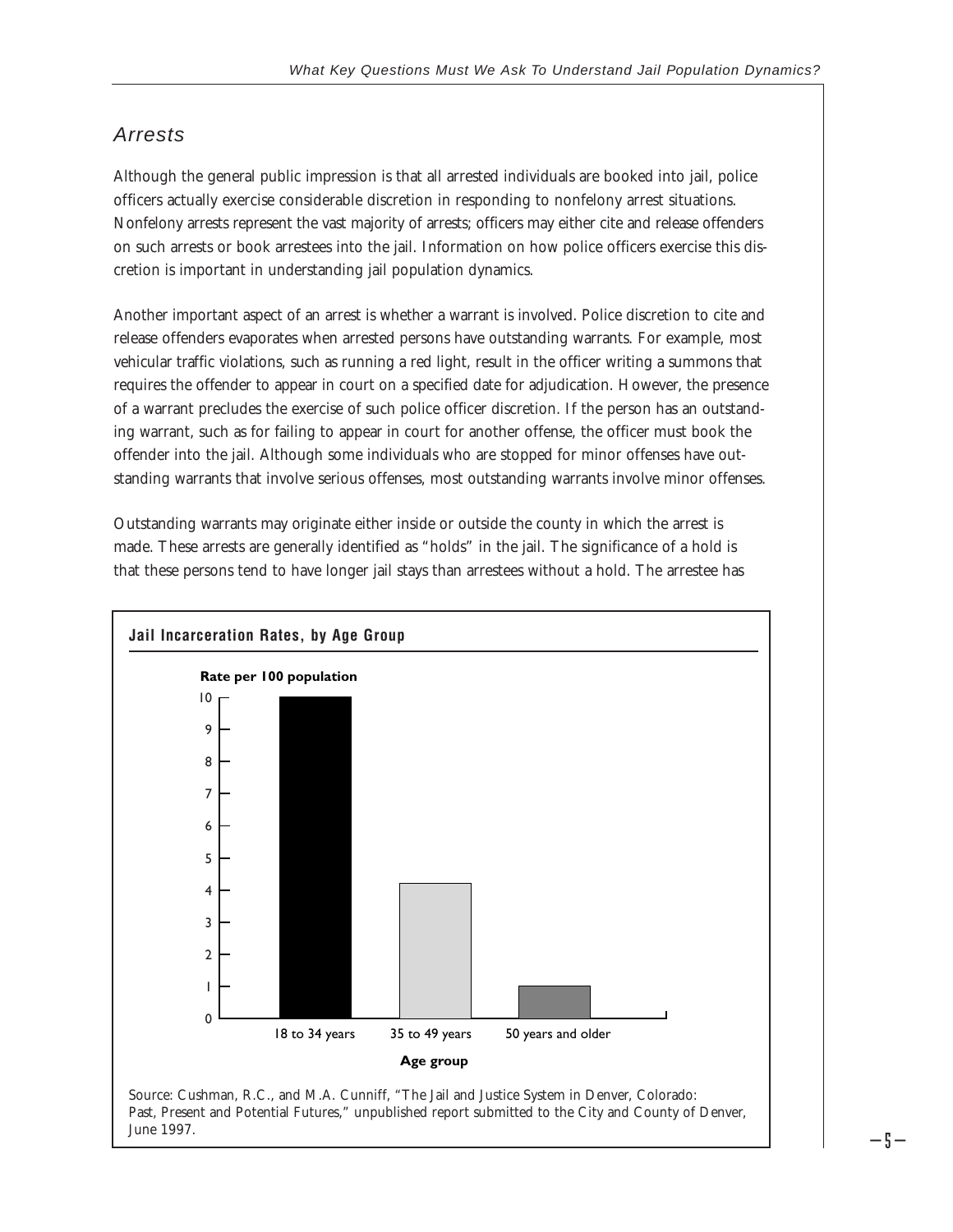to be processed by the agency that initiated the hold before being considered for release. This process becomes even more complicated with an out-of-county hold because an official outside the county in which the jail is located has to take action before the person can be released from the jail.<sup>3</sup> Information about the frequency with which warrants are associated with arrests, especially arrests involving minor offenses, as well as the frequency with which these warrants result in holds, is another important element in understanding jail crowding.

#### Sentencing

 $-6-$ 

Sentencing is another major factor underlying the demand for jail bed space. Sentences may originate in municipal, county, or state courts. Counties need to ascertain how each court system is using the jail, including the average jail term imposed by each court. Judges make significant demands for jail bed space. Information about their jail sentencing patterns as well as their use of the jail in obtaining compliance with court orders is also critical.

Another aspect of judicial use of the jail is the sanctioning of offenders who fail to meet sentencing conditions; these conditions may include undergoing substance abuse treatment, performing community service, or paying fines or other financial assessments. Persons who fail to meet courtimposed conditions are generally identified as "probation violators" in the jail's information system. Probation violators create a demand for jail space while they are being held before the judicial proceeding on their violation. They also may occupy jail space while serving a jail term on a modified judicial sentence received as a consequence of their probation violation. (Jail crowding themes are discussed later in this report.)

#### **How do people leave the jail?**

The specifics related to how people leave the jail represent another layer of information that counties must develop to understand jail crowding. Nearly all individuals who are booked into the jail on an arrest exit the jail before adjudication of their case.4 Some leave the jail after they post bail. Many more obtain release on their own recognizance, after their identity and place of residence have been verified and their ties to the community established.

Persons receiving a jail sentence, on the other hand, leave the jail after serving their term. Many also leave through transfers to another county jail, the state prison system, or another criminal justice agency, such as the U.S. Marshals Service. Persons may also leave the jail when the prosecutor drops their case or when they are found not guilty at adjudication.

<sup>3.</sup> Release would include extradition to the county that placed the hold on the person.

<sup>4.</sup> For example, 63 percent of all persons arrested for a felony offense in the 75 largest counties are released from jail before adjudication of their case; see Hart, T.C., and B.A. Reaves, *Felony Defendants in Large Urban Counties, 1996,* Washington, DC: U.S. Department of Justice, Bureau of Justice Statistics, October 1999, page iv.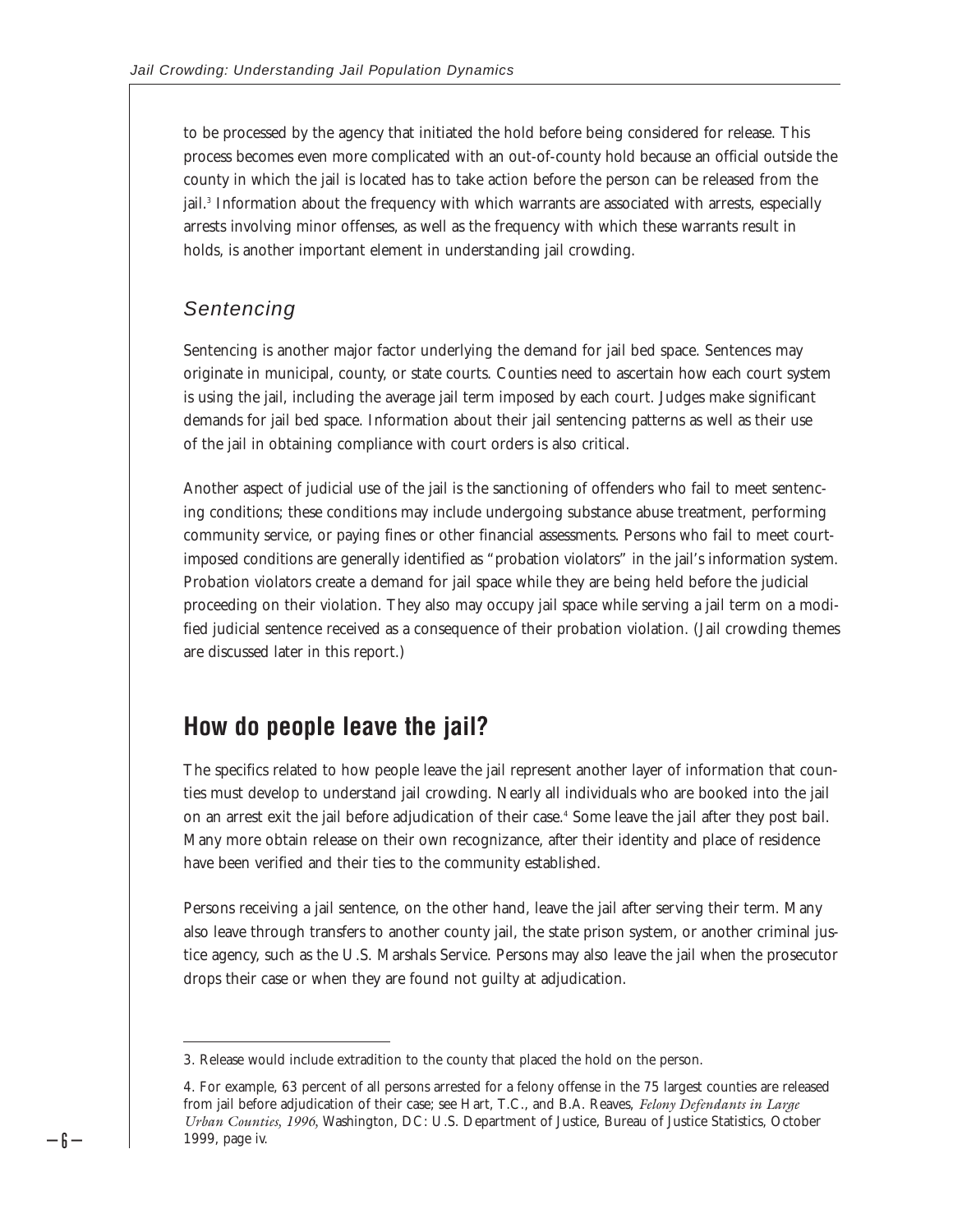### **How long do people stay in the jail?**

Most jails routinely generate information on the "average" jail stay, which is between 10 and 20 days for most jail systems. The average stay, however, masks considerable variation for different segments of the jail population. For example, many persons booked into the jail for a new offense are released within 1 or 2 days of their arrest. These short-stay inmates represent a high-volume population but not a major source of demand for jail bed space. Short-stay inmates place much higher demand on the jail's booking and release processes than on its bed space.

An analysis of one jail system revealed that half the individuals booked into the jail stayed for fewer than 3 days, but this group consumed only 6 percent of the jail's bed space. On the other hand, 11 percent of the individuals booked into the jail stayed for more than 30 days, but this group consumed 72 percent of the jail's bed space.<sup>5</sup>

An important implication of this finding is that attention focused on the high-volume, short-stay segment of the jail population can have only a minimal effect on dealing with a jail crowding problem. To have an impact on jail crowding, counties need to focus on the small segment of the jail population that stays in the jail for more than 30 days; this is the segment that consumes the bulk of the jail's bed space.

### **Summary: A frame of reference**

The empirical information generated by the preceding questions provides a frame of reference for jail operations that is currently lacking in most counties. The questions represent a basis for understanding jail population dynamics and provide a perspective from which changes in jail operations can be observed and assessed.

<sup>5.</sup> Data are from Cushman, R.C., and M.A. Cunniff, "The Jail and Justice System in Denver, Colorado: Past, Present and Potential Futures," unpublished report submitted to the City and County of Denver, June 1997.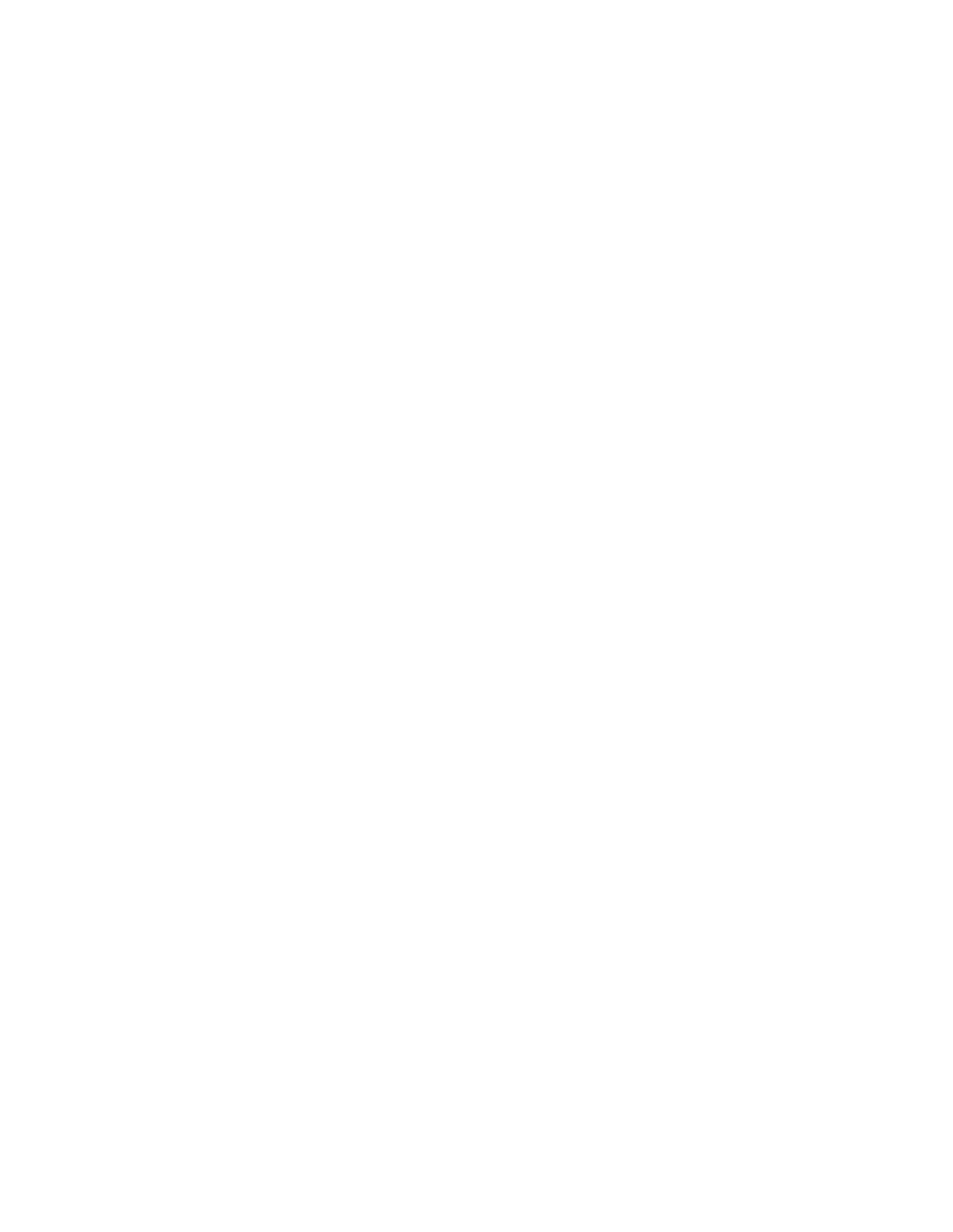# What Trends Are Driving Jail Population Growth?

In examination of national trends in crime, adult arrests, and jail use, along with population and demographic trends, will help establish some basic parameters for what is occurring in criminal justice.<sup>8</sup> National trends n examination of national trends in crime, adult arrests, and jail use, along with population and demographic trends, will help establish some basic parameters for what is occurring in criminal justice.<sup>6</sup> National trends, however, are of limited utility. Counties need to ascertain

# **National trends**

The forces driving jail population growth are not readily identifiable from the limited criminal justice data available nationally. Between 1993 and 1996, serious crime decreased by 5 percent.<sup>7</sup> This decline in serious crime was sharper for crimes against persons (down 13 percent) than for property-related crime (down only 4 percent). Adult arrests, on the other hand, increased at a substantial rate (12 percent) during this same period.<sup>8</sup>

#### **Critical Trend Data: Forces Driving Jail Population Growth**

- **Number of persons entering the facility.**
- **Length of stay.**
- **Discretionary decisionmaking by criminal justice officials.**

Adults arrested for serious offenses grew by a modest 3 percent. Persons arrested for less serious offenses drove the large growth in

adult arrests. Less serious arrests cover such criminal activities as illicit drug possession or sale, fraud, simple assaults, and public order offenses. These arrests grew by 14 percent. Drug arrests (up 32 percent) largely drove the increase in volume among these less serious offenses. Much of this increase in drug arrests was attributable to arrests for drug possession (up 42 percent).<sup>9</sup>

<sup>6.</sup> The sources for the data on national trends discussed in this report are detailed in appendix C.

<sup>7.</sup> Based on an analysis of county crime data archived by the Inter-university Consortium for Political and Social Research (ICPSR) at the University of Michigan. Serious crime is defined here as Part I offenses of the Federal Bureau of Investigation's Uniform Crime Report (UCR) classification scheme consisting of crimes against the person (homicide, rape, robbery, and aggravated assault) and property crime (burglary, larceny, and motor vehicle theft). The data used to compute the statistics reported here come from the county UCR files maintained at the ICPSR and are available from its Web site (*www.icpsr.umich.edu*). Less serious offenses are the Part II offenses as defined by the UCR classification scheme, which include simple assault, drug offenses, disorderly conduct, and other offenses.

<sup>8.</sup> County arrest data are also archived by ICPSR. This report focuses on the jail population. Juveniles represent a minuscule part of the jail population, so this report examines adult arrests only (18 years of age or older).

<sup>9.</sup> Drug possession charges do not include "possession with intent to sell or deliver" an illicit substance. Arrests involving possession with intent are tabulated as drug trafficking arrests.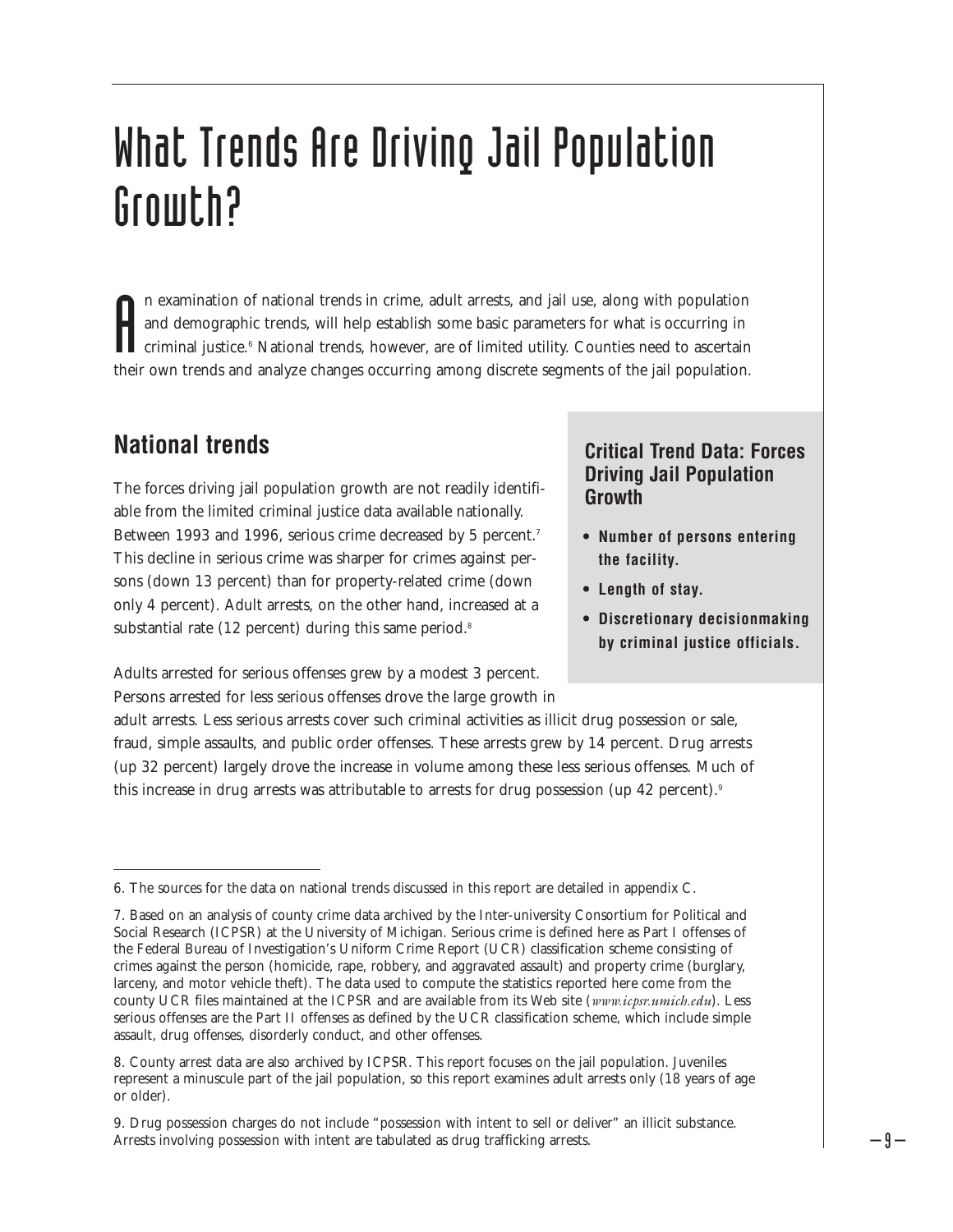The rate of demand for jail beds rose faster than the rate of adult arrests. Between fiscal year (FY) 1994 and FY 1997, the growth in jail bed capacity matched the growth in jails' average daily population (both up 16 percent).

Although the U.S. population grew by 3 percent between 1993 and 1996, the most criminogenic portion of the population (young adults) actually declined. Nationally, the number of young adults (persons 18 to 34 years of age) dropped by 6 percent during the same period.10 The decline in the young adult population tracks very closely with the decrease in crime between 1993 and 1996, but similar declines do not occur with arrests or jail populations.

The trend in serious crime is not a particularly useful indicator for explaining what is occurring with jail population trends.<sup>11</sup> The increase in drug arrests, on the other hand, underscores the pressures that all components of the justice system, including the jail, are feeling from illicit drug offenses. Nevertheless, the increase in adult arrests is only a partial factor behind the increase in jail populations.

### **County data: An important supplemental indicator**

Identifying the segments of the jail population that are growing disproportionately can provide powerful insight into jail population dynamics; insight gained from trend analysis of high-growth segments can unveil the forces behind jail crowding. National criminal justice data have limited utility because they are aggregate; this prevents examination from a variety of perspectives. County officials, on the other hand, have the ability to examine case data and break down their jail populations into distinct and discrete parts, and they would derive benefits through such analysis.

Counties can generate aggregate data on crime, arrests, jail population, and capacity to assess how they compare with national trends. They can also develop supplemental indicators to determine whether any associations may be found between these trends and those of the jail. These supplemental indicators could include trends in jail bookings, average length of jail stay, and court case court filings.

The ability to examine individual segments of the jail population is important because jail population changes do not occur evenly across the entire spectrum of jail inmates. Rather, certain segments of the jail population tend to experience growth disproportionate to that of the overall jail population. Creating various jail population categories can greatly aid in identifying and examining high-growth segments. Focus on these groups will eliminate the need to examine the entire spectrum of the jail's complex operations.

 $-10-$ 

<sup>10.</sup> Population data are estimates from the U.S. Census Bureau.

<sup>11.</sup> John Klofas also found no relationship between crime and jail population; see his article "Measuring Jail Use: A Comparative Analysis of Local Corrections," *Journal of Research in Crime and Delinquency* 27 (3) (August 1990): 295–317.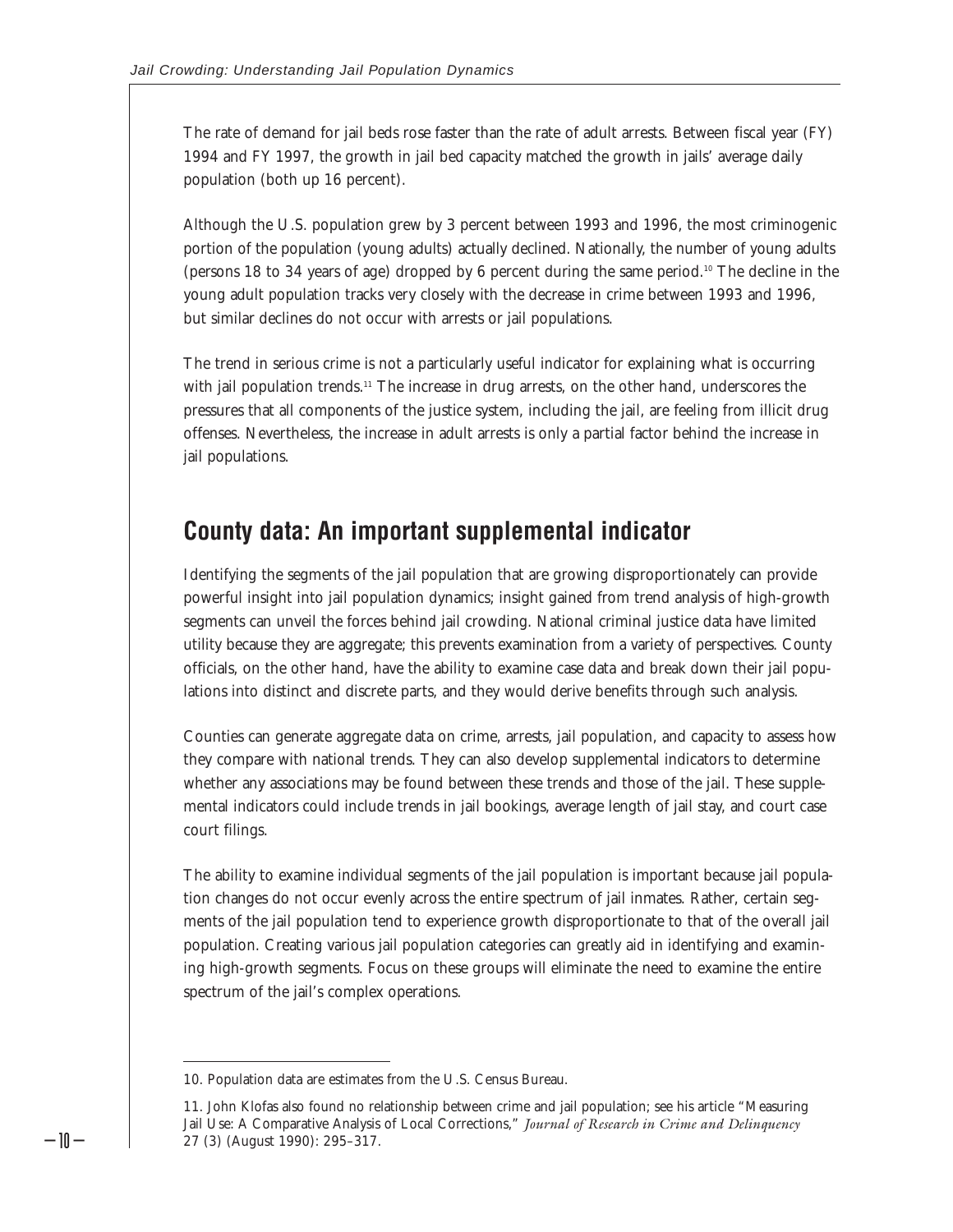Trend analysis needs to consider changes in the volume of inmates as well as changes in their average stay. Building on the questions posed earlier, the added dimension of trend data can help identify where the increased demand for jail beds is coming from. Trend analysis should not be limited, however, to only jail-related information.

#### **Discretionary decisionmaking**

Examples of how other criminal justice components may use the jail were provided at the beginning of this report. Police officers exercise discretion on whether to book a person into jail or issue a citation to appear in court. Judges also exercise discretion in their sentencing practices. Changes in criminal justice discretionary decisionmaking can also significantly affect the demand for jail beds.

#### An arrest example

A county jail can experience an increase in bookings attributable to arrests in the absence of an increase in arrests. For example, a jail in a county that had 1,000 arrests in both 1995 and 1999 could show more bookings attributable to arrests in 1999 if police officers were booking more of their arrests into the jail. If in 1995, police officers booked 600 arrests into the jail, this would reflect a 60-percent booking rate, but if in 1999 they booked 800 arrests into the jail, this would reflect an 80-percent booking rate. In this scenario, the number of arrests did not change, but police officer behavior changed.

#### A sentencing example

Similar developments can occur with judicial sentencing. Court disposition of cases may show no change in the volume of cases processed between 1995 and 1999, yet the jail may show an increase in the number of sentenced inmates. This may occur as a result of a change in the percentage of cases sentenced to the jail. The court may have sentenced only 10 percent of its sentencing caseload to jail in 1995 but 20 percent in 1999. Courts can also make changes to the average jail term imposed. Consequently, even though the court caseload may not have experienced any growth, increases in the percentage of cases sentenced to jail and/or the average jail terms imposed can seriously affect the demand for jail beds.

#### **Nonjail record systems**

The jail information system may be able to indicate that changes are taking place in areas such as arrests and sentencing, but the system is not designed to provide an explanation for these changes. An examination of police arrest files may show that a particular set of offenses has resulted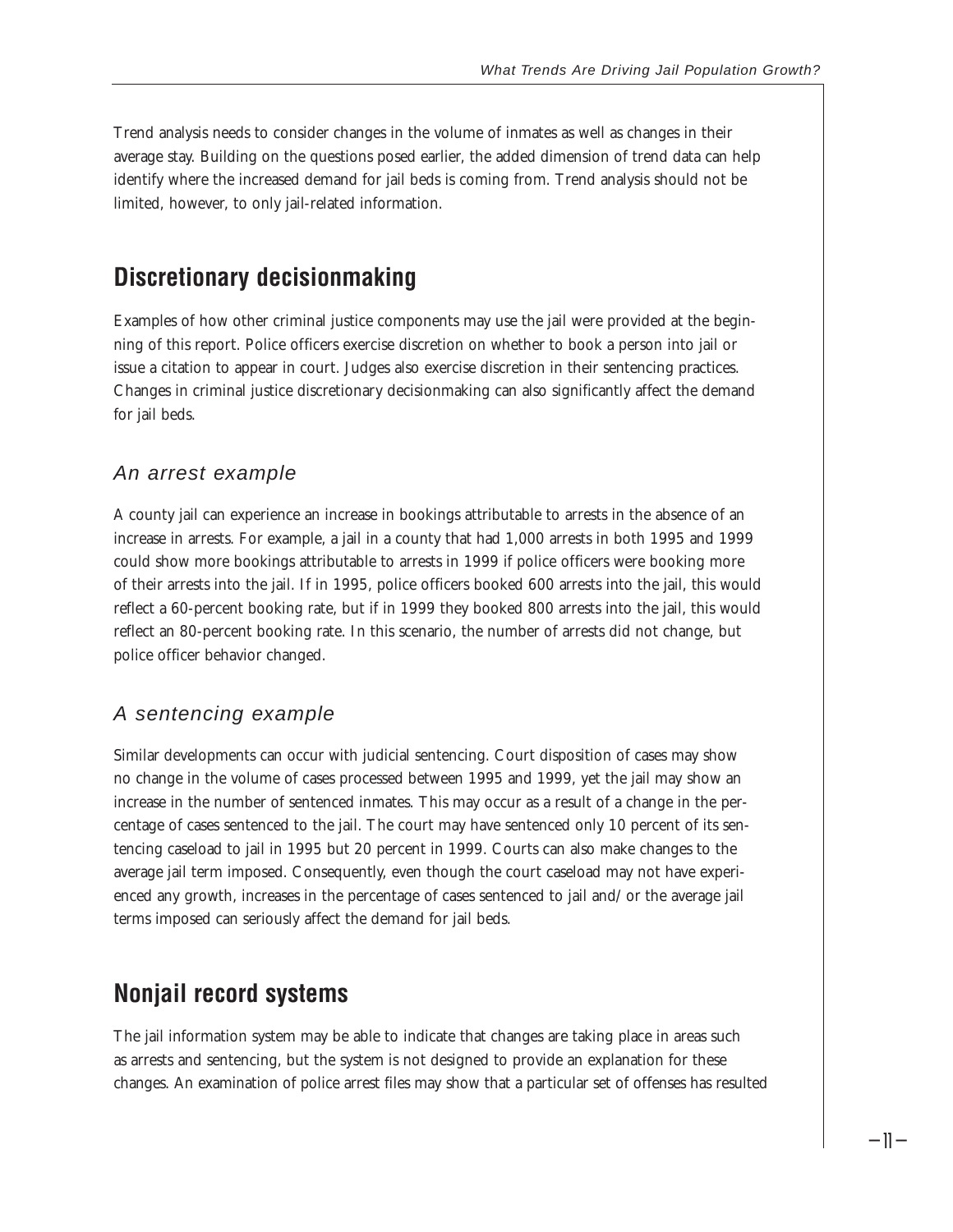in changes in police officer booking decisions or that more arrests are occurring that involve persons with outstanding warrants. Similarly, only an examination of court records can document changes that may be occurring in judicial sentencing patterns.

# **Analytic scenarios**

More detailed information about the forces behind the demand for jail beds will encourage county officials to ask additional questions that will help them better understand these forces and how the county might respond to them. Information on jail population changes tends to be limited for most jurisdictions. During a 4-year period, a county's average daily jail population may grow 20 percent, from 1,000 inmates to 1,200 inmates. The only statistics available to explain this growth may be related to changes in the number of jail bookings and average jail stay, which can tell us only how much these factors contribute to the increased demand for jail beds (for example, whether the increased demand is attributable to more bookings, a longer average jail stay, or a combination of both). Such information is not particularly enlightening about the forces behind the increased demand for jail beds and what might be done to address those demands.

The approach outlined in this report envisions a more detailed description of jail population changes. Under one scenario, the analysis may show that two segments of the jail population motor vehicular traffic violators and holds, for example—account for an increased demand for jail beds. The increase related to traffic violators may be totally attributable to an increase in volume; the increase related to holds may be entirely attributable to longer stays. Under another scenario, an increased demand for jail beds may be entirely attributable to violent offenders. Half of this increase may be due to inmates' longer average stay before their release from jail prior to trials, and the other half may occur because more persons are serving jail terms.

Under each scenario, county officials at least gain a more detailed description of the specific segments driving the demand for jail beds. They are also better equipped to make some initial decisions about where to focus their attention in dealing with the jail crowding problem. For example, addressing the increase in traffic violators initially may be more difficult than examining the longer jail stays of persons with holds. The types of offenders (traffic offenders and holds) in the first scenario pose a smaller challenge to the community than the violent offenders in the second scenario. The nature of the risk each group presents to the community differs significantly between the two scenarios. The presumption that more jail beds may be needed to handle increased demand is stronger for the second scenario than it is for the first scenario because of the type of offenders generating the demand.

The initial findings from a more detailed analysis will not identify solutions to the county's jail crowding problem. Rather, the analysis will remove some of the mystery surrounding the jail crowding problem and narrow the focus of inquiry to specific jail population segments.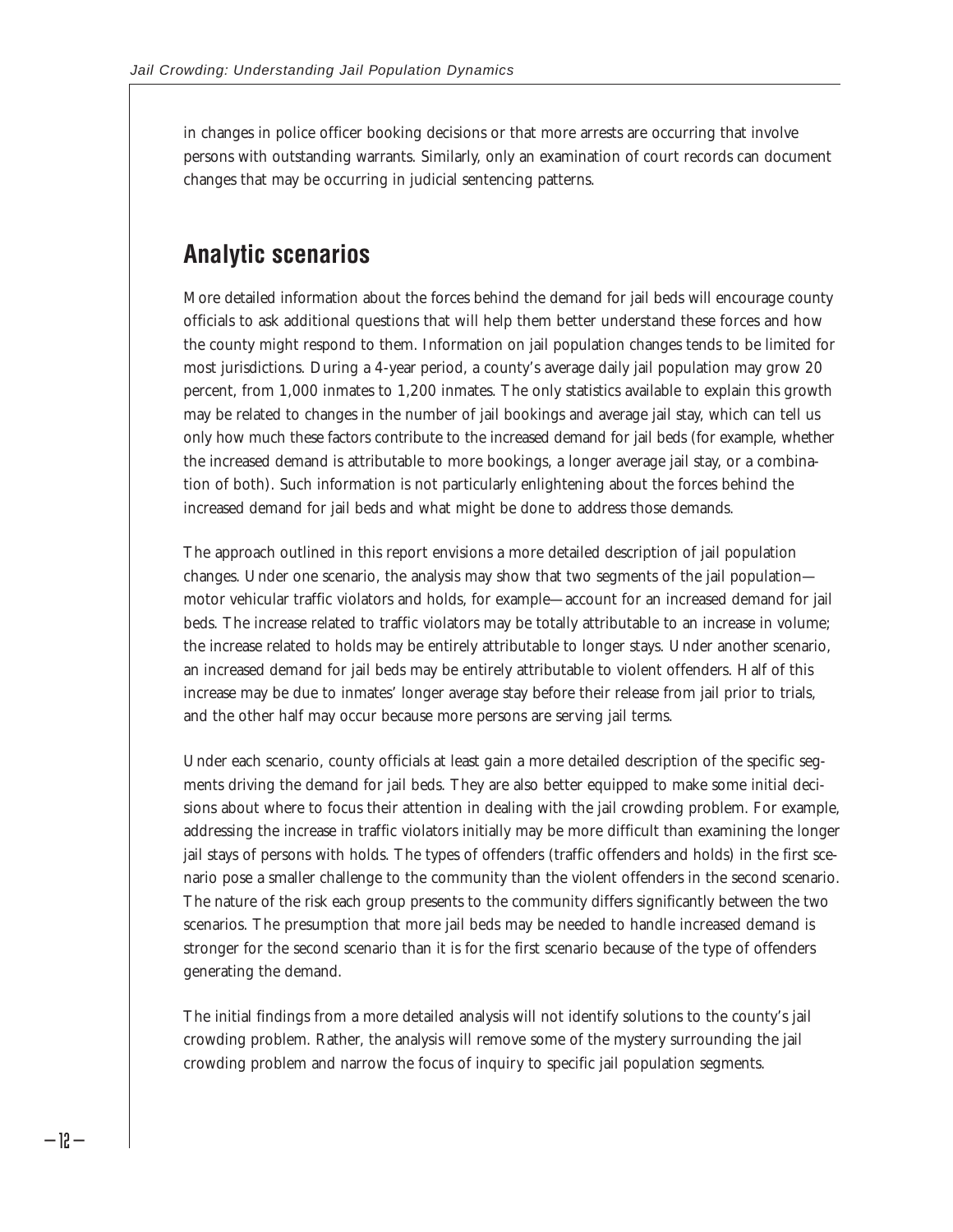# **Summary: Critical trend data**

A possible reason why no relationships exist at the aggregate level between crime and arrest trends and jail trends is that the data fail to capture the complexity of jail operations or consider the discretion that criminal justice officials may exercise in processing offenders. To understand jail population dynamics, counties need to track trend data on three forces that drive the jail population: the number of persons entering the facility, the length of time they spend there, and discretionary decisionmaking by criminal justice officials.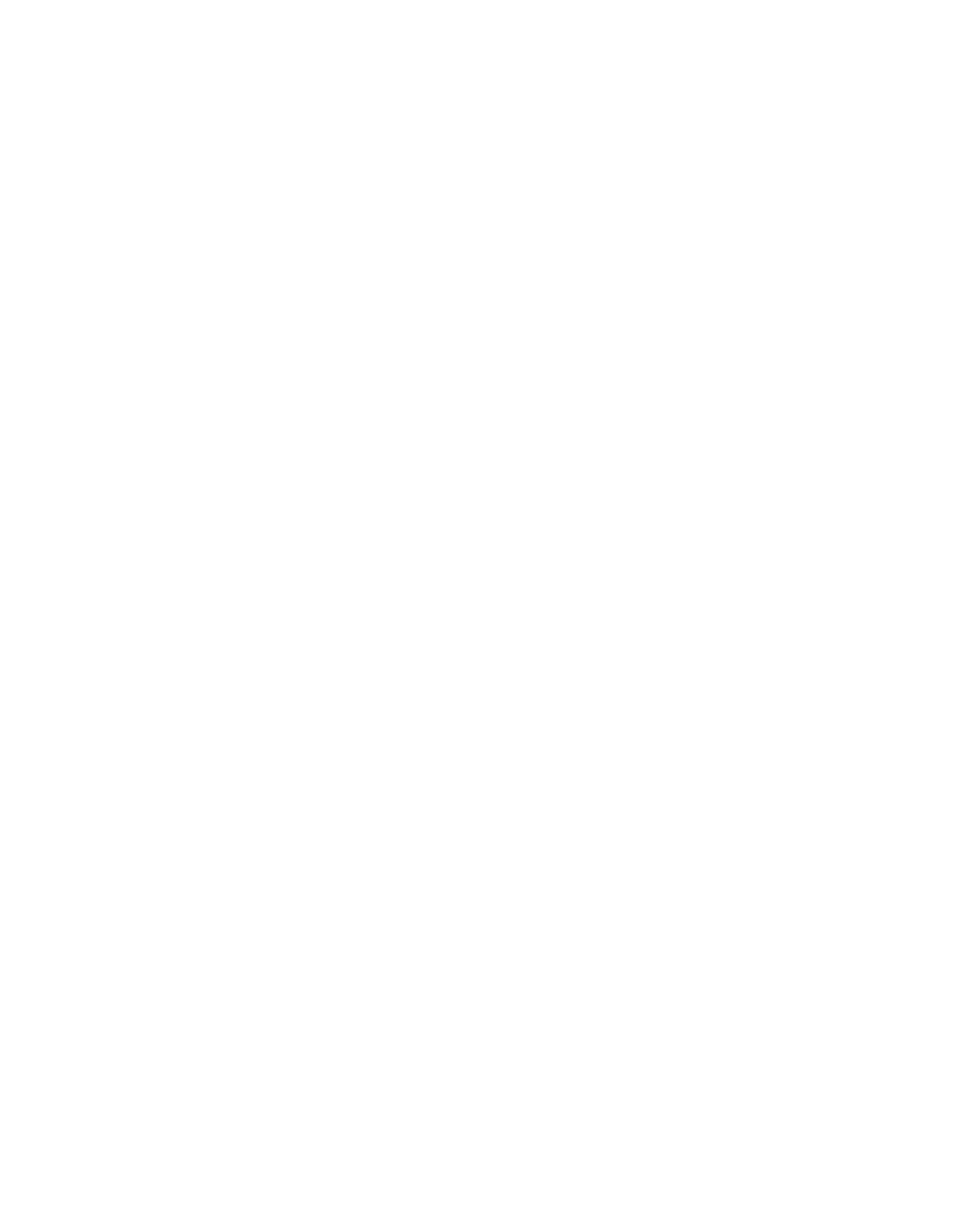# How Can We Forecast Future Needs?

In the intergovernmental nature of criminal justice makes understanding the dynamics that drive<br>it a challenge. It is tempting to assume that if a county's population is expected to increase to<br>a certain percentage, then t he intergovernmental nature of criminal justice makes understanding the dynamics that drive it a challenge. It is tempting to assume that if a county's population is expected to increase by a certain percentage, then the county should increase the jail's bed capacity to match that changes in criminal justice practices can have an even larger impact on jail operations. Forecasting changes in a county's resident population is easier, however, than forecasting changes in criminal justice discretionary decisionmaking. Adopting a systems perspective (considering justice case processing from beyond the perspective of any one particular agency) is a prerequisite for any county trying to discern the forces behind its jail crowding problem and seeking to identify appropriate measures for addressing those forces now and in the future.

# **Population forecasts**

A county can experience growth in the underlying demand for jail beds even if its population remains static over time. Counties with growing populations, on the other hand, could experience a

**A systems perspective is a prerequisite for any county trying to discern the forces behind its jail crowding problem.**

decrease in the underlying demand for jail beds. These seemingly contradictory developments can result from changes among the different age groups within the county's population. As shown in the exhibit on page 5, the jail incarceration rate is substantially higher for young adults (18 to 34 years of age) than for the rest of the adult population.

It is anticipated that the young adult population nationally will experience fairly even growth between 2000 and 2010 (a total increase up to 8 percent) and will taper off between 2010 and 2020 (a total increase up to 6 percent).<sup>12</sup> This modest growth (less than 1 percent per year over the next 20 years) will place increased demands for services on criminal justice agencies, but that demand will be modest and manageable.

If young adults displayed the growth profile of senior citizens, on the other hand, the criminal justice system, including the jail, would have a much more difficult task of accommodating an average annual growth rate of 3 percent over 20 years. Fortunately, senior citizens will bring with them lower victimization rates (that is, crime rates) and lower risks of incurring justice services (such as for arrests, jail incarceration, and other correctional services). It is anticipated, however, that these senior World War II "baby boomers" will exhibit a high fear of crime that can generate a demand for justice services.

<sup>12.</sup> Based on estimates from the U.S. Census Bureau.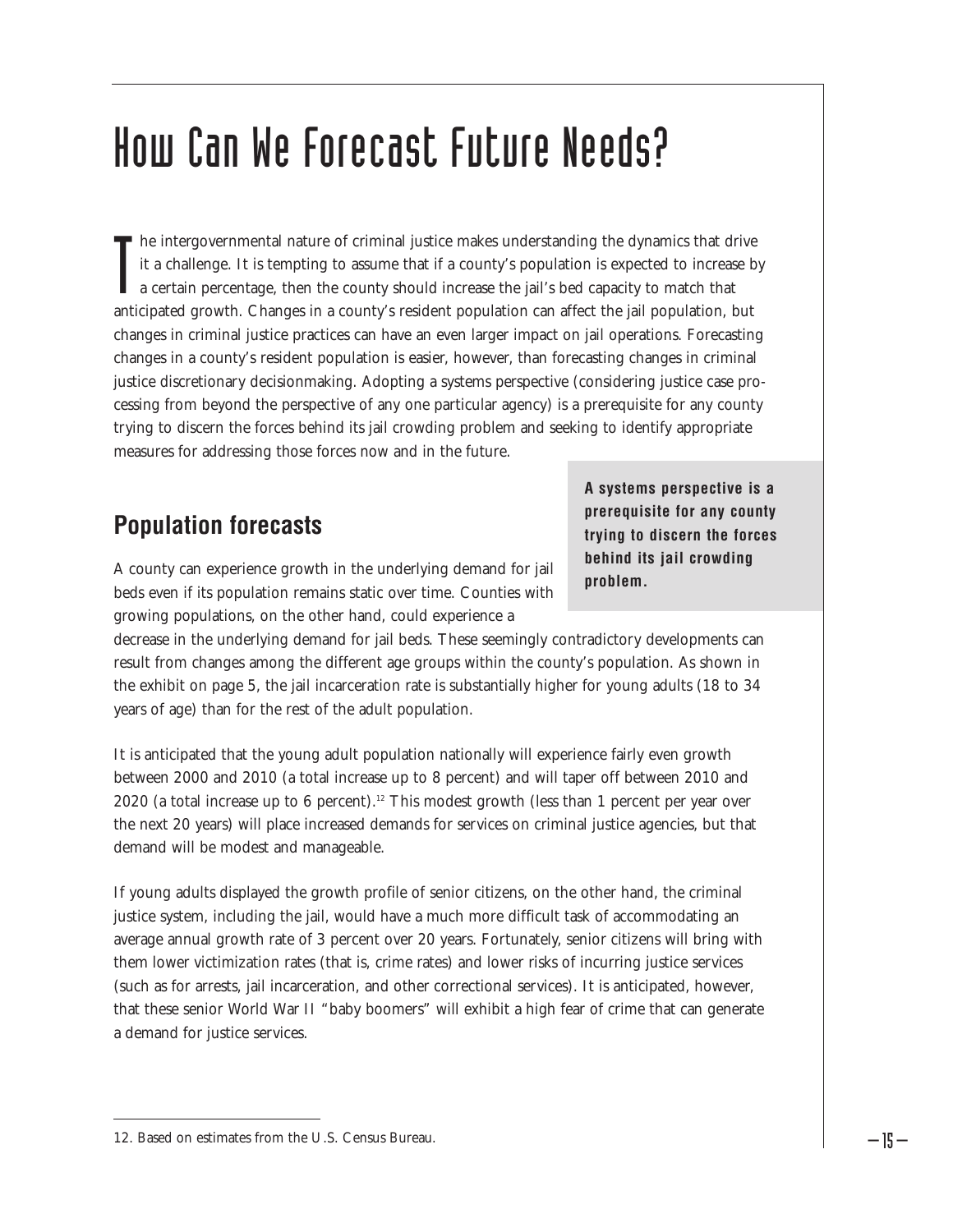If crime-prone populations were the sole criterion for forecasting jail bed needs, jail systems could absorb the annual growth rate of 1 percent over the next 20 years without too much difficulty. However, crime-prone populations do not fully explain what goes on in criminal justice. If trends in crime-prone populations solely drove jail trends, the demand for jail bed space would have *decreased* during the 1990s.

#### **A systems perspective**

Jail crowding is a criminal justice system issue—its roots lie with decisions made by officials outside the jail, such as police, judges, prosecutors, and probation officers. The jail is not an isolated entity but, rather, an integral component of a wider system that encompasses law enforcement, prosecution, the courts, and other correctional agencies. Individuals representing these widely ranging entities interact daily as they process persons through the criminal justice system. Organizationally, these individuals may be municipal, county, state, or federal employees, but functionally their jobs transcend any one level of government.

Jails have no control over who comes through their doors, and they have very little control over how long people stay in their facilities. The jail also has no control over the changes criminal justice officials may make in their discretionary decisionmaking. Criminal justice officials' decisions from the police officer's decision to book a person into the jail to the judge's decision to sentence an offender to a jail term—determine how a jail is used.

Because the jail is a county-operated facility, the burden for initiating and sustaining an examination of the justice system's use of the jail falls on county officials. Changes in how criminal justice agencies process their workloads can alter the rate at which they send people to jail and the amount of time those people spend in jail. Such changes can significantly affect the jail population. Viewing jail crowding from a systems perspective can identify such changes in criminal justice processing.

#### **Forecasting criminal justice decisions**

The challenge for counties is to establish a method for predicting the behavior of criminal justice decisionmakers. This method would have to define existing justice policies, document how recent changes have affected the jail, and predict future criminal justice developments and their effects on the jail.

A jail population forecasting approach that ignores the impact of criminal justice agency decisionmaking can result in erroneous estimates. For example, a policy change that reduces the demand for jail beds after construction of a new jail has begun can cause a county to end up with more capacity than it needs after the new facility is built. On the other hand, a new policy that generates a substantially higher demand for beds that is enacted after groundbreaking for a new jail has occurred will result in a new facility that is crowded on the day it opens, and discussion on  $- \left| \beta - \right|$  building a new addition to the jail will have to begin.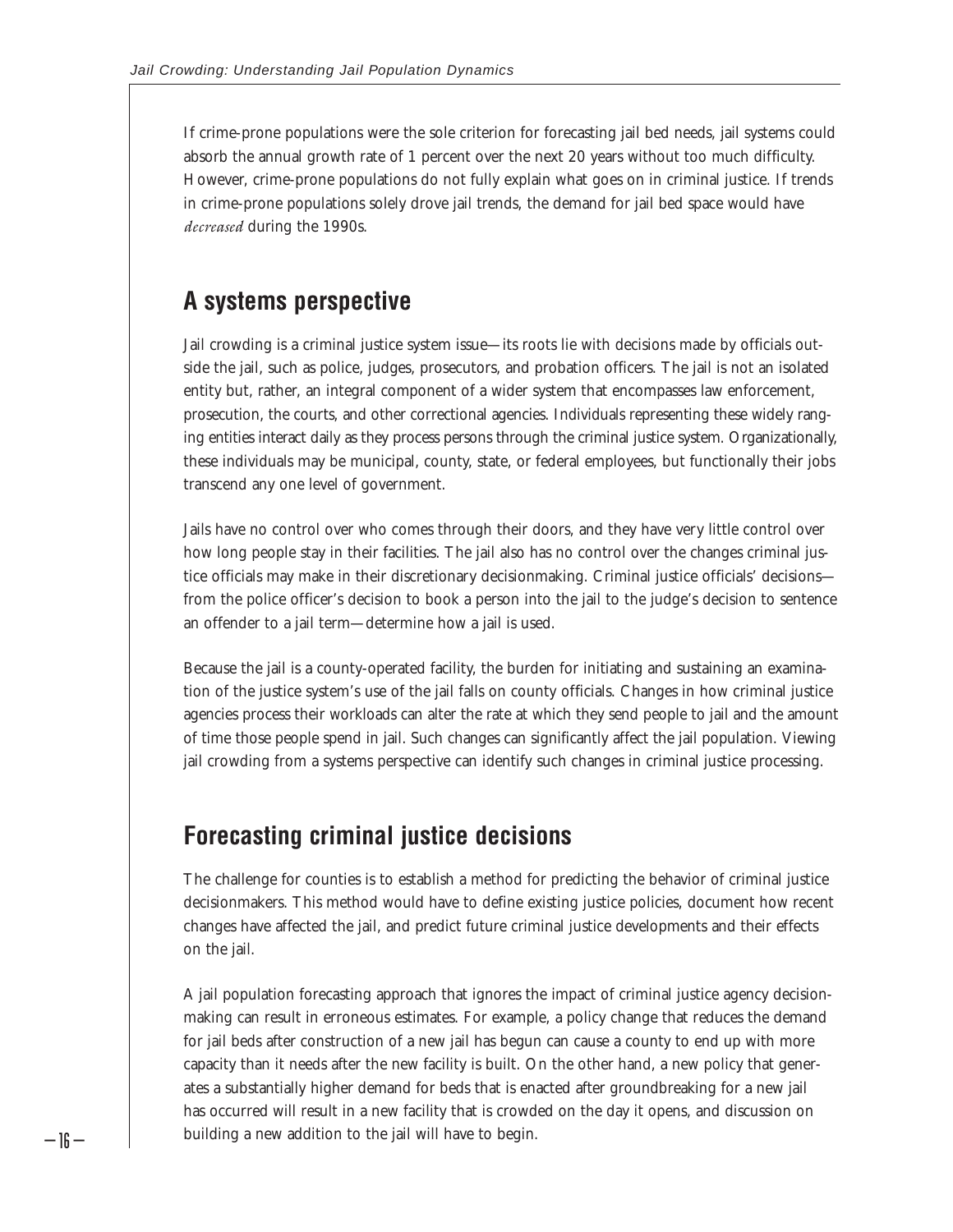A discussion of future jail bed needs, therefore, cannot be limited to county officials (the prosecutor, for example) and the sheriff's office. This discussion has to be broadened to include other principal criminal justice officials in the county, such as municipal officials (for example, police chiefs) and state officials (for example, chief judges).

Criminal justice officials have two responsibilities to county officials when forecasting future jail needs:

- They must make every effort to provide an understandable and credible explanation of practices that have led to changes in a jail's population profile and are behind an increased demand for jail space.
- They must project future trends for these identified segments of the jail's population (i.e., whether such trends will continue to be strong, plateau, or abate).

Until county officials obtain such information, they will not be able to forecast future jail bed needs accurately.

### **Limitations of straight-line forecasting**

Many jail population forecasting models generally reflect the attitude that the jail is a self-contained unit that has to deal with its problems by itself. Other justice agencies reinforce this isolation when they indicate that they are only doing their jobs to make the community safe and that the jail has to meet the demands placed on it. Consequently, there is a tendency to look at historical trends while effectively ignoring the forces behind those trends, and to straight-line those trends into the future to forecast how much jail space will be required to meet anticipated demands. These forecasting models seldom recognize or consider the impact of administrative or policy changes on the demand for jail beds.

#### **Summary: Systems perspective versus straight-line forecasting**

Although counties must engage in forecasting to anticipate jail space demands and meet future needs, they are challenged to make forecasting valid and accurate. To understand the forces driving the demand for jail beds, counties need to establish or expand their analytic capabilities and foster a systems perspective as a major component of that analytic activity.

Changes in a county's population, especially among its young adults, can affect demand for jail services. Straight-line projections are problematic, however; although they are a necessary component of forecasting future jail needs, they are only a part of the forecasting exercise. Future projections based on extending straight-line estimates from historical trends do little to explain the forces behind those trends. Until counties develop a clear understanding of what is driving demand in the justice system, their efforts to forecast future jail needs will be unsuccessful.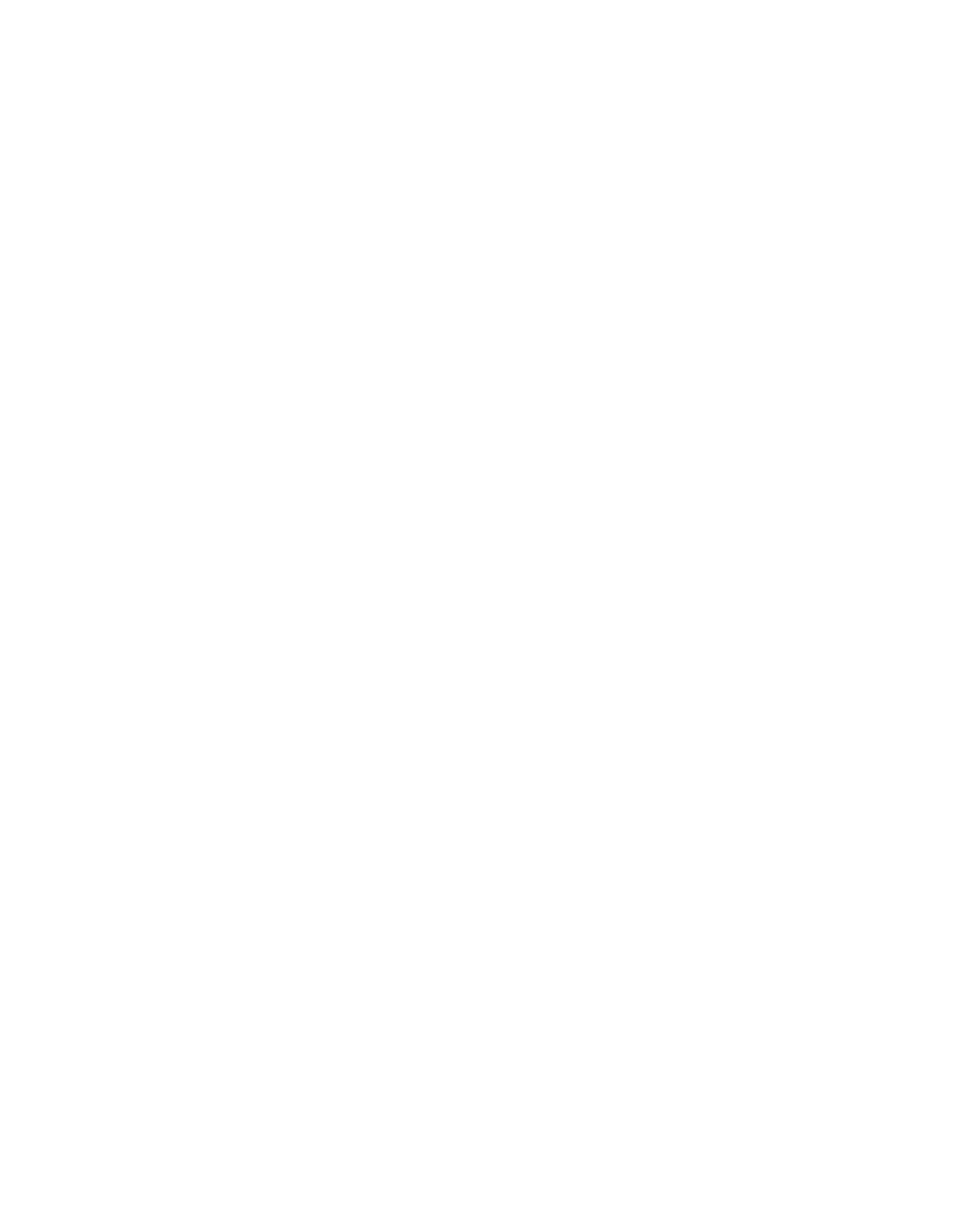# What Are the Benefits and Elements of an Effective Analytic Process?

**A** good analysis of the jail pop<br>focus on issues that affect the<br>believe to be the problem. This driving up the jail population. good analysis of the jail population and justice systems will help county and justice officials focus on issues that affect the jail and will keep officials from being dispel by what they believe to be the problem. This type of analysis can dispel popular assumptions about who

Public order has become a focus for many law enforcement agencies with the advent of community policing. Assertive law enforcement actions against public drinking, disorderly conduct, prostitution, and other public nuisances may initially produce more bookings into the jail. This type of initiative may have a minimal impact, however, with only a short-term increase in arrests as offenders "get the message" and change their behavior. Furthermore, such offenses tend to result in short jail stays that minimize overall impact on the demand for jail beds.

Analytic findings are also critical in understanding the applicability of programs dealing with jail crowding that may have met with success in other counties. A key question should be considered: Does the particular program address a county's unique concerns? Although it is preferable to learn from the experiences of others, it is also necessary to know that a proposed intervention is appropriate for a county's specific conditions.

For example, a program that successfully accelerates the elapsed case processing time between arrest and adjudication for offenders **A county must ascertain changing jail usage and the forces at play in its jail system before it can implement effective programs and measures to alleviate jail crowding, including the construction of new jail beds.**

detained in jail would have no impact in a county where the problem involves extended jail stays for moving offenders to state prison after their conviction. Programs imported from the outside have to address issues specific to the county attempting to replicate them if that county is to enjoy their benefits.

It is also necessary to keep abreast of the changing issues that can come into play in jail crowding. In the 1980s and early 1990s, for example, the inability of states to take felons sentenced to prison in a timely manner was a major issue. With all the prison construction undertaken during the past 10 years, however, this may no longer be a problem.

As a further example, the delay in moving convicted felons to state prison may have shifted from the elapsed time between sentencing and transfer to the elapsed time between conviction and sentencing. Such a shift would change the focus of discussions from state prison authorities to state court judges and the probation department. A probing analysis can ascertain such shifts and help focus deliberations on the current problem, not the past problem.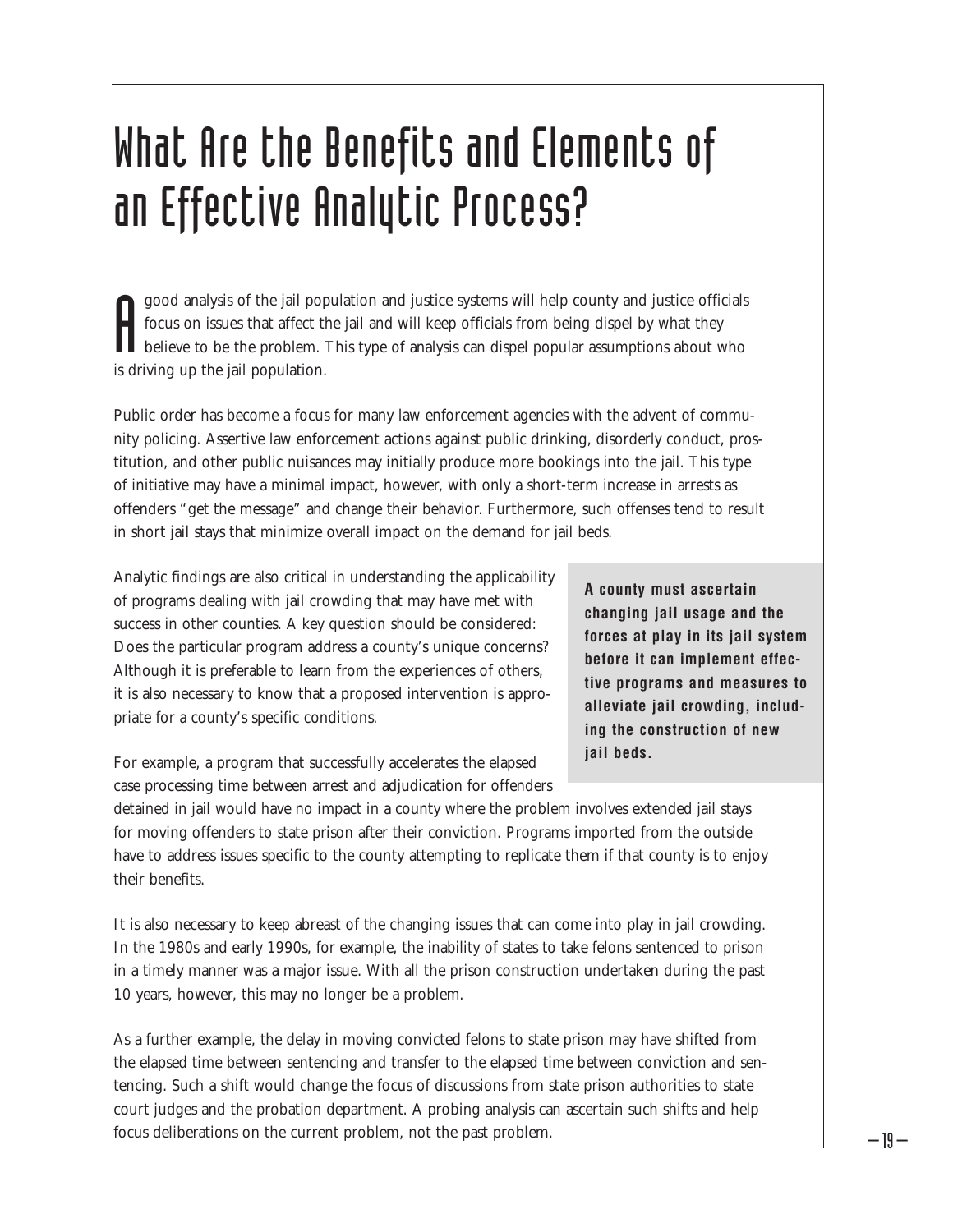### **A value-free inquiry**

A value-free inquiry is proposed for the analytic process. The purpose of this type of inquiry is not to state that the outcome of the analysis is a positive or negative development but, rather, to identify the forces that are driving the demand for jail bed space and thereby contributing to jail crowding. Criminal justice officials retain the prerogative to continue with their current courses of action. To respond effectively, however, the county needs to know what those courses of action might be and how their future direction will affect the demand for jail beds.

The results of the proposed analytic process will probably demonstrate that the offender who is most feared by the public—the predatory and violent offender—represents a significant segment of the jail population, but that this offender plays a minor role in jail population growth. This process will also probably illustrate that growth in the demand for jail space is not evenly divided among the various jail population segments.

### **Jail crowding themes**

What, then, are some themes that may emerge with this type of inquiry? Offender noncompliance (or inability to meet court orders) may be seen through an increased number of jail bookings related to arrests associated with warrants. These warrants may have been issued for failure to make a court appearance or failure to comply with court-ordered sentencing provisions, such as paying financial assessments (fines, restitution, court fees), undergoing treatment, or abstaining from drugs or alcohol.

Trends may have effects on jail crowding that extend beyond the raw numbers. For example, as noted in the discussion of national trends, drug arrests increased substantially between 1993 and 1996. As the criminal justice system processed these arrests through to sentencing, the failure of some offenders to meet judicial requirements to undergo treatment and forgo drug use precipitated judicial action, including use of the jail.

An examination of jail data also will probably uncover any new initiatives that may have occurred in the justice system. These initiatives may have been precipitated by new laws or new criminal justice agency policies. For example, an increased population of convicted felons serving jail sentences could be the result of recent legislative changes or changes in judicial sentencing patterns.

### **Information systems**

A county's ability to answer the questions discussed here will be affected by the information that its jail's computer system captures and by how well it records that information. For example, domestic violence has become a focal issue for many local criminal justice systems. County and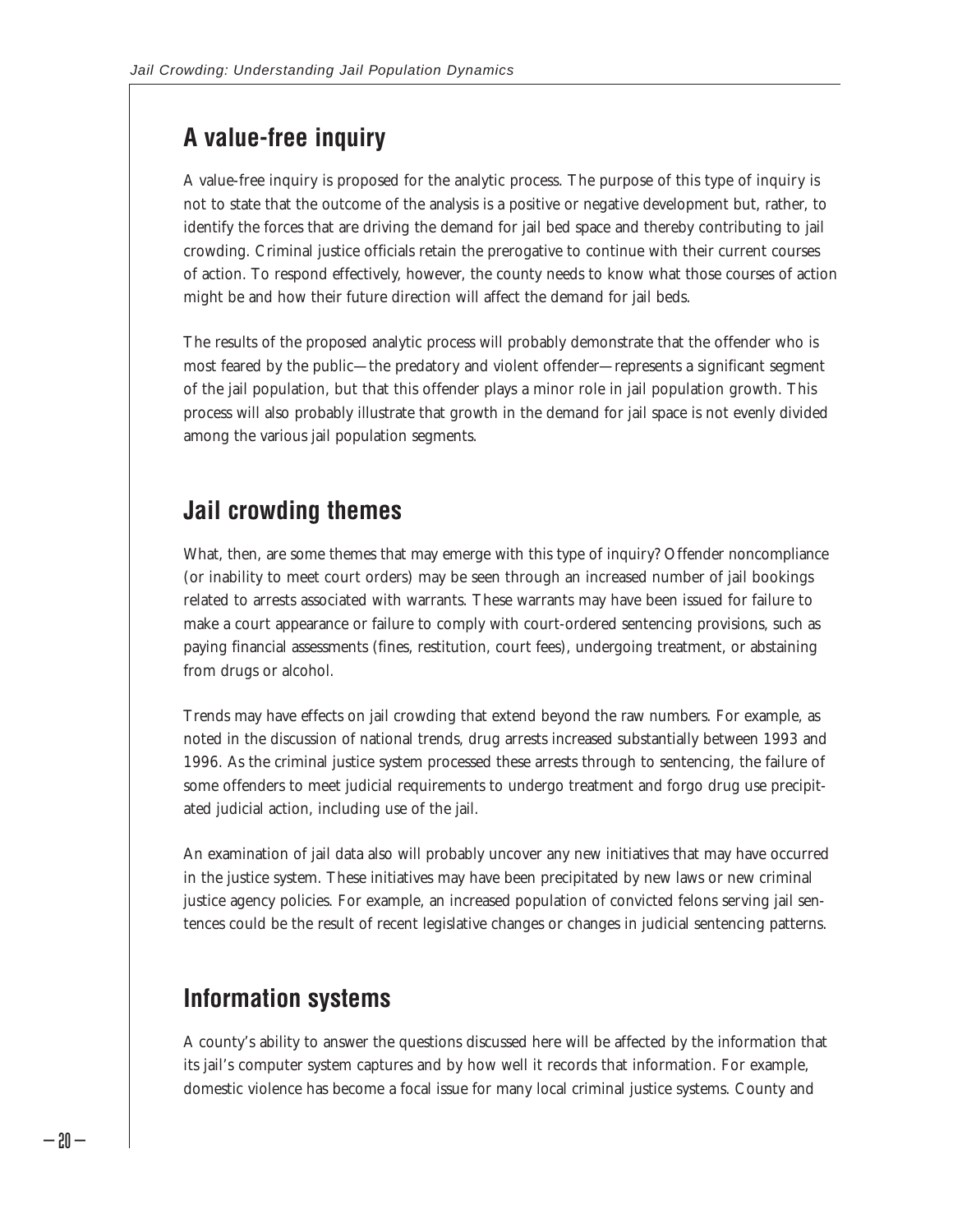criminal justice officials might be interested in knowing the impact of domestic violence cases on the jail. Such an inquiry can be made only if the jail's computer system has a component that flags domestic violence cases.

Confirming findings from the analysis of jail data with other justice agency databases enhances a county's ability to develop a systems perspective concerning its jail operations. Information from other criminal justice computer systems involving such activities as adult arrests and court dispositions can provide insight into criminal justice decisionmaking.

Police officers may use discretion in handling minor offenses. They may issue citations that order minor offenders to report to court on a specified date and time, or they may book offenders into the jail. What are police officers' trends in issuing citations? Is the use of citations going up or down? Are warrants becoming a bigger portion of the arrest workload? The ability of a jail database to examine such questions is limited because it is able to capture only what the police do at booking, not what they do at arrest.

Similarly, court databases can provide useful information on questions the jail database cannot answer by itself. Are cases taking longer to adjudicate and, if so, what impact does the delay have on those who are detained in jail versus those out on pretrial release? Have judges changed their sentencing patterns, especially with their use of jail or the length of the jail term imposed? Responses to these questions can help complete the picture of criminal justice system activity that is affecting jail resources.

# **Summary: Assessment of critical forces**

The process outlined in this report, especially analysis of the jail database, will identify three or four distinct segments of the jail population that are contributing disproportionately to increased demands for jail bed space. This knowledge will provide a foundation for discussions with criminal justice officials to ascertain why such changes are occurring. A county must ascertain changing jail usage and the forces at play in its jail system before it can implement effective programs and measures to alleviate jail crowding, including the construction of new jail beds. Until counties clearly understand the jail population segments and justice system practices that are driving up the demand for bed space, attempts to forecast future jail needs will run the risk of being wrong.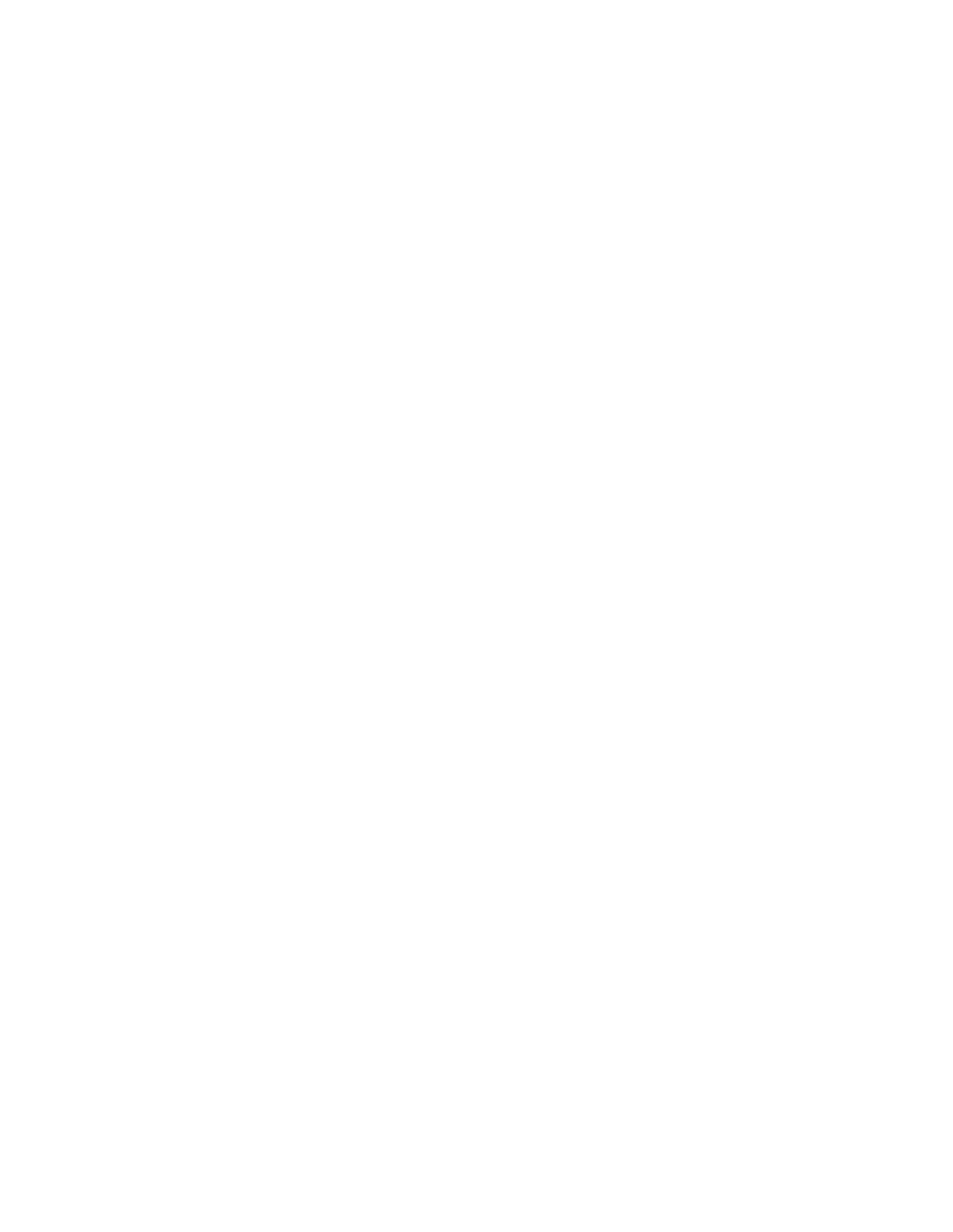# What Are the Elements of the Analytic Process?

Internal sort for discussion of the implications of the analytic findings. Counties have to develop and maintain their data analysis and information dissemination capacities, and they have to spo<br>sor forums for discussing rincipals of the local criminal justice system must be involved in data collection, data analysis, and discussion of the implications of the analytic findings. Counties have to develop and maintain their data analysis and information dissemination capacities, and they have to sponthat drive jail populations and enhance the ability to anticipate future jail needs. This approach cannot be implemented in a vacuum that involves only jail or county officials.

# **Develop a knowledge base**

The approach outlined in this report should be seen as an iterative process that can provide a clear picture of the jail population segments driving jail growth. This process may confirm beliefs concerning which groups are behind jail growth or enlighten officials regarding the population segments driving up the demand for jail beds. The analysis should not be viewed as an end in itself but, rather, as the point of departure for discussions on the justice system and the jail. This analytic product should basically answer the question: What is?

Because the information generated by this type of approach will differ from the information typically collected, criminal justice officials will probably have questions about the initial findings.

#### **County officials can play three key roles:**

- **Advocate a systems perspective.**
- **Ask discerning questions.**
- **Repeatedly state that jail crowding is a justice systems problem.**

**The aim is to develop a basic understanding of how the justice system is actually operating.**

They will probably want clarifications, or they may wish to add information they consider necessary to fill out the picture. Such questioning should be encouraged.

The focus of the exercise, however, must not get "lost in the shuffle" for clarification on minor points. The aim is to develop a basic understanding of how the justice system is actually operating, especially in areas that are driving up demands for jail beds. Only after this basic understanding is established should more challenging and value-laden questions be posed. Such questions may include the following:

- Can these changes be explained?
- Do these outcomes reflect the community's values?
- How do these changes fit in with the county's correctional strategy?
- What is the role of secure institutions (the jail) in that correctional strategy?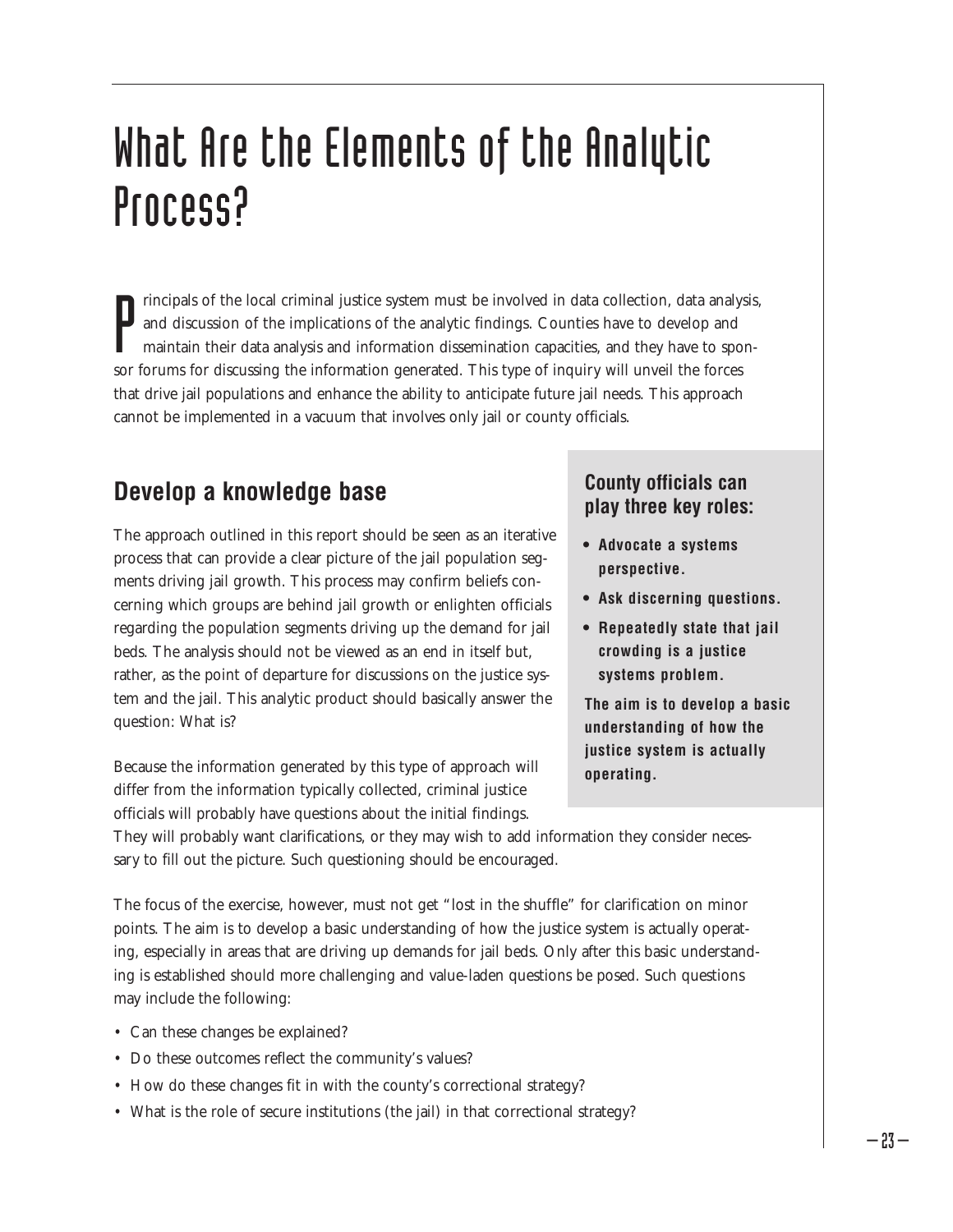#### **Avoid a restrictive focus**

Even though employees of the various criminal justice agencies interact with each other when handling individual cases, they and their leadership tend to view criminal justice operations solely through the lens of their own agencies. They rarely look at criminal justice processes from another agency's viewpoint, even when their own agency's policy and procedural changes affect other justice agencies. This restrictive focus has two outcomes. First, an agency examining all justice activities and initiatives solely from its own viewpoint will have an underdeveloped or nonexistent criminal justice systems perspective. Second, the case-specific orientation hinders development of a broader perspective encompassing the cumulative impact of all the individual cases being processed. Consequently, this type of orientation tends to obscure the impact of policies and procedures on the jail.

General government elected officials are better positioned than criminal justice officials to foster a systems perspective in their counties. County officials are interested in how the justice system is functioning overall rather than in how it is functioning at one particular justice agency.

County commissioners, executives, legislators, and administrators would do well to develop a role that revolves around asking discerning questions of criminal justice officials. A systems perspective should drive questions directed at unveiling the dynamics behind the jail crowding phenomenon. County officials also should communicate that jail crowding is not a jail issue but, rather, a criminal justice systems issue.

#### **Institute a policy forum**

County council oversight or budgetary hearings can help initiate the proposed process, especially in examining the "what is" questions. The county council also can take a more assertive role in discerning the impact of any new agency initiatives (or grants) on the jail. This could take the form of a jail impact statement that would establish the foundation for later followup to assess the accuracy of agency forecasts regarding jail impact.

An approach that relies solely on county government processes has limitations, however. First, such an approach limits participation to county-based agencies, leaving out noncounty agencies that also need to be involved in the discussions, especially the municipal police departments and the state courts. There is also the need to build consensus and a deliberative approach to the issues confronting the local justice system. The criminal justice policy board is an ideal forum for such questions.<sup>13</sup>

<sup>13.</sup> For additional information, see Cushman, Robert C., *Guidelines for Developing a Criminal Justice Coordinating Committee,* Washington, DC: National Institute of Corrections, January 2002, NIC accession number 017232.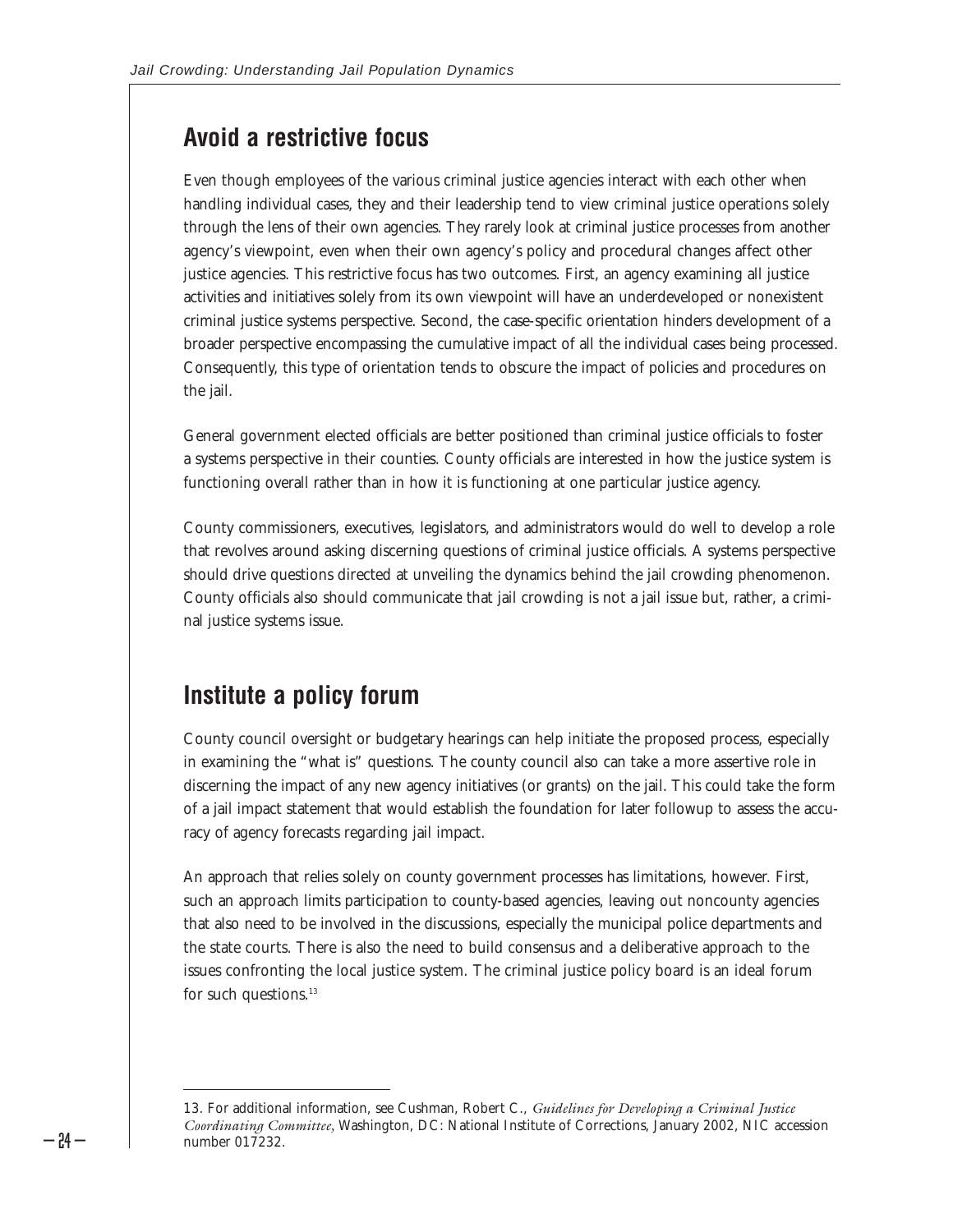County officials would benefit by communicating to the various justice agencies their desire to be better educated about how the justice system operates within the county's borders. This inquiry should include municipal and state agencies in addition to county agencies. The political skills of general government elected officials can help foster an atmosphere of cooperation, coordination, and communication across criminal justice agencies regardless of whether these agencies are municipal, county, or state based. This should culminate in the creation of a justice policy board that offers an ongoing forum for examining justice issues affecting the county.

General probing questions that can initiate this educational process include the following:

- What has been the recent trend in the demographic composition of the county, and what is the forecast for changes in the young adult population over the next 10 to 20 years? What are the implications of these changes for the criminal justice system?
- What have been the recent historical trends on key criminal justice indicators, such as serious crime (Uniform Crime Report Part I), adult arrests, jail bookings, court filings, and court sentencing?
- What is the prognosis for these trends? Will they continue unabated, flatten out, or change direction in the next 5 to 10 years?
- How has the profile of the jail's population changed over the past 3 to 5 years? What can these jail population changes tell us about legislative, policy, and/or procedural changes affecting criminal justice operations?

Unless a county already has a well-developed analytic capacity, most of these questions will be met with stares, not responses, when they are initially posed. The lack of response should not end the inquiry, however. County officials should be encouraged to continue to communicate with each other as well as criminal justice officials.

### **Identify a qualified criminal justice analyst**

The various criminal justice agencies should participate in this analytic enterprise, especially in making their data available. However, one person should be designated to assume the lead responsibility in undertaking this analytic effort and in adopting a systems perspective. This individual also should possess a general understanding of how the justice system operates and familiarity with local justice system operations.

Ideally, a local criminal justice planner would be a suitable candidate to undertake this type of analysis.14 However, as few counties across the country employ such individuals, counties will be challenged to identify appropriate persons for this task. The tendency will be to assign this work

<sup>14.</sup> A proposed work plan for a criminal justice analyst is presented as appendix D of this report.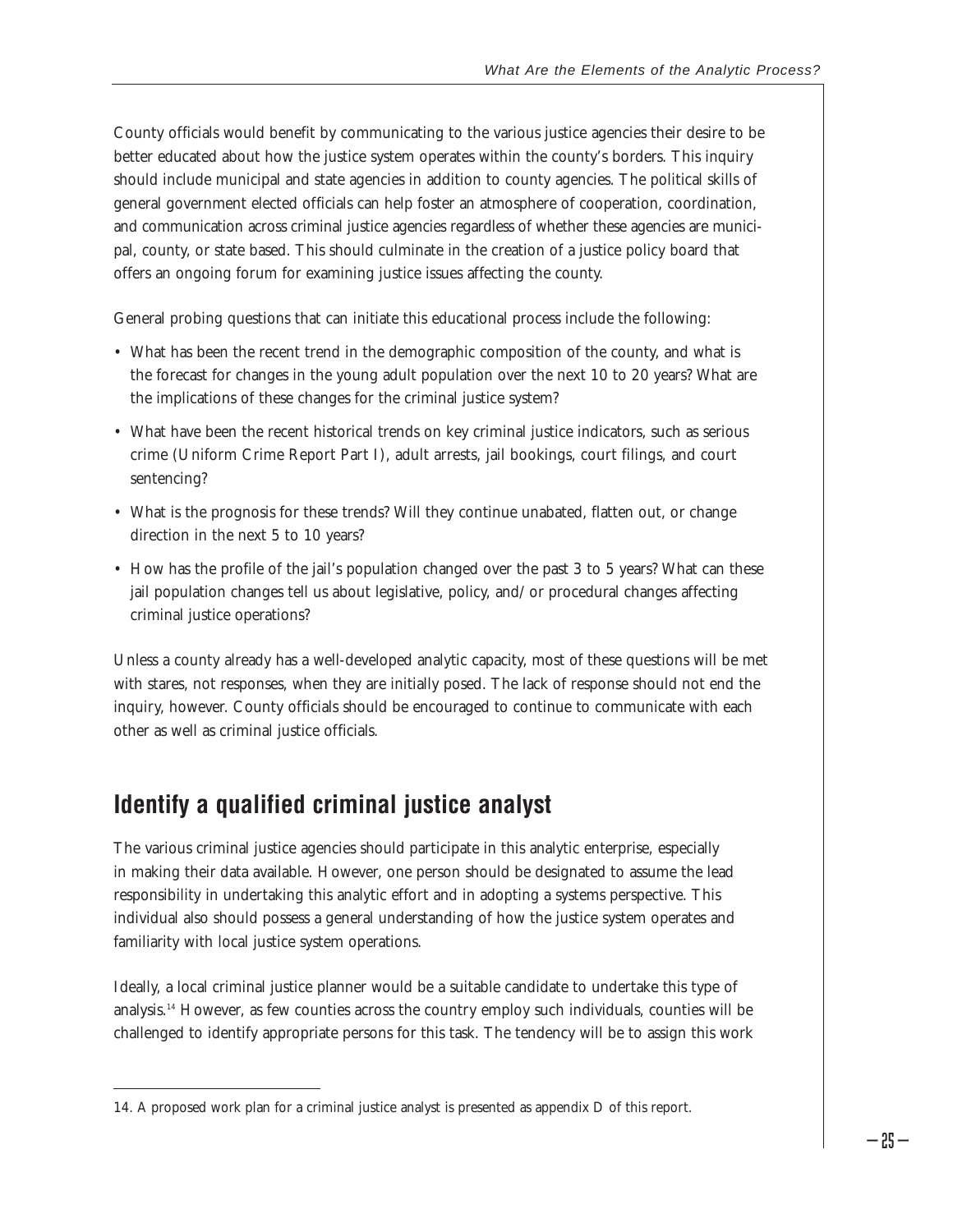to staff within the various justice agencies. Although their historical knowledge of events in their own agencies would be useful, their being anchored in a particular agency might thwart application of the systems perspective.

Many community and 4-year colleges have criminal justice programs. An alliance between the county and a criminal justice program or professor can bring a valuable resource into play. Another alternative would be to scan the résumés of current county staff possessing analytic skills and some criminal justice background but who currently work outside the justice arena. Yet another alternative would be to identify a recent retiree possessing analytic skills and a criminal justice background. To be useful and credible, the work must be considered to be independent of any one justice agency.

#### **Involve county officials**

The jail is not a self-contained unit. It is a part of a broader system—the criminal justice system that plays a major role in generating the demand for jail beds. Thus, jail crowding is not only a jail problem but also a justice system problem. Jail officials cannot address crowded jail conditions by themselves. They must work with other justice agency officials in managing the jail crowding problem and in forecasting future jail bed needs.

County officials can play three key roles in initiating examination and discussion of the forces behind the persistence of jail crowding:

- They can become advocates for a systems perspective.
- They can ask discerning questions to encourage development of an analytic capacity that produces useful and credible information.
- They can change the parameters of the jail crowding problem by stating repeatedly that jail crowding is not a jail problem but, rather, a justice systems problem.

A justice systems response is a prerequisite for effectively managing current jail resources and forecasting future needs. (Items suggested for the agency database are listed in appendix E.)

#### **Summary: Analysis of critical forces**

Jail are complex operations. Gaining an understanding of how they operate and how they are affected by the changing pressures of the criminal justice system is not an easy task. Lack of understanding of the forces behind the demand for jail beds leaves counties vulnerable to miscalculating future jail bed capacities. While the goal to identify and understand the forces behind the demand for jail beds may be daunting, it is achievable.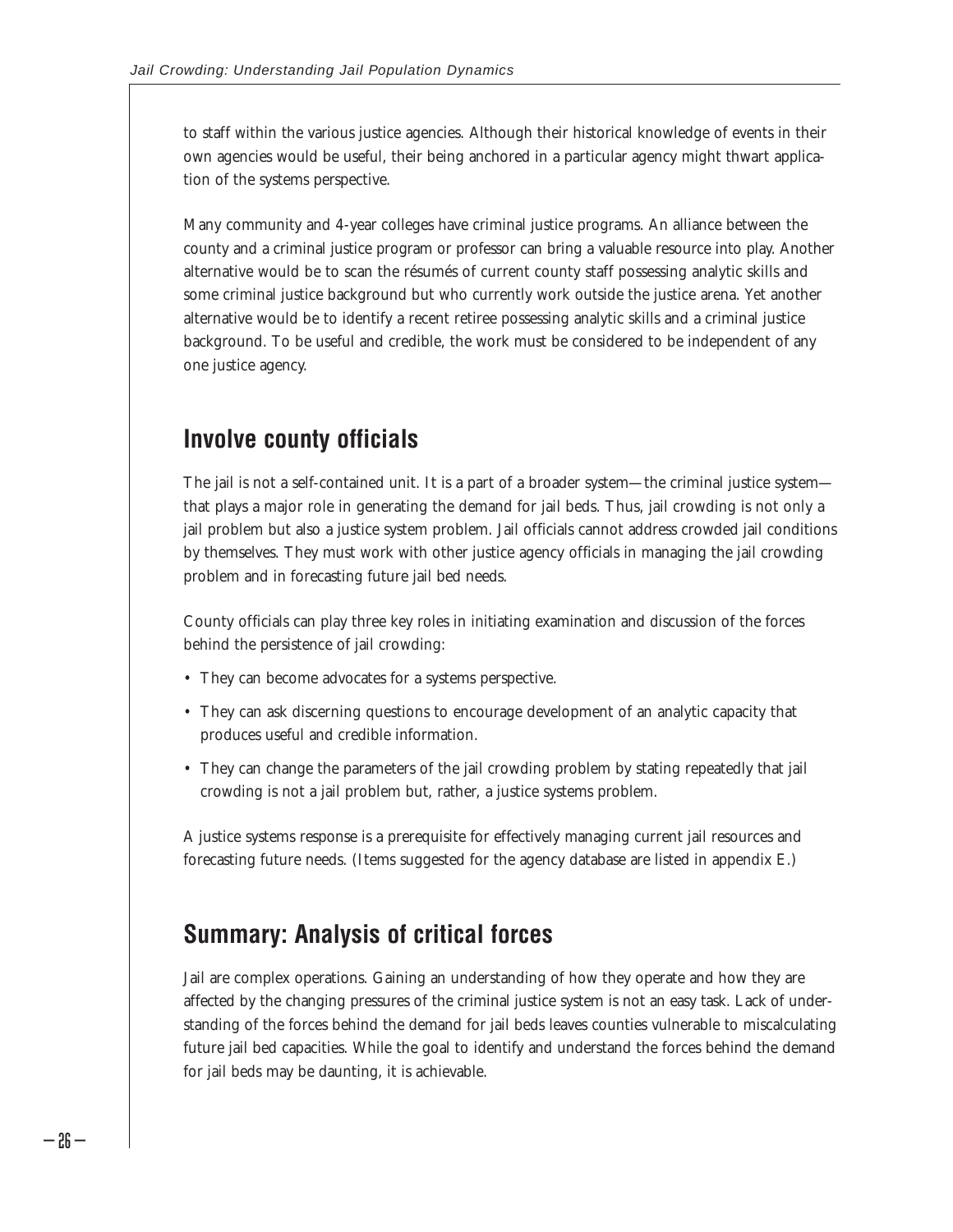A key to making jail operations understandable is to create a demand for information. A persistent demand for information will help a county develop its ability to analyze justice system operations. General government county officials play a crucial role. They are in a position to ask probing questions about justice system operations, and their independence from any one criminal justice agency will allow them to inject a systems perspective into the process.

This report outlines an approach that can support county officials' efforts to probe a complex system and ascertain the pressures behind the demand for jail beds. Aggregate statistics cannot fully advance this process of inquiry. Detailed analyses of databases belonging to the jail and to other criminal justice agencies must supplement the limited information gleaned from aggregate statistics. Officials also must develop a clear understanding of the demographic changes in the county, especially within the young adult population.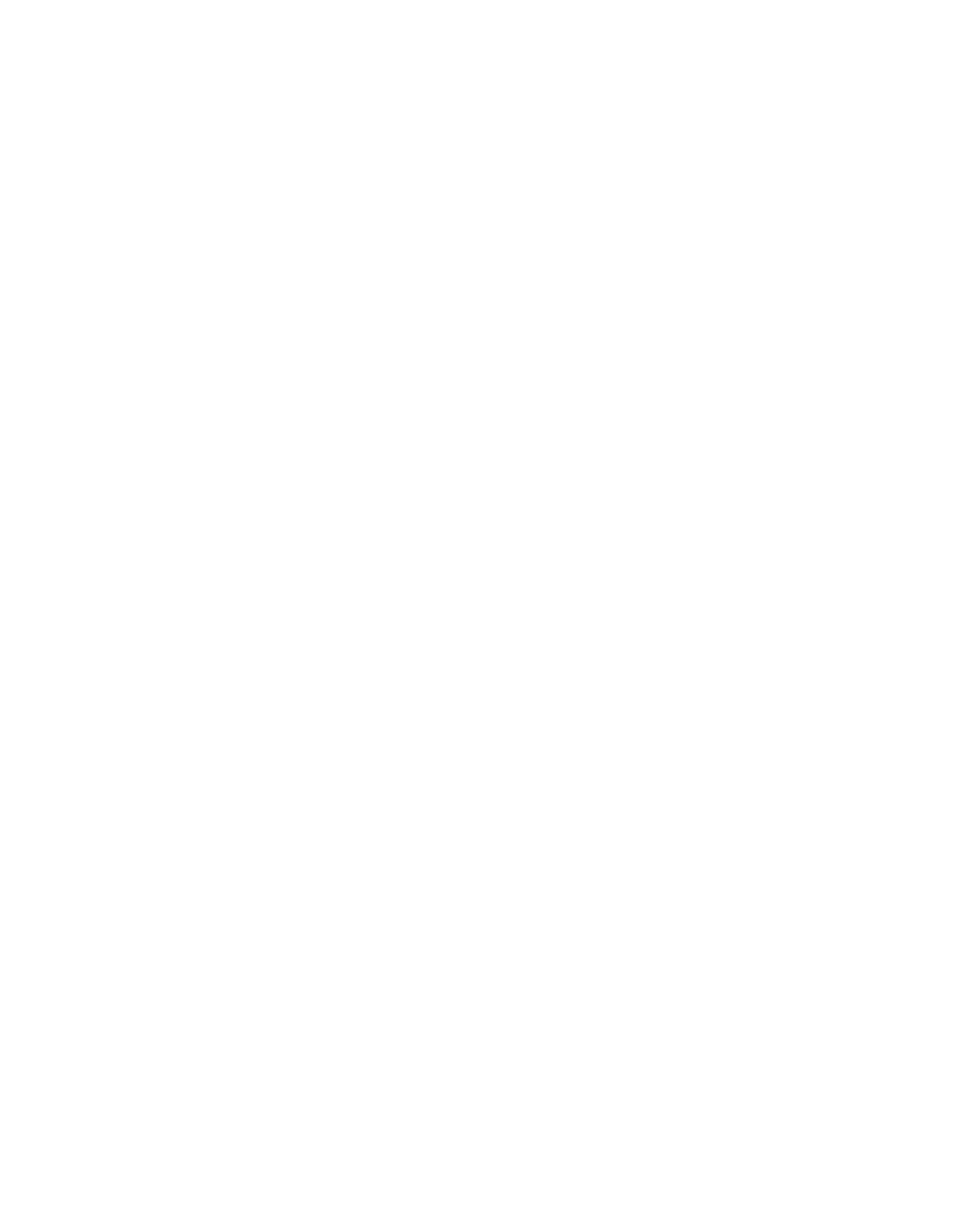# Appendix A. Preventing Jail Crowding: A Practical Guide

by Robert C. Cushman

# **Understanding the sources of jail crowding**

The reports the two trends. ry to visualize a line graph: one line sloping downward, the other sloping upward. The first line represents the decline in offenses reported to local law enforcement, and the other represents the growing number of people in the county jail. The graph illustrates the divergence of

We all agree that the number of people in jail is a consequence of the level of criminal activity taking place in the community. But that does not fully explain the situation in jurisdictions where measures of the level of crime have been declining, yet the jail population continues to increase.

In these jurisdictions, the increased number of people in jail is also a consequence of changes in the response of officials who operate the local justice system: local law enforcement, prosecutors, probation and parole officers, and judges.

These changes can be thought of as changes in justice policies and practices. They may be stated or unstated, obvious or subtle. Empirically, they show up as changes in decisionmaking. These changes in decisionmaking can be detected at key justice system decision points that mark the passage of an individual or a case through the justice system process (e.g., at the decision to arrest, the decision to place an arrestee in detention, case filing, or sentencing).

Although they work independently, as these officials make decisions at these key justice system decision points they collectively operate the levers and controls that regulate the size of the jail population. Note that the changing policies and practices of these officials lie mostly outside jail operations. The sheriff, or the jail administrator, has little control over who goes into jail, how long people stay there, or how they get out.

# **Understanding the dynamics that create changes in jail occupancy levels**

Preventing and/or managing crowding requires a basic understanding of the jail population dynamics that determine how many people are in a jail. This understanding comes from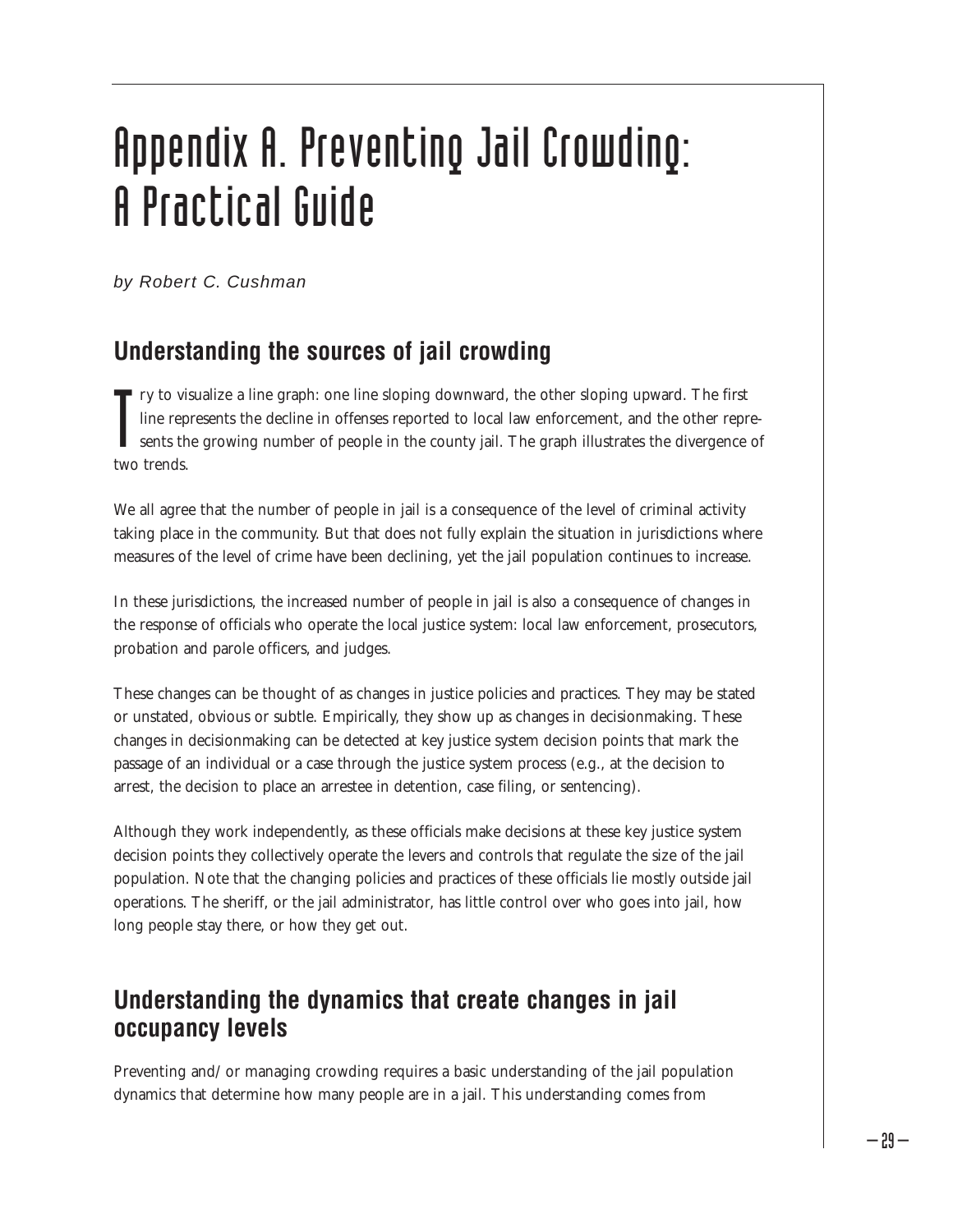examination of a basic jail population analysis formula that shows the admission rate and inmate length of stay determine the number of people in jail:

Number of admissions  $\times$  average length of stay = number of jail days required.

Two additional calculations may be derived from this basic formula:

Number of jail bed days required  $\div$  365 days per year = average daily jail population.

Total number of jail days required  $\div$  number of admissions = average length of jail stay.\*

Changes in the number of admissions or length of inmate stay will change the number of people in jail on any given day. A jail crowding crisis can result if they both increase at the same time.

An example will help illustrate this important formula. Let us say that, on average, 10 people are admitted to a hypothetical local jail each day, and the average length of inmate stay is 15.0 days. As we start this exercise, the midnight inmate count at the end of the day on January 10th confirms that 100 people are in jail.

Consider the following scenarios.

#### Scenario 1: Stable state

If 10 people are admitted to jail on January 11 and exactly 10 people are released on January 11, the midnight inmate count at the end of January 11 will remain the same as it was at the end of January 10. This stable state will occur if the number of admissions exactly matches the number of releases. The jail occupancy level will remain unchanged as a result.

#### Scenario 2: Admissions increase

If 20 people are admitted to jail (10 more than normal) and only the usual 10 people are released, there will be 110 people in jail at the end of the day on January 11. This is an increase of 10 inmates. It is easy to see how more admissions can increase the number of people in jail and eventually produce jail crowding.

#### Scenario 3: Length-of-stay increase

If 10 people are admitted to jail on January 11 and only 1 person is released that day, the total inmate count will swell to 109 inmates. The number of admissions did not change, but fewer people were released than usual. Fewer releases *always* mean that inmates are staying longer than

<sup>\*</sup> This calculation will best represent the average length of stay if the number of releases roughly approximates the number of admissions.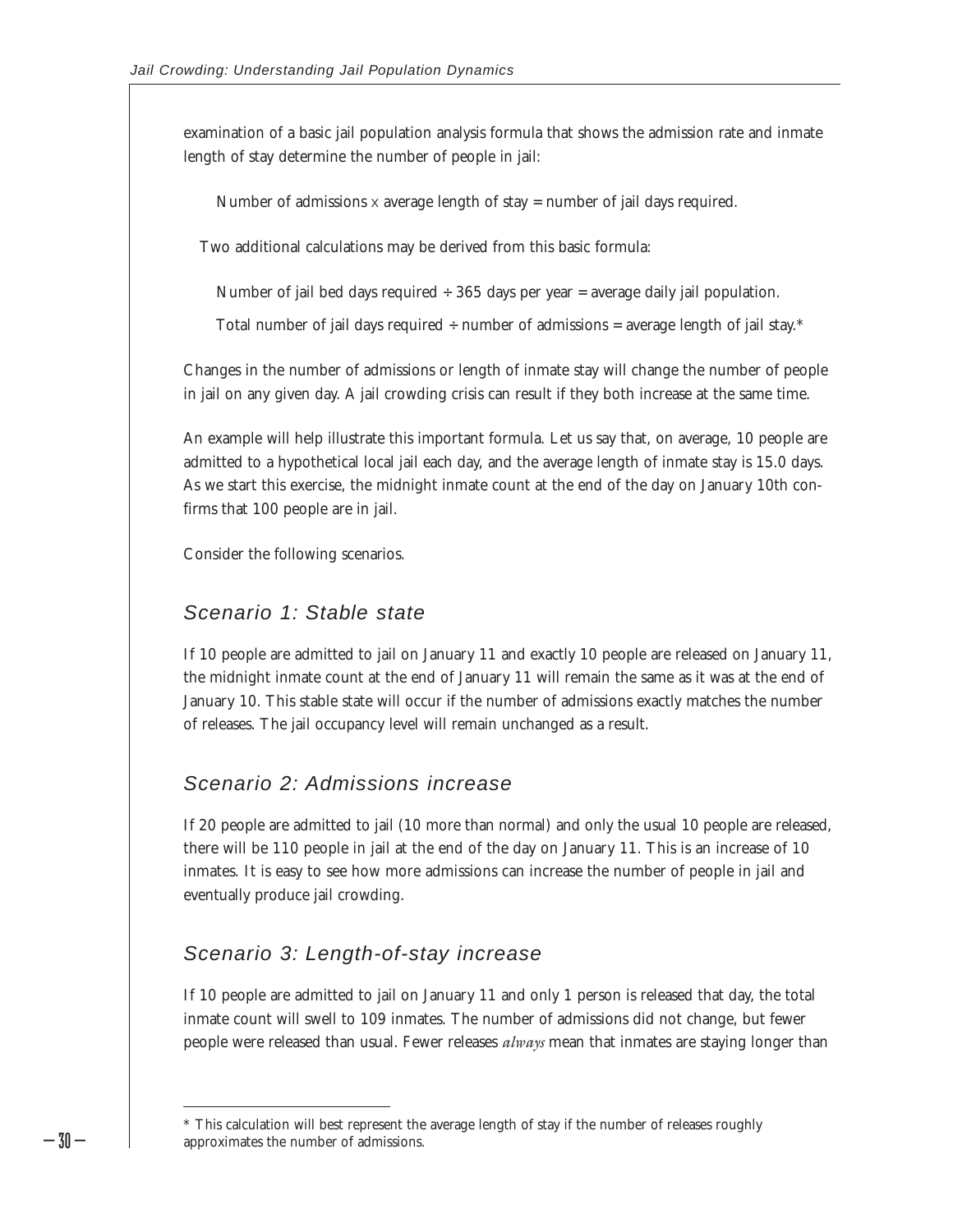before. This scenario shows how longer inmate stays will increase the number of people in jail. (Conversely, shorter stays will work to reduce the number of people in jail.)

The length of inmate stay is a very important, but less understood, determinant of the number of people in any jail. Many jail administrators can quickly produce detailed information about their number of admissions, often with additional details about arresting agency, charges, and so forth. Yet, it is much harder to find jail administrators who can produce length-of-stay information for these same classes of prisoners.

#### Scenario 4: Both change

What happens when scenario 2 and scenario 3 combine—in other words, when there is an increase in admissions *and* an increase in the length of inmate stay? Using our example, we can see that the increase in admissions would produce 10 additional inmates at the end of the day. Furthermore, the increase in the inmate length of jail stay would produce nine additional inmates. As a result, the total inmate count would swell from 100 to 119 inmates (10 from an increase in admissions and 9 from an increase in the inmate length of stay). Thus, the most difficult situation, from a jail population management perspective, is when *both* the numbers of admissions and the inmate length of stay are increasing. This is when the jail population will increase most rapidly.

#### **Explaining swings in jail occupancy levels**

It is precisely in these times of crisis that the sheriff and/or the jail administrator will be expected to answer some basic questions: Who is in jail? Why has the jail population been increasing? Why is the jail crowded? Typically, the people responsible for answering these questions do not do a very good job. This is because they simply do not have sufficient information to do so. Difficulty in answering even simple questions can undermine public confidence in the ability of the jail administrator and/or sheriff to understand and manage the situation.

It isn't that they are not trying. The interaction of the admission and length of stay variables can be complicated. These are not easy interactions to understand. Many computerized jail information systems seem to be unable to create the kinds of reports that are needed. And, if done manually, time is needed to pull the booking jackets, collect the data by hand, analyze the data, and prepare a report. Even then, the report may contain insufficient information to answer some of the questions that will be asked. For example, it may not contain information that will confirm or discredit some of the hypotheses (guesses) others will set forth to explain changes in jail population levels. Thus, the analysts must return to the data, conduct additional analysis, and repeat the process.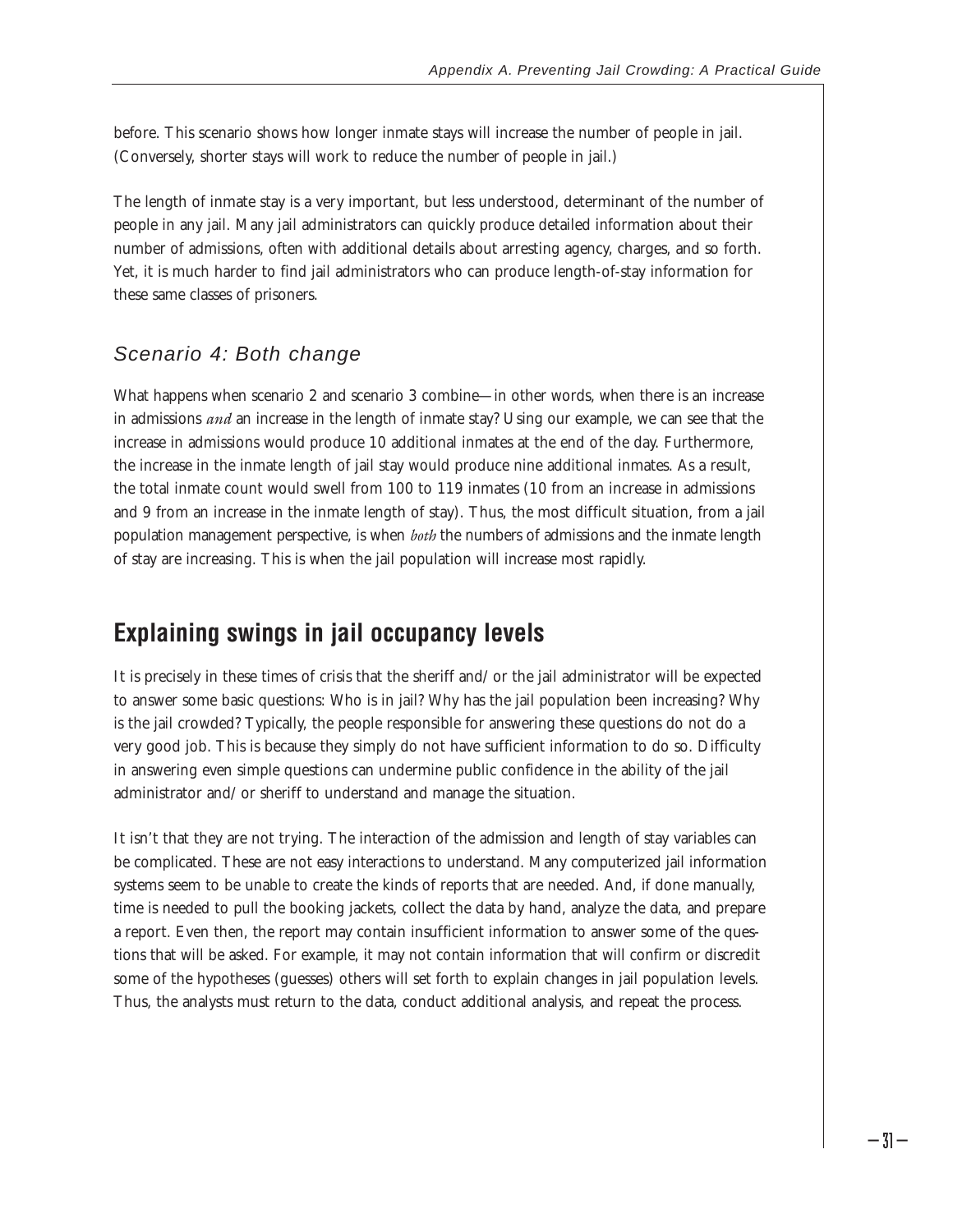By the time a written report can be presented, additional changes in admission and release rates may be taking place. The situation keeps changing. Analysts are always shooting at a moving target. It is difficult to create a clear picture of the situation. Rather, the process seems to go in circles. This can gradually erode confidence in the department's ability to analyze the situation. As a consequence, there is little enthusiasm for proposed courses of action because too many people are unsure that these are the appropriate remedies. The result is inaction.

Fortunately, there is an alternative.

### **A jail population analysis system**

It is possible for any jail to set up a data collection and analysis system that will describe these changes in admission and lengths of stay, show how they combine, and explain why and how the jail population is rising and falling. Essential and optional data elements that could produce a very basic jail population analysis are listed below.

*Essential data elements* include the following:

- Person identifier (number unique to the person).
- Booking event number (number to identify the jail admission).
- Sex (identification of gender).
- Booking date (date inmate was admitted to the jail).
- Booking time (military time inmate was admitted).
- Release date (date inmate was released from jail).
- Release time (military time inmate was released).
- Release type (bail, release on recognizance, acquittal, escape, etc.).

*Optional data elements* include the following:

- Arresting agency (agency making arrest; not transport).
- Sentence status (sentenced on all charges, partial, none).
- Offense level (felony, misdemeanor, infraction, etc.).
- Court jurisdiction (court of jurisdiction).

These data should be collected on every person in the jail at a specific date and time (e.g., at a midnight inmate count). Thereafter, the same data should be collected for anyone who enters or leaves the jail. The data for each inmate would appear as a row on a spread sheet or in a database. Conceptually, it is like creating a checkbook where the checkbook balance represents the daily population count, the deposits represent admissions, and the checks written represent releases: it is a crude equivalent of a Quicken-type program for corrections.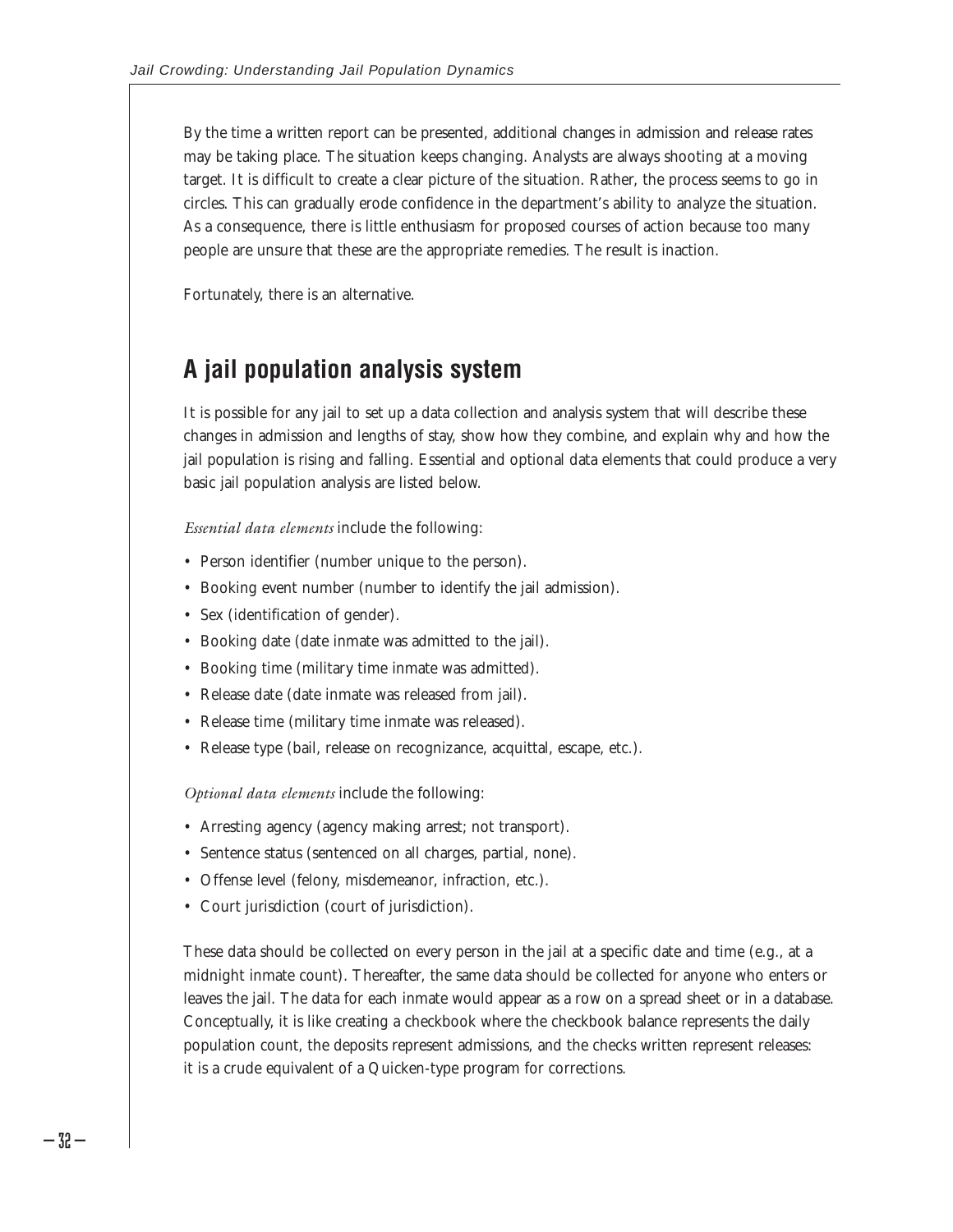Every jail keeps some sort of record of jail admissions and releases. This means that every jail already has the basic data needed to begin to build a jail population analysis system. No additional data may be needed.

Data collection starts with recording the date, time, and identifying information for every person who enters or leaves the jail. Normally, additional information also will be available from records kept at the jail or in the local information system. For example, admission records may identify the arresting agency, the arresting agency charges, and so forth. And, in addition to release date and time, there may be some record of the type of release (e.g., bail bond, release on recognizance, dismissal or acquittal in court).

Using only the data elements labeled "essential" on the preceding page, a jail administrator could begin with the jail population on January 1, 2001, and show how changes in the number of admissions and/or length of stay added to or subtracted from the population over the following months. This would permit the jail administrator to determine how much of the change was due to an increase in admissions and how much was due to a change in the average length of inmate stay.

If additional details are also in the database (see the data elements labeled "optional" on the preceding page), the administrator could "drill down" into the database to analyze components of the jail population. This will help determine whether the change can be attributed to some subset of inmates. For example, is the change concentrated in male inmates or female inmates, inmates

| <b>Sentence Status</b>  | Number of<br><b>Inmates</b> | Percentage<br>of Inmates | Hours in<br><b>Custody</b> | Percentage<br>of Hours | Average<br>Stay<br>(in hours) |
|-------------------------|-----------------------------|--------------------------|----------------------------|------------------------|-------------------------------|
| Felony sentenced        | 156                         | 26.5                     | 370,865                    | 26.8                   | 2,377                         |
| Felony unsentenced      | 184                         | 31.2                     | 847,229                    | 53.0                   | 4,605                         |
| Misdemeanor unsentenced | 119                         | 20.2                     | 248,419                    | 15.5                   | 2,088                         |
| Misdemeanor sentenced   | 125                         | 21.2                     | 111,898                    | 7.0                    | 895                           |
| Other sentenced         | 4                           | 0.6                      | 15,985                     | 0.1                    | 3,996                         |
| Other unsentenced       | 1                           | 0.2                      | 4,150                      | 0.3                    | 4,150                         |
| <b>Totals</b>           | 589                         | 100.0                    | 1,598,546                  | 100.0                  | 2,714                         |
| Offense Levels          |                             |                          |                            |                        |                               |
| Felony                  | 340                         | 57.7                     | 1,218,094                  | 76.2                   | 3,583                         |
| Misdemeanor             | 244                         | 41.4                     | 360,317                    | 22.5                   | 1,477                         |
| Other                   | 5                           | 0.8                      | 20,134                     | 1.2                    | 4,027                         |
| <b>Totals</b>           | 589                         | 100.0                    | 1.598.546                  | 100.0                  | 2,714                         |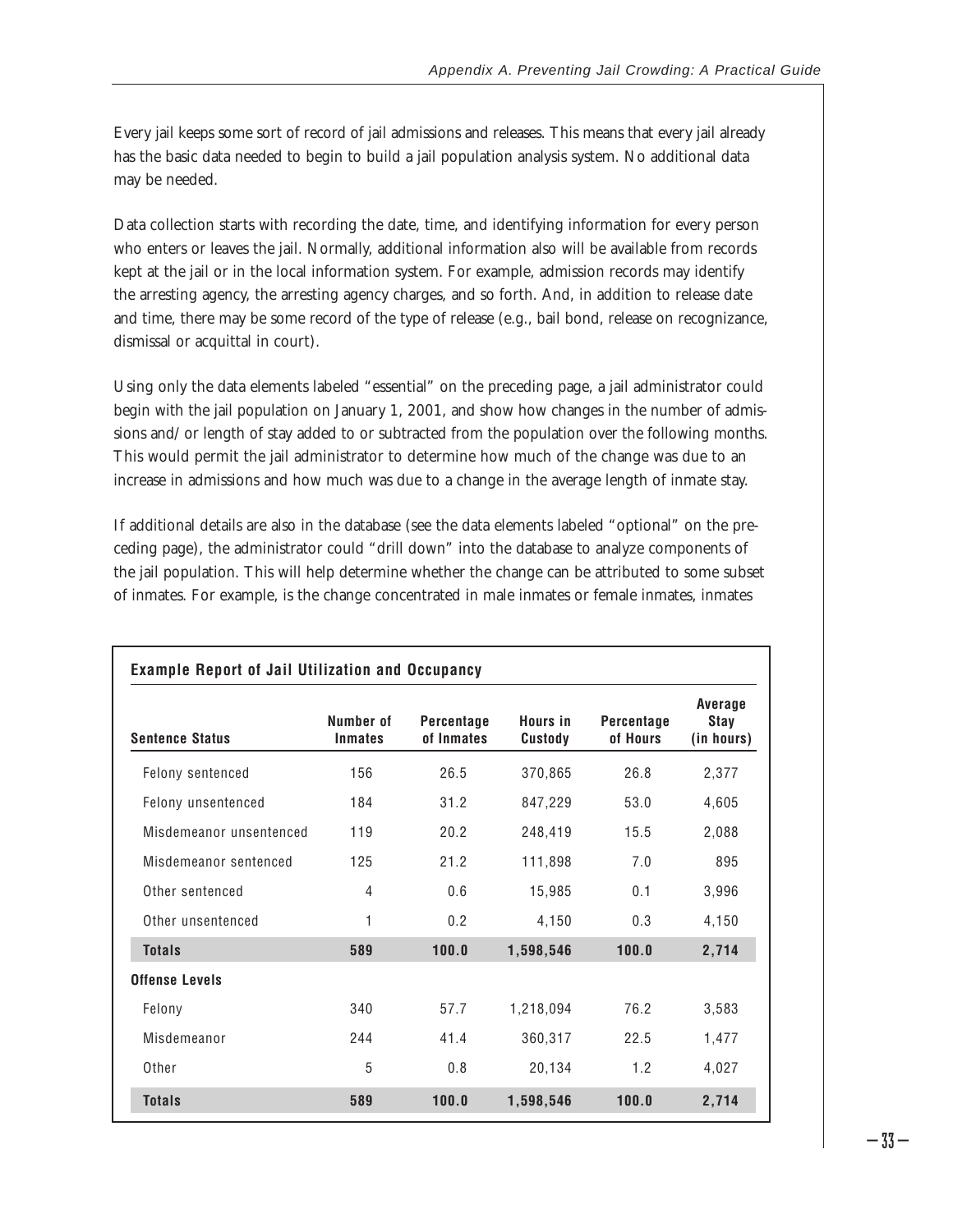being arrested by a particular agency, or for a particular offense, or in inmates who are being processed in a particular court?

The exhibit displays an example of partial results of such an analysis for inmates in custody on a given day. Monthly reports of this type can be compared to show changes in jail composition. Similar tables can be created to show changes in bookings and/or releases over various time periods. The report format essentially will be the same.

Some jails do not have automated recordkeeping systems. Fortunately, these tables can be constructed using the manually maintained booking and release logs as source information. The data must first be entered into a desktop computer. It can then be analyzed with commonly available, widely used spreadsheet programs.

Where this information is already in a computer, the task is to set up a daily download of existing data. No new data collection should be necessary.

#### Modeling jail population management options

Once this basic jail population analysis capability is established, it can be used to begin modeling the results of hypothetical or actual changes in admissions or lengths of stay. Hypothetical changes may be labeled "defensive," as in the case of a crowded jail that seeks to find ways to reduce the size of the inmate population. Or, changes may be labeled "proactive." For example, officials may seek to make more effective use of jail bed space by deliberately changing the composition of the jail population to keep some people longer and move lesser offenders to other corrections options.

We begin with an example to illustrate how a defensive-type change would work:

Let us assume that our hypothetical jail has 100 inmates and that the jail is full at the start of our exercise. This would mean that the public protection resource available to the community is 100 beds x 365 days a year or 36,500 jail bed days. This figure (36,500 jail bed days) represents the available public protection resource.

If the average length of inmate stay is 15.0 days, then 2,433 inmates can be housed during the year  $(36,500)$  jail bed days  $\div$  15.0 average days' stay = 2,433 inmates). The bed space requirement would change if either the number of admissions or the length of stay were reduced. For example, let's say both the number of admissions and the length of stay could be reduced by 10 percent.

How would a 10-percent reduction in both the numbers of admissions and the length of inmate stay affect the inmate count? The results of the exercise are as follows:

• Reduction in number of admissions: (10% of 2,433 inmates housed during the year = 243 inmates)  $\times$  15.0 average days' stay = 3,645 jail bed days. This translates into a bed saving of 10 beds  $(3.645 \text{ i}$ ail days ÷ 365 days = 9.98 beds).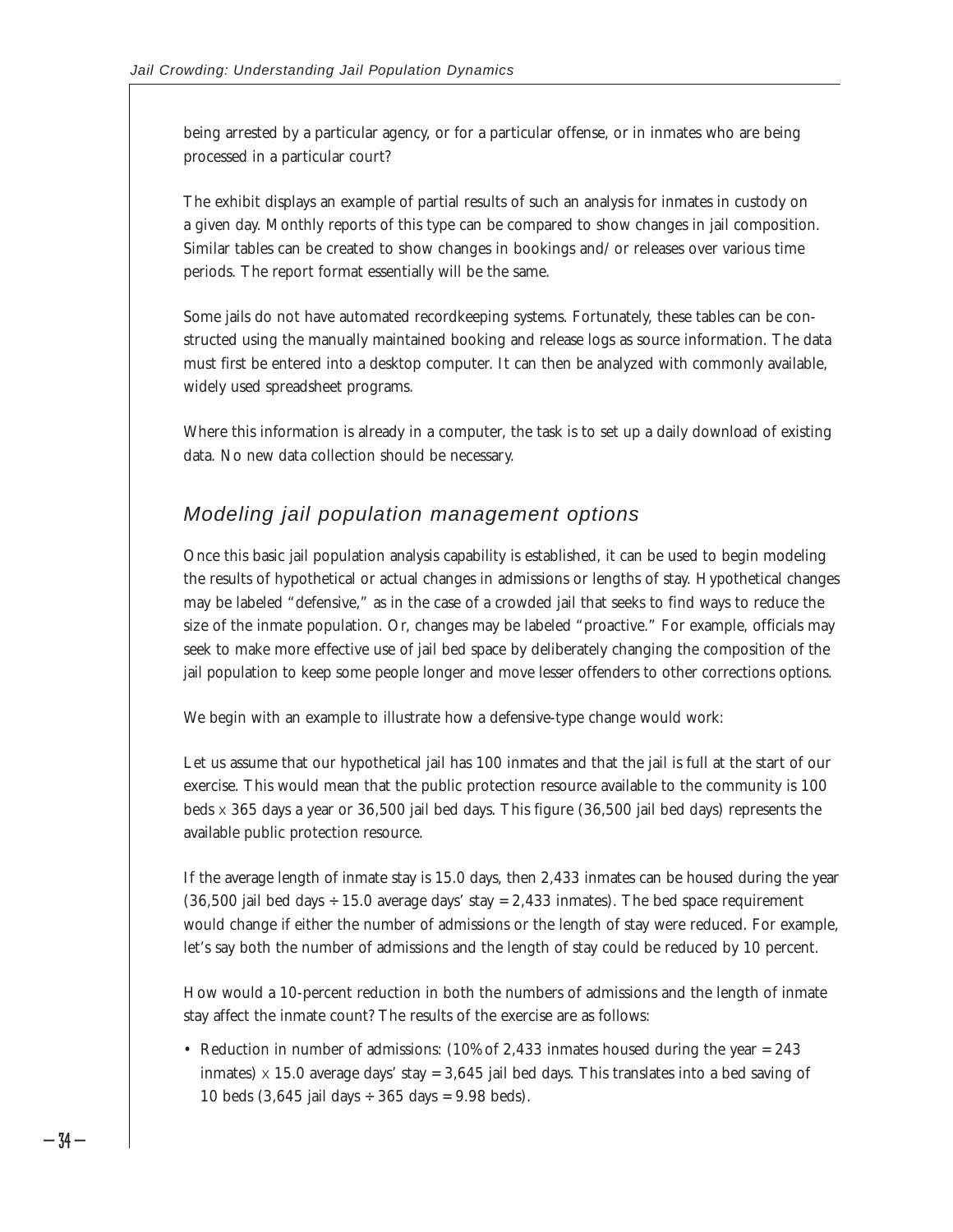• Reduction in inmate stays: (10% of 15.0 days = 1.5 days). This reduces the average length of inmate stay from 15.0 to 13.5 days, which translates into a bed savings of 10 beds (1.5 days' stay  $\times$  2,433 inmates = 3,650 fewer jail bed days). And 3,650 fewer jail bed days divided by 365 days per year = 10 beds.

The combined result can be estimated as follows:

- Previous number of inmates that could be housed 2,433
- 10-percent reduction in admissions –243
- New number of admissions (90 percent of previous) 2,190
- New length of stay = 13.5 days. A 13.5-day inmate stay  $\times$  2,190 inmates = 29,565 jail bed days, divided by 365 days in the year = jail population of 81 inmates. This means the jail population would be reduced to 81 inmates versus 100 inmates before these reductions.

#### **Reducing the inmate population in a crowded jail**

Our example also illustrates how officials might reduce the number of inmates in a crowded jail. Suppose a local jail has only 81 beds but is crowded and has an average daily population of 100. The previous example shows how the inmate population can be reduced to 81 inmates through the achievement and continuous management of a 10-percent reduction in admissions and average length of stay.

#### **Policy choices**

Any actual implementation of this idea would not use an arbitrary 10-percent reduction for either admissions or length of inmate stay. Analysis of the type and source of admissions and types of jail releases should inform action. Each situation will be different. Some jurisdictions may find more possibilities to manage the admission rate but may find fewer possibilities for managing the length of stay. Other jurisdictions may discover just the opposite.

Some jurisdictions might want to incapacitate fewer inmates but increase the length of stay of more serious cases. This would be an example of a proactive strategy. To do this, they would reduce the number of admissions and increase the length of stay. The total number of jail bed days might remain unchanged yet produce improved public protection.

Other jurisdictions might seek to achieve improved public protection by doing just the opposite; that is, by increasing the number of admissions but reducing the average length of jail stay. They may or may not wish to change the total number of jail bed days that are being provided.

These are only a few examples of how a jail population analysis capability might be put to work to first prevent and then to better manage jail population occupancy levels in a city or county jail.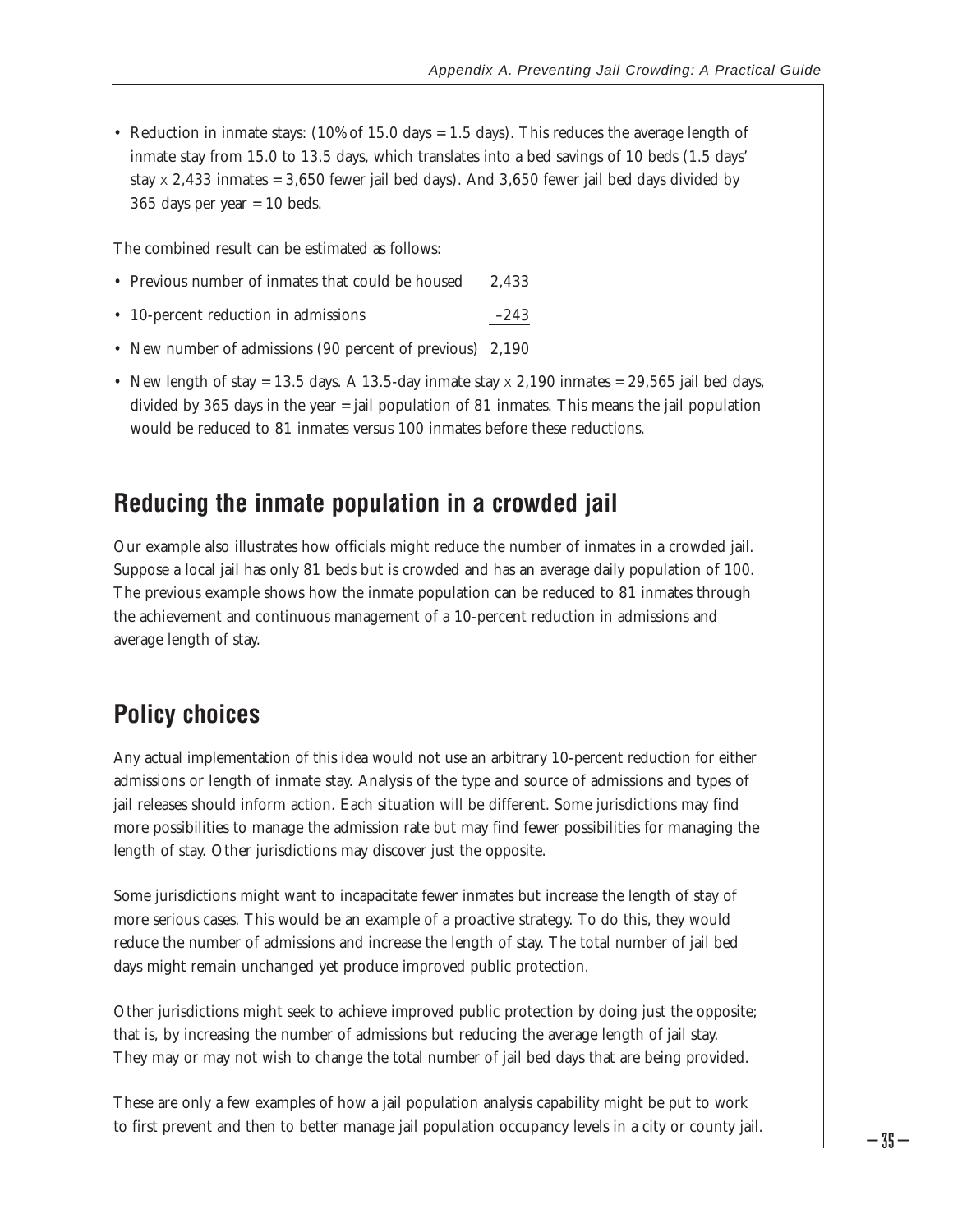These are all examples of jail population *management,* a responsibility that springs from the belief that jail bed space needs to be managed in a way that maximizes community protection. In too many jails, the size or composition of the jail population is not determined by deliberate, well thought out, coordinated decisionmaking. The jail population is left to seek its own level.

### **Conclusion: The key to preventing crowding**

The key to preventing crowding, and to managing the jail population, is to continuously collect, monitor, and analyze admission and length-of-stay information, then to share the results with other justice officials and with officials in leadership positions in general government. Their cooperation will be essential. They, collectively, control the policies and practices that determine jail admissions and length of stay. As noted earlier, these levers and mechanisms lie outside the control of the jail administrator and/or the sheriff.

For this reason, the sheriff and the jail administrator have a stake in forming a justice system-wide criminal justice coordinating committee (CJCC), or in strengthening an existing CJCC that is not operating well. This is a forum where the sheriff can demonstrate that potential or actual jail crowding is a justice system dysfunction: it is not simply "the sheriff's problem." (For more information, see *Guidelines for Developing a Criminal Justice Coordinating Committee* by Robert C. Cushman.)

These officials have a large stake in ensuring the jail bed resource is best used to maximize public protection. When they are presented with clear and convincing, empirical evidence, they will do what they can to modify their polices and practices. A jail administrator and/or sheriff can exert a great deal of influence on the decisionmaking of these other agencies. But they can do so only if they have the facts, if they can competently answer questions about how the jail population is changing, and if they can clearly demonstrate how changes in admission rates or lengths of stay can improve the administration of justice. (More information is provided in the main body of this report; the Pretrial Services Resource Center has also prepared an excellent piece on jail crowding from a systems perspective. Full citations for the reports mentioned in this appendix are given on the following page.)

This approach will also serve the community well when it is time to build a new jail. Officials will be more informed and more supportive. They will be able to help the community understand that jail bed space is being used wisely. The general public will not support efforts to expand jail bed space until it is convinced that all potential excess has been squeezed out of the existing operation.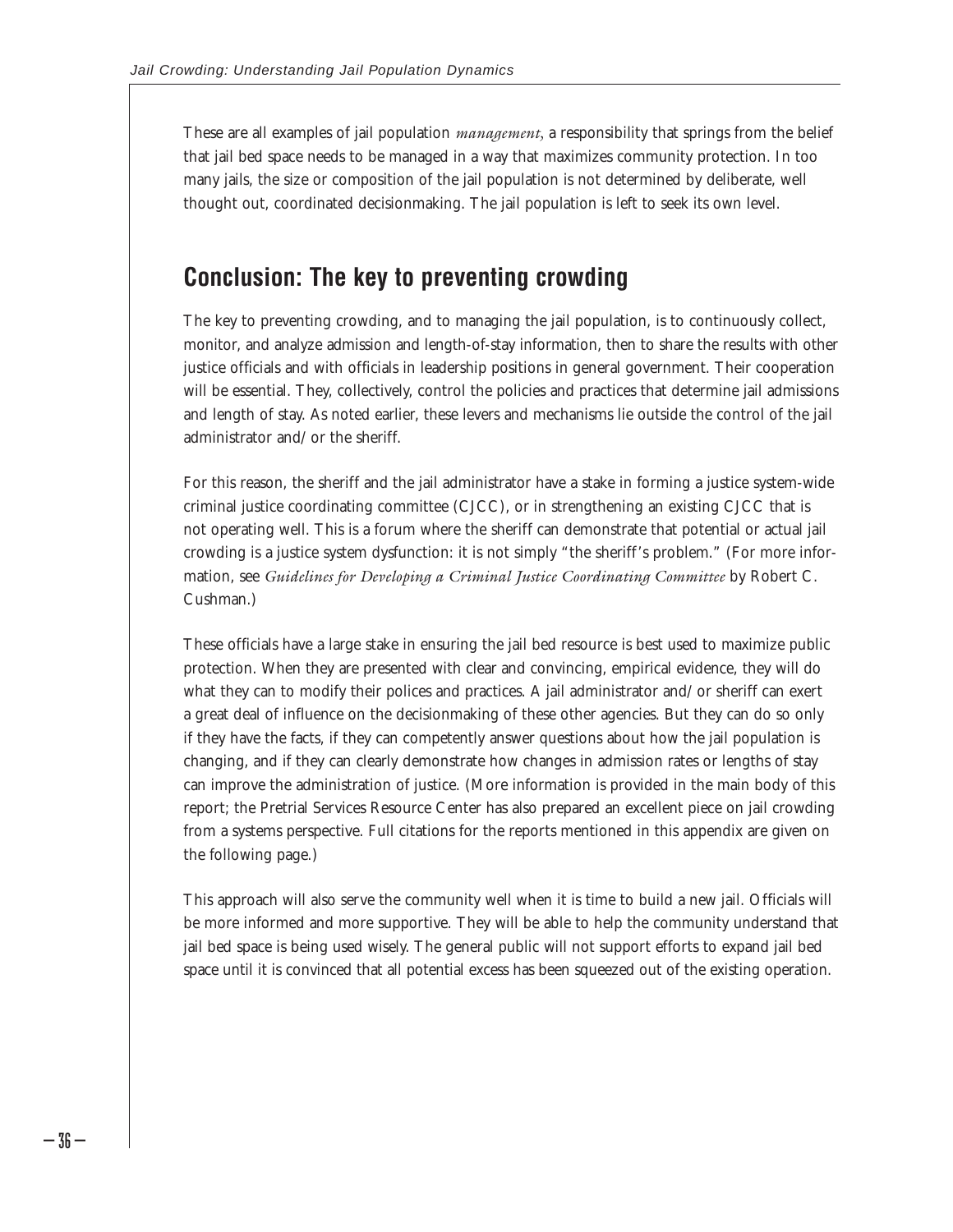# **Resources**

Cushman, Robert C., *Guidelines for Developing a Criminal Justice Coordinating Committee,* Washington, DC: National Institute of Corrections, January 2002, NIC accession number 017232.

Cunniff, Mark A., *Jail Crowding: Understanding Jail Population Dynamics,* Washington, DC: National Institute of Corrections, January 2002, NIC accession number 017209.

Pretrial Services Resource Center, *A Second Look at Alleviating Jail Crowding—A Systems Perspective,* Washington, DC: U.S. Department of Justice, Bureau of Justice Assistance, October 2000, NCJ 182507.

#### **About the Author**

Robert C. Cushman is a former corrections practitioner and a current member of the American Jail Association. He is an experienced justice system trainer, researcher, project director, writer, and consultant.

#### **Contact information:**

Robert C. Cushman 602 Greenwich Lane Foster City, CA 94404 Voice: 650–341–4309 Fax: 206–201–8219 e-mail: *boborsandy@aol.com*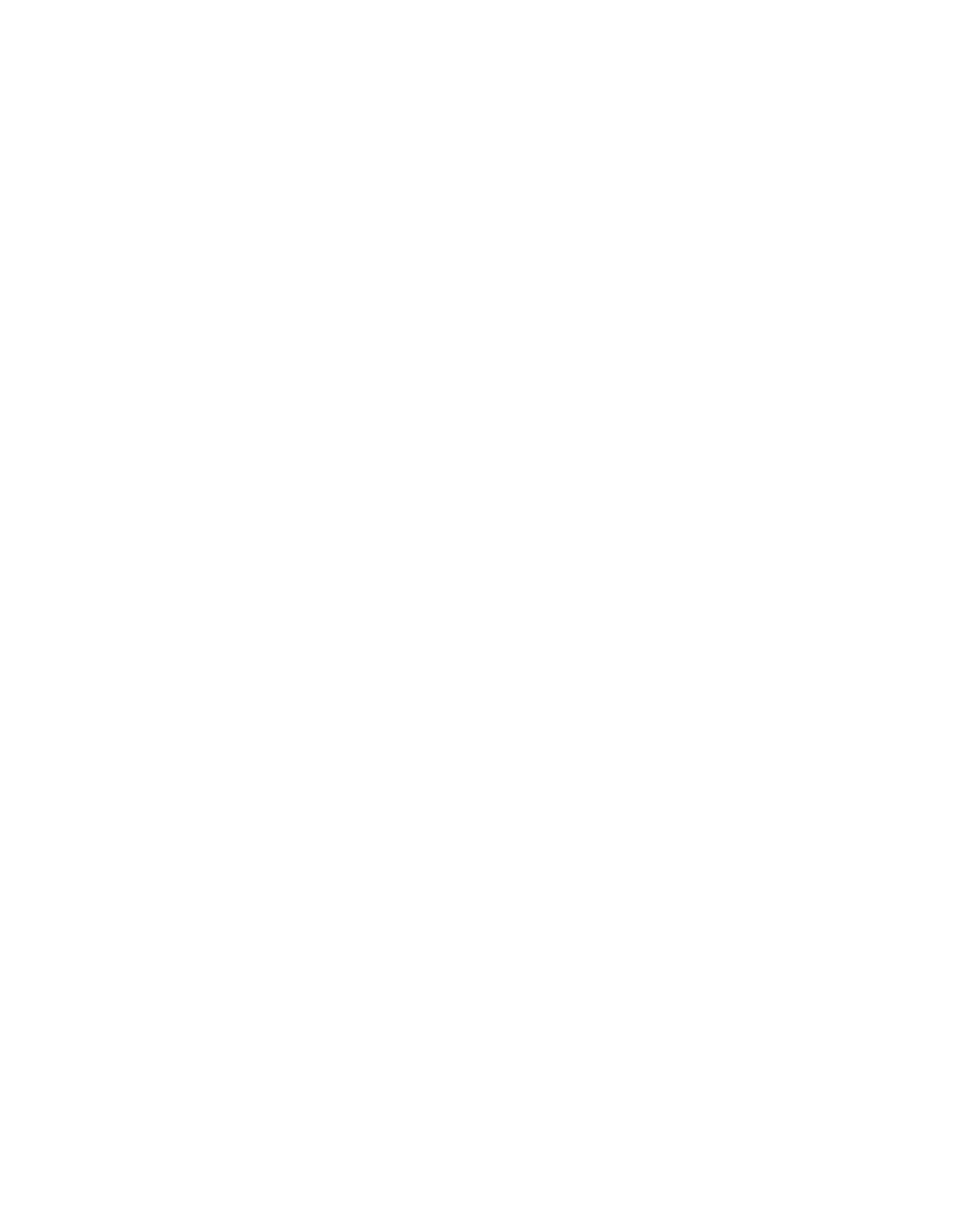# Appendix B. Jail Survey Form

**Please check one:**

\_\_\_\_ Criminal justice official \_\_\_\_ General government official \_\_\_\_ Citizen

1. What do you think is the distribution (per 100 typical inmates) among the following offense categories in your county jail?

2. Which offense category do you think has been the fastest growing category in the past 5 years?

|                                                                                     | <b>Total</b> | Felony | Nonfelony | <b>Fastest Growing</b><br>(check one) |
|-------------------------------------------------------------------------------------|--------------|--------|-----------|---------------------------------------|
| <b>Total</b>                                                                        | 100          |        |           |                                       |
| Violent crime<br>(homicide, rape,<br>robbery, assault, etc.)                        |              |        |           |                                       |
| Burglary/theft<br>Motor vehicle theft                                               |              |        |           |                                       |
| Other property crimes<br>(destruction of property,<br>fraud, trespass, etc.)        |              |        |           |                                       |
| Drug offenses<br>(use, possession, sale)                                            |              |        |           |                                       |
| Drunk driving                                                                       |              |        |           |                                       |
| Motor vehicle traffic offenses<br>(no insurance, driving<br>under suspension, etc.) |              |        |           |                                       |
| Other (please specify)                                                              |              |        |           |                                       |

 $-39-$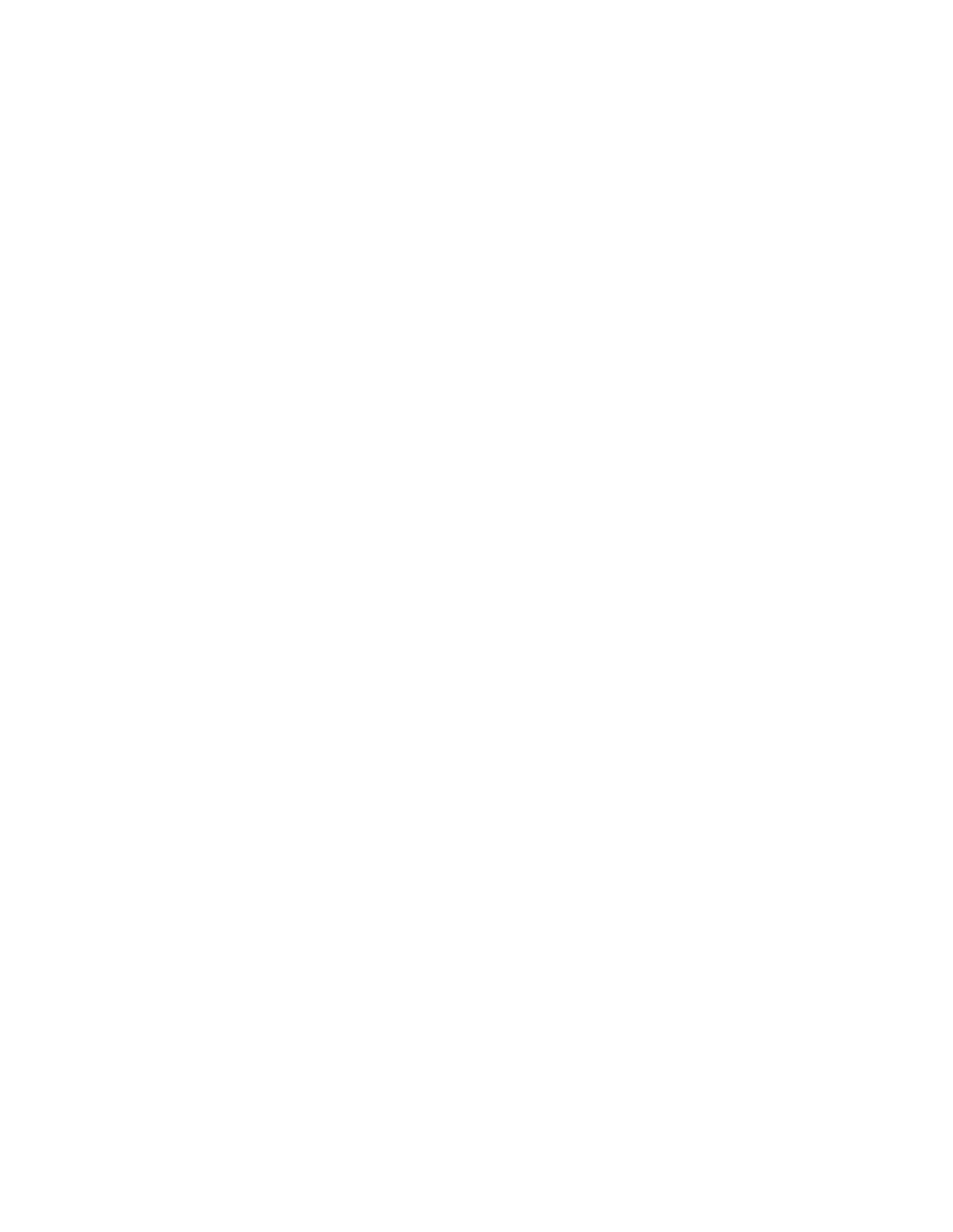# Appendix C. Data Sources

In this report reflects the data available at the time the report was written (July 1999). The source for crime and adult arrests is the county-based files compiled by the Inter-university Consortium for Political and Soci his report reflects the data available at the time the report was written (July 1999). The source for crime and adult arrests is the county-based files compiled by the Inter-university Consortium for Political and Social Research (ICPSR) from Uniform Crime Reports (UCR) through the National Incident Based Reporting System (NIBRS) were incomplete. Therefore, the National Association of Criminal Justice Planners (NACJP) obtained computer files on Florida crime and arrest activity from the Florida Department of Law Enforcement (FDLE). NACJP then replaced the NIBRS data with FDLE data. The crime and arrest data are compiled by calendar year.

Jail data are derived from the annual Bureau of Justice Statistics (BJS) survey of local jails. More than 800 jails are surveyed, including city jails. NACJP modified this database to reflect total county activity (i.e., one record was compiled per county that combined city jail numbers with county jail numbers). NACJP also matched jurisdictions from both samples and deleted counties that did not appear in both samples (fewer than 10). For this reason, the total averages reported in this report may differ from the total averages reported in BJS Bulletins. Jail data are collected on a fiscal year that runs from July 1 to June 30. Consequently, comparisons between the jail data to and the crime and adult arrest data are approximate.

Resident population counts come from the Bureau of the Census. Census counts can differ from those reported in the UCR database. Because a primary role of the Census Bureau is to count and estimate the general population, its estimates were used whenever rates per 10,000 resident population were employed in this report. County population estimates reflect the population on July 1 of any given year.

All of these databases are available on the Internet. Crime, adult arrest, and jail data can be accessed at *www.icpsr.umich.edu.* Population data can be found at *www.census.gov.*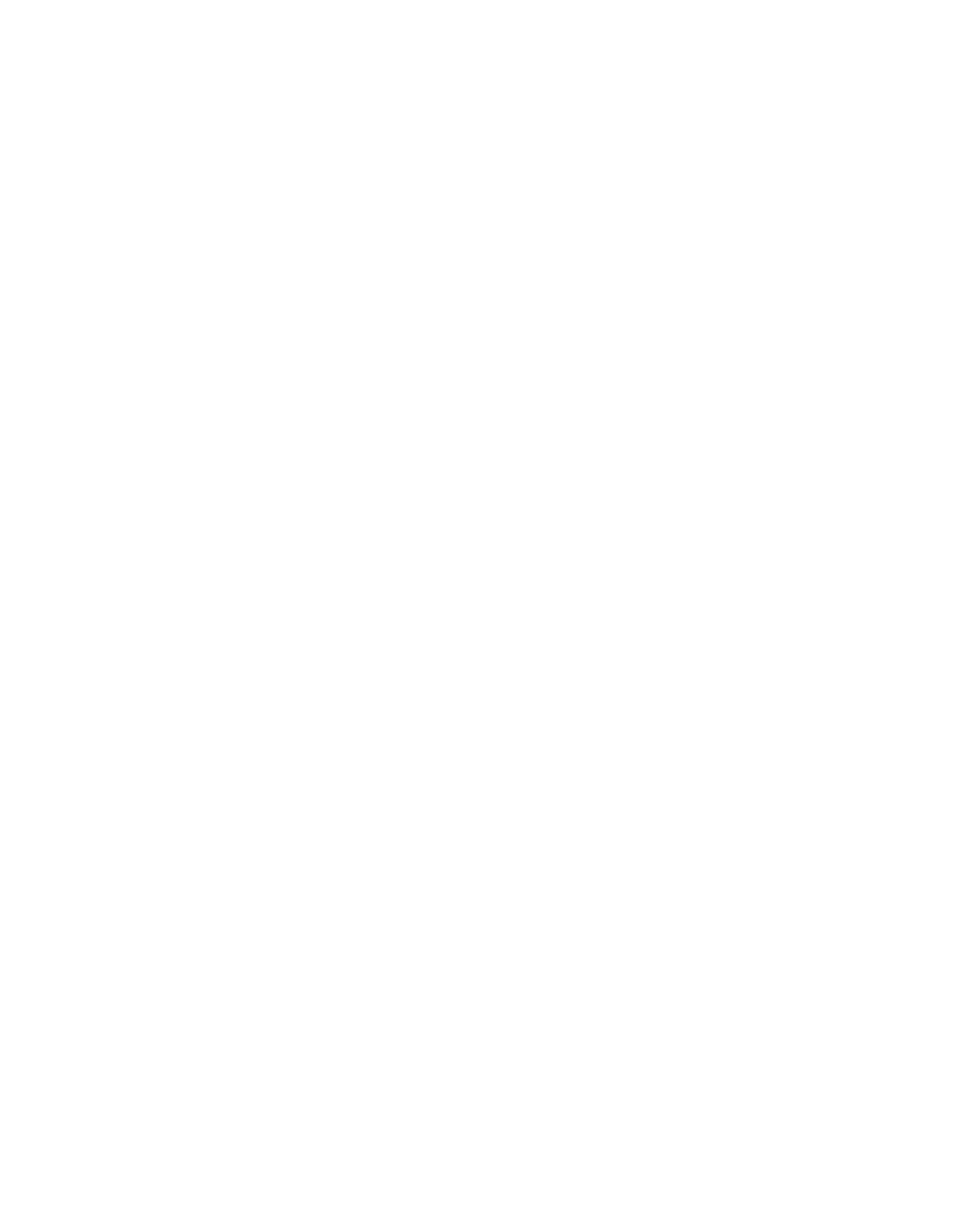# Appendix D. Proposed Work Plan for Criminal Justice Analysts

**I** t is suggested that analysts perform three tasks: conduct a survey of criminal justice and county officials as well as county residents; gather aggregate trend and comparative data; and analyze agency databases, especially jail, arrest, and court data files.

# **Survey of jail population**

Conduct a simple survey (see appendix B) of senior officials in each criminal justice agency (city, county, and state) to find out who they think is in the jail. The survey should also be extended to senior county officials (including county council members, county manager, budget officer) and senior city officials. Input from county residents would also be desirable. The purpose of this survey is to determine whether there is consensus both within groups (e.g., criminal justice officials) and across groups (e.g., between criminal justice and county officials) about who is in the jail.

If a consensus exists and matches the profile from the jail's records, then the county, especially the sheriff, has done a remarkable job in educating justice officials and the public about the jail. A lack of consensus and/or a finding that people's perceptions are not consistent with the jailgenerated profile, will indicate a need to obtain basic descriptive data about the jail population. A lack of understanding of who is in jail among criminal justice officials should give pause to any immediate actions designed to alleviate crowding, including the construction of new jail beds.

### **Aggregate data**

Aggregate data are available from a number of sources. For example, resident population estimates by age are available locally or from the state demographers' office.\* The analysts should examine the historical trends for the various age groups of the county residents and assess the impact of these trends on criminal justice operations. The analyst should also assess the prospective impact on criminal justice operations of population trends for the next 10 to 20 years.

Crime and arrest data generally are aggregated at the county level by the agency that oversees the UCR program in the state. Contact information for this agency should be readily available from

<sup>\*</sup> The name, phone number, fax number, and e-mail address of the official state contact for the Census Bureau for population estimates can be found at *www.census.gov.* A listing of state contacts can be found by clicking the icon for population estimates and the list for the Federal State Cooperative Program for Population Projections.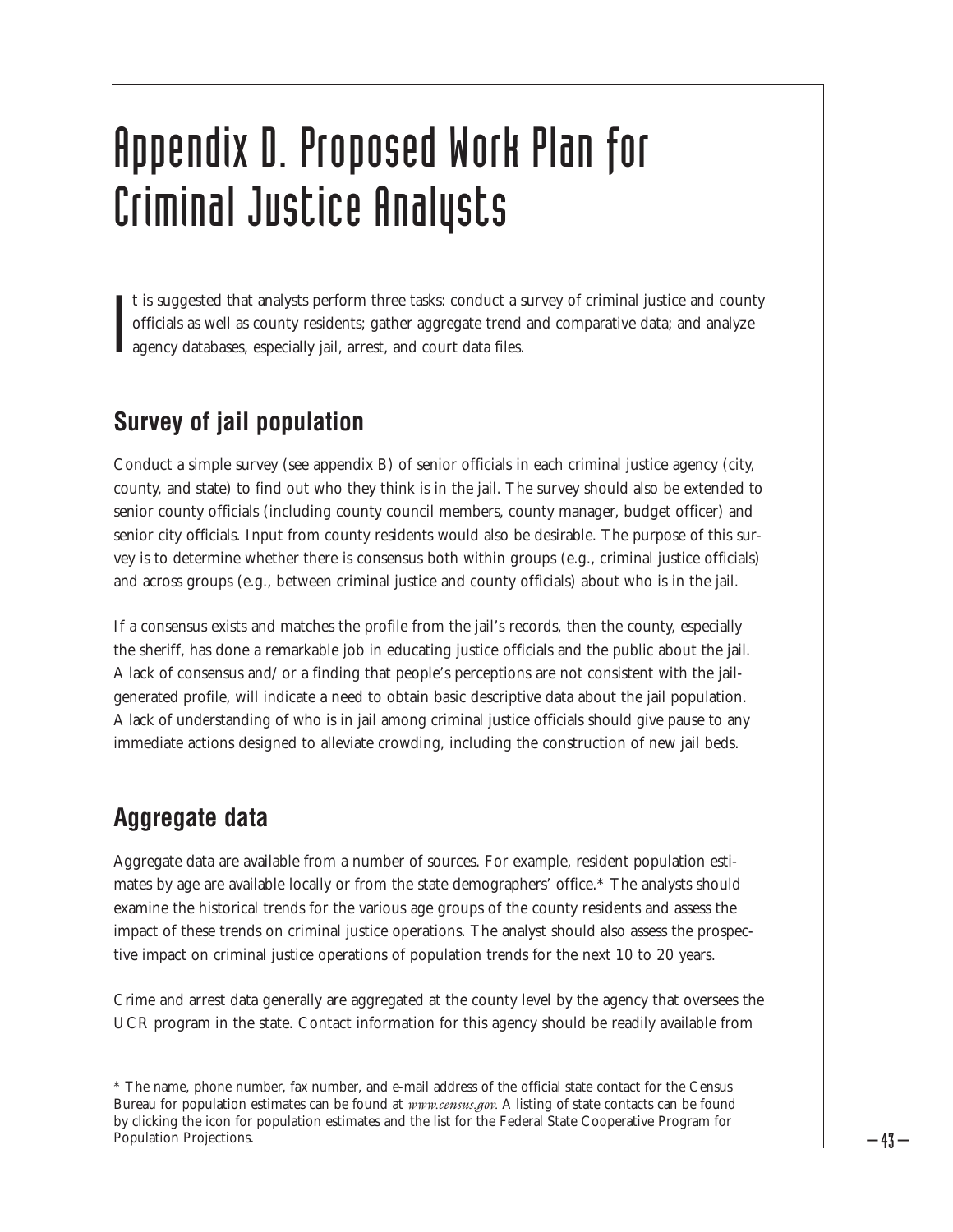the office that handles the UCR program for the sheriff or local police department. Data on crime and adult arrests should be requested for the county and the state as a whole for the past 5 years.

Counties also may find it useful to examine crime and arrest data for counties of similar size and circumstance. To examine data on counties outside the state, county-level data on crime and arrests from across the country are available from a Web site maintained by the University of Michigan *(www.icpsr.umich.edu).* 

These data can be utilized to assess the crime and arrest trends in individual counties to compare county trends with those of states and counties that exhibit similar 5-year trends. This information should be used to elicit the opinions of criminal justice officials. The following questions can be posed from this analysis:

- What forces may be behind these historical trends?
- What are the implications of these trends for criminal justice services?
- If county trends differ from the trends found for the state or similarly situated counties, why are these differences occurring?

Data on court filings (at both the county and state court levels) should also be gathered over a 5-year period to determine their historical trends. If the court system is under a state unified court system, statewide data, as well as data on other counties, should be readily available from the state's administrative office of the courts. Disposition data, especially on types of sentences meted out, should also be requested if such data are available.

Data on jail bookings, average daily jail population, and average length of stay should be compiled for a 5-year period. The percent change over this 5-period should be compared with the changes in the county's resident population, the at-risk age groups (those between 18 and 34 years), crime and arrest data, and court case filing data. This trend analysis can act as a barometer for imbalances in the justice system (i.e., one component changing more quickly than another).

#### **Analysis of agency databases**

These aggregate statistics on crime, arrest, court, and jail data provide a macro-level view of the justice system. This is a necessary start for the analysis, but aggregate data are not sufficient for gaining insight into the jail dynamic. These data need to be supplemented with case-level data. Arrangements should be made with the county's data processing departments to generate data extracts on arrests, jail releases, and court dispositions. (Appendix E lists some core items that should be included in each data extract.)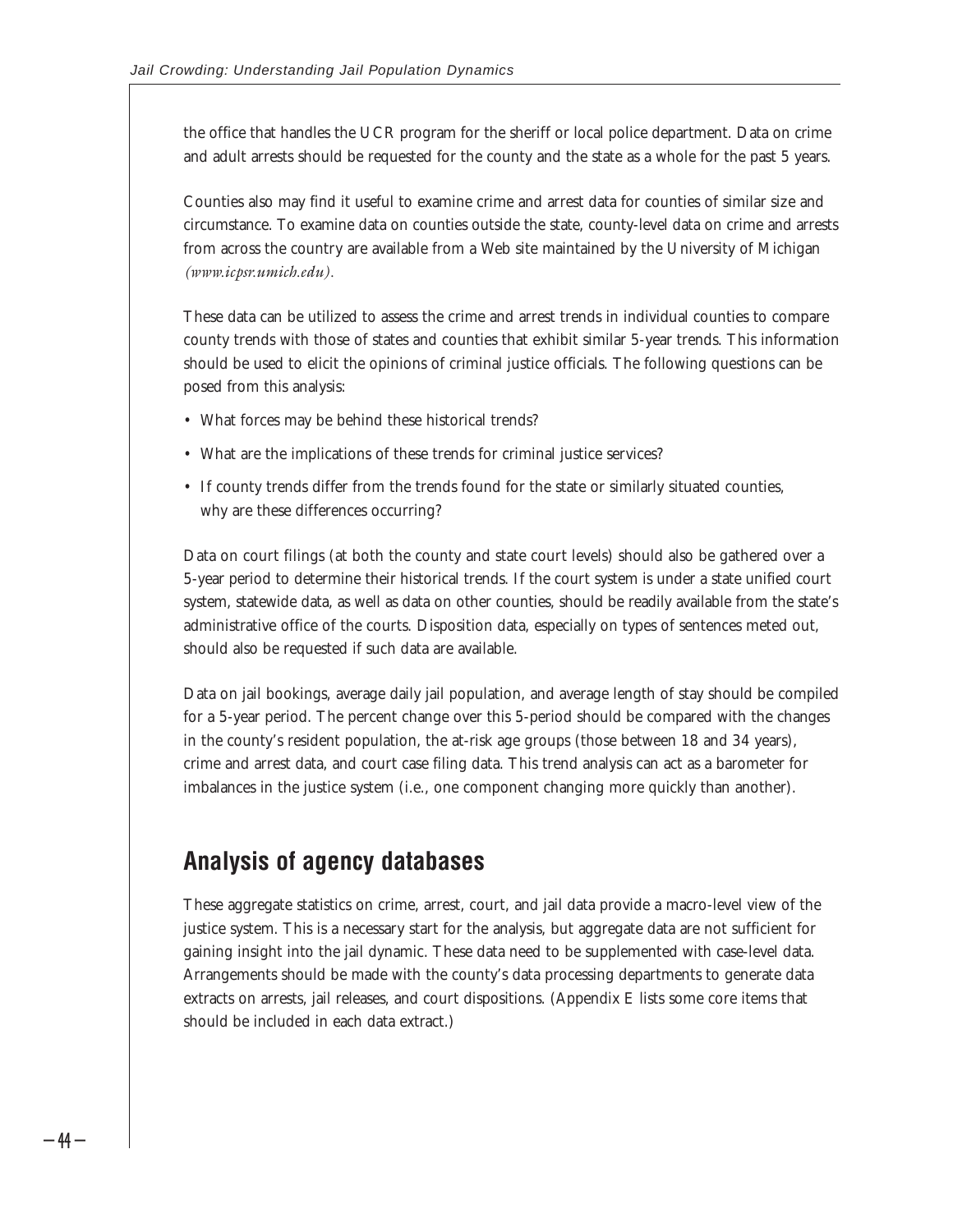Most medium and large local justice agencies have computerized databases that can readily access information on individuals, but it is much more difficult to obtain information on groups of individuals. The challenge here, therefore, is to create a computer program that will extract selected data for a specified time period. This is a task that should not be left entirely in the hands of the computer programmer, who may know the computer but not necessarily the criminal justice system. Criminal justice analysts should become acquainted with the computer file documentation, select items of interest, and verify what the various items and their response categories mean.

Data extracts on adult arrests, jail populations, and case dispositions should involve at least two different time periods, preferably 5 years apart. A sample of cases should cover a limited time period and should be sufficient for meeting the information needs. For larger counties, a month of activity should probably provide sufficient cases for a reliable assessment; smaller counties may have to use a 3-month period to generate enough cases for reliable information.

The extracts will require visual inspection and adjustments, especially for coding open-ended data fields. Analysts will also need to obtain single cases from multiple-line data entries per person. For example, persons booked into the jail will probably have a separate line of data for each charge being brought against them.

An extract of a law enforcement agency's arrest files will be helpful in discerning whether the agency is undergoing any change in processing of arrests. For example, has the percentage of all arrests being booked into the jail been rising, falling, or staying the same? Counties with multiple law enforcement agencies operating within its borders can probably can limit the analysis to the largest police agency and the sheriff's road patrol to create a reliable indicator of arrest patterns.

An extract of the jail database should involve all persons who left the jail in the identified time period. Exits from the jail should provide information on each person's length of stay in the jail, which is a necessary compliment to the volume of persons leaving. A major unit of analysis should be bed days consumed by various population categories, such as the top charge associated with the booking (offenses involving violence, property, drugs, etc.); level of charge (felony, misdemeanor, other); and reason for booking (fresh arrest, warrant/hold, sentence, other). Such an analysis generally can pinpoint the specific and identifiable subpopulations in the jail that are contributing disproportionately to the demand for jail beds.

Data extracts of the lower and upper courts can be very instructive, but they can also be difficult to obtain because court case processing is very complex.

Because case volume may be low, especially in the state (felony) court, the time periods may have to be extended from those used with the jail extracts to obtain a sufficient number of cases for reliable analysis. Furthermore, one should wait 8 to 10 weeks after the most recent time period selected to allow for sentencing information to appear for convicted offenders.

Three key dates should be collected for the court extracts: filing date, disposition date, and sentencing date. The elapsed time between case filing and disposition is important, but one should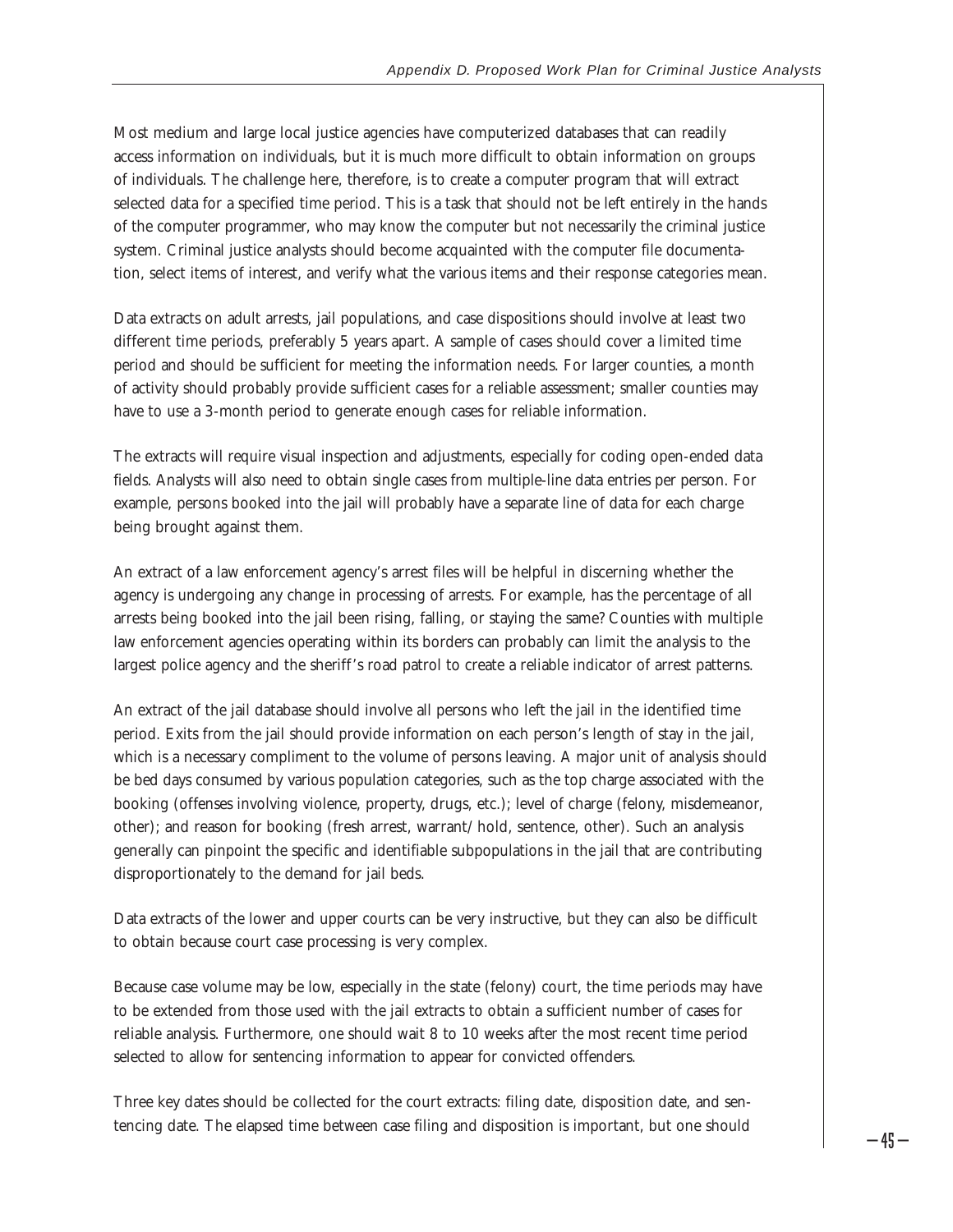not overlook the time between conviction and sentencing. This later time period can stretch more than 2 months, a large consideration for jail bed day consumption if the convicted person is being detained while awaiting sentencing.

The analysis of court data should examine whether any changes have occurred during the elapsed times between the filing and disposition of cases and then between case disposition and sentencing. This analysis should also focus on changes in the volume of dispositions. Then, for those found guilty, the analysis should focus on sentences involving jail and the concomitant jail terms to determine whether any changes have occurred in the court use of jail.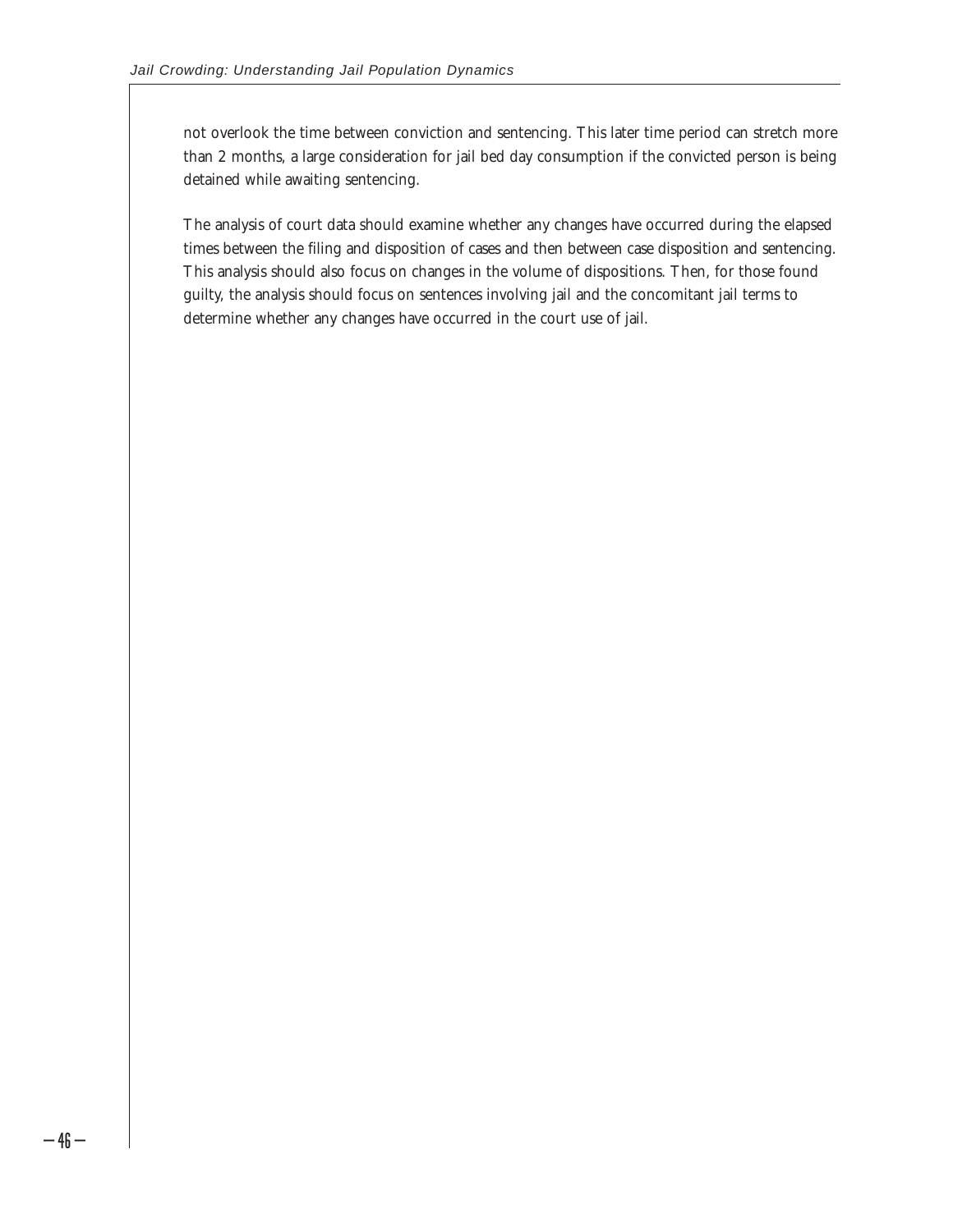# Appendix E. Items To Be Included in the Agency Database

# **Arrest files**

#### **Arrestee information**

Arrestee's name Arrestee's identification number Residency (city, state, ZIP Code) Date of birth Age Sex Race

#### **Arrest processing**

Arrest number Date of arrest Arrest type Arrest disposition (cite and release, booked into jail, other) Hold? If yes, type Flag for failure to appear?

#### **Arrest offense**

English description Statute citation Offense level (misdemeanor, felony, other) Code (National Crime Information Center) Flag for domestic violence? Other crime flags?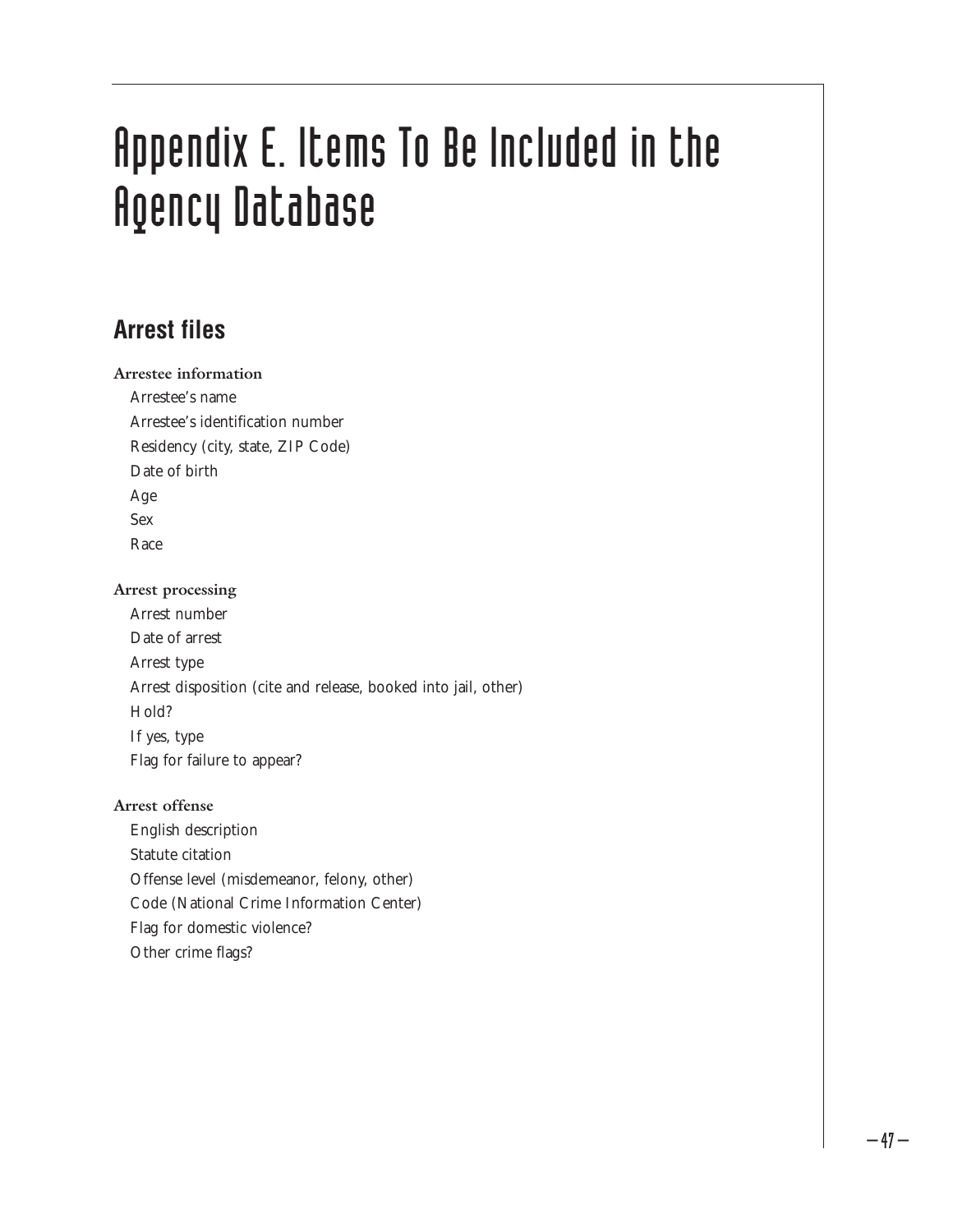### **Jail files**

#### **Inmate information**

Booking number Unique personal identifier Inmate's last name Inmate's first name Inmate's middle initial Risk classification category

#### **Inmate demographics**

Date of birth Sex Race Years of education Residency—state Residency—ZIP Code Residency—city

#### **Key dates**

Arrest date Booking date and time Release date and time Bond date Sentence date

#### **Jail processing information**

Arrest agency Release type Bond amount set Type of bond Legal status (pre/posttrial) Jail sentence Credit for time served Sentencing court

#### **Top booking charge (includes amendments)** Charge citation

Charge description Charge type (felony, misdemeanor, other) Domestic violence flag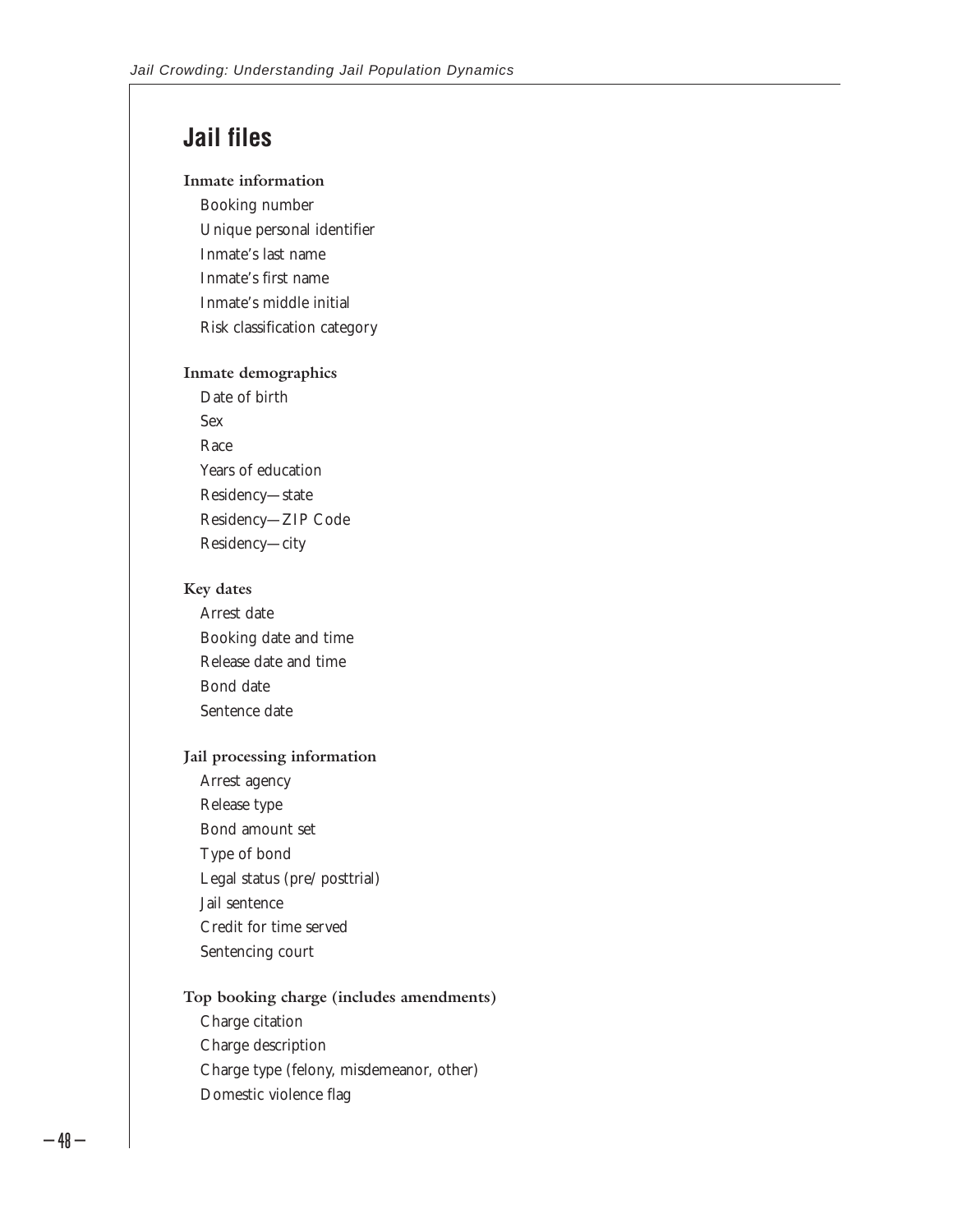### **Court files**

#### **Defendant information**

Name Defendant identification number Date of birth Sex Race

#### **Offense information**

Number of charges Number of felonies Number of conviction charges Number of convicted felonies Domestic violence flag

#### **Top conviction charge**

English description Statute citation Offense level (felony, misdemeanor, other)

#### **Court processing**

Court case number Case disposition (conviction/no conviction) Credit for time served in pretrial Special case characteristics (e.g., fast track) Flag for persons detained in jail

#### **Sentence**

Type (jail, prison, probation, other) Term (excluding suspended time) Fine imposed Restitution imposed Community service imposed **Other** Credit for jail time served in pretrial status

#### **Key dates**

Offense date Filing date Disposition date Sentencing date Postsentencing date  $-49 -$